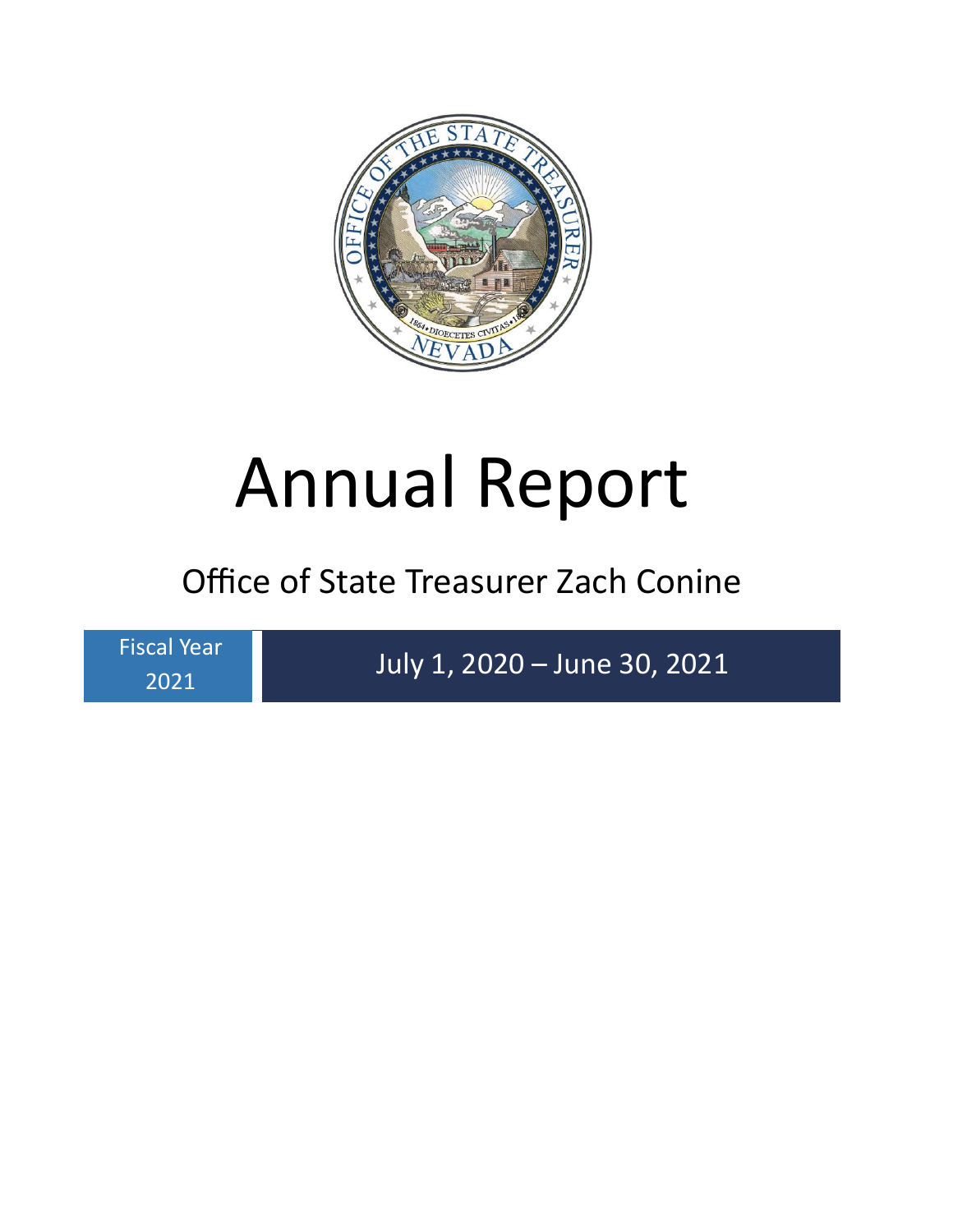**Zach Conine**  *State Treasurer*



STATE OF NEVADA

#### OFFICE OF THE STATE TREASURER

#### December 17, 2021

Dear Governor Sisolak and Members of the Nevada Legislature:

Enclosed please find a copy of the Nevada State Treasurer's Office Fiscal Year 2021 Annual Report as required pursuant to NRS 226.120(2).

In Fiscal Year 2021, the State Treasurer's Office continued its work of effectively and efficiently serving Nevadans. Notably, the Office worked on a handful of special projects aimed specifically at assisting Nevadans with the devastating financial impacts of the COVID-19 Pandemic. For example, the Office worked in coordination with the Governor's Office of Economic Development to establish and administer two grant programs, which provided approximately \$110MM in financial support for Nevada's small businesses. Similarly, the Office expanded a special pilot program administered in partnership with the Department of Employment, Training, and Rehabilitation (DETR), wherein the Unclaimed Property Division returned over \$2.3MM in lost property to Nevada's unemployment insurance claimants.

Later in the fiscal year, an Operations Division was established within the Office to consolidate the day-to-day activities such as IT, contracts, budgeting, HR, and travel. The creation of the Operations Division allowed the remaining five divisions to devote their full attention to the work at hand.

Outlined within this report are the multitude of ways in which the Office served Nevada's constituents, State agencies, local governments, and more. The successes of the year would not have been possible without the hard work and tireless dedication of the State Treasurer's Office staff. Through their efforts, we have consistently provided a high level of customer service, and I couldn't be more proud to work with them every day.

Thank you for the opportunity to share more about the Treasurer's Office. Please do not hesitate to contact me should you need additional information or further clarification on any of the information provided in this report.  

Sincerely,

Zach Conine Nevada State Treasurer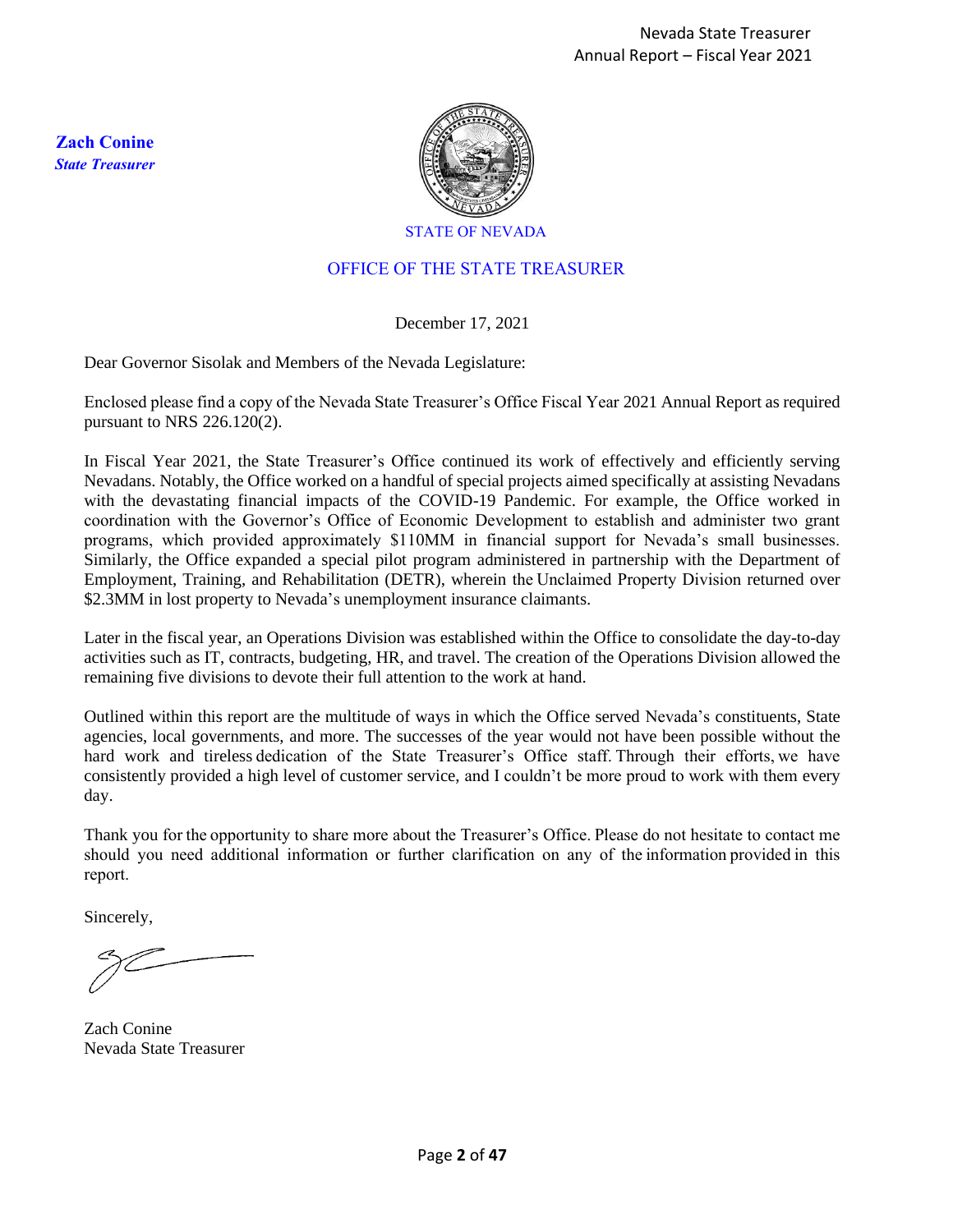# **TABLE OF CONTENTS**

<span id="page-2-0"></span>

| .30 |
|-----|
|     |
|     |
|     |
|     |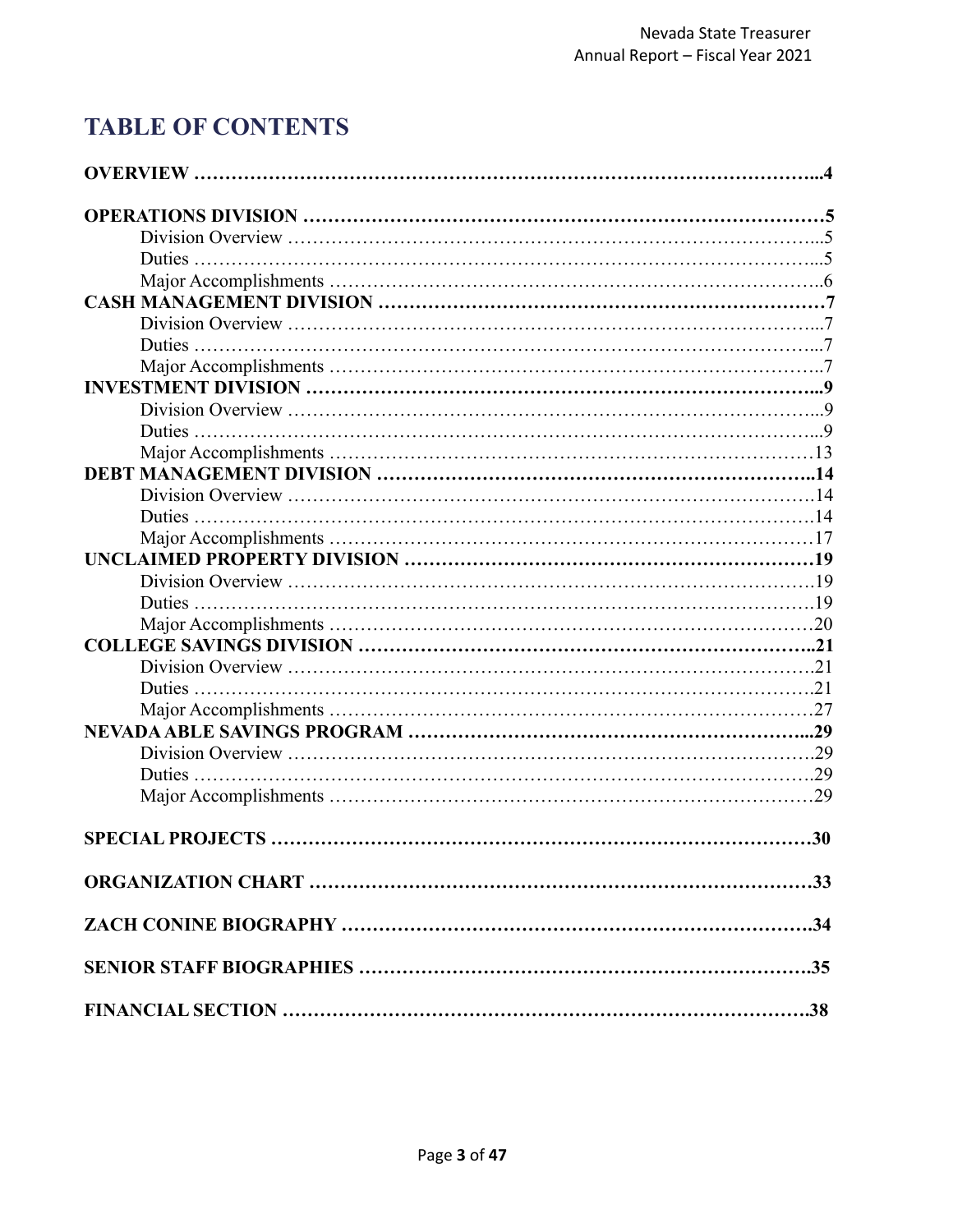# **OVERVIEW**

Pursuant to the Nevada Constitution and Nevada Revised Statutes, the State Treasurer's Office (STO) is responsible for a number of state functions. Broadly, these responsibilities fall under one of six working groups, or Divisions, within the STO. The six Divisions of the STO are:

# **Operations**

The Operations Division is responsible for managing the STO budget accounts, Tobacco Master Settlement Agreement (MSA), contracts and purchasing, human resources, IT, and day-to-day operations for the STO.

#### **Cash Management**

The Cash Management Division is responsible for managing the State's banking relationships, reconciling bank transactions with State accounting records, managing the State's electronic payments, and administering the State's check distribution program.

#### **Investment**

The Investment Division is responsible for the investment of all public money, and the accounting of the General Portfolio, Local Government Investment Pool, and the Permanent School Fund.

#### **Debt Management**

The Debt Management Division is responsible for the issuance of debt obligations authorized on behalf of and in the name of the State (with limited exceptions), as well as the organization and facilitation of statewide pooled financing programs.

# **Unclaimed Property**

The Unclaimed Property Division is responsible for receiving and safeguarding abandoned property due to Nevadans. The Division also processes and approves claims made by Nevadans for the return of their property.

#### **College Savings**

The College Savings Division is responsible for administering various college savings programs throughout the State, including: the five nationwide 529 College Savings Plans, Nevada Prepaid Tuition Program, Nevada College Kick Start Program, and Governor Guinn Millennium Scholarship Program. The Division is also responsible for the Student Loan Ombudsman Program, in addition to maintaining a comprehensive scholarship database, and administering 529 matching grant programs.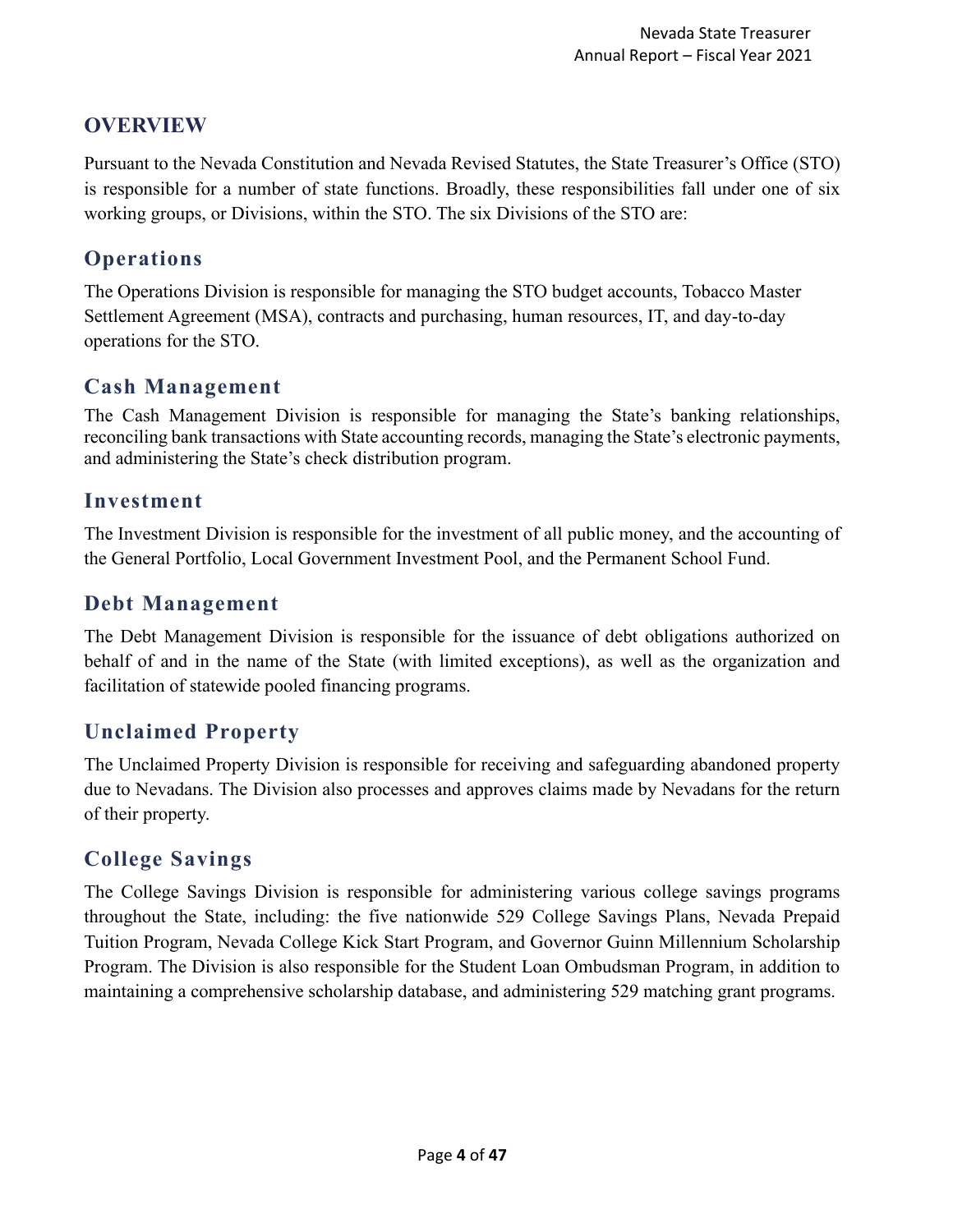# <span id="page-4-0"></span>OPERATIONS DIVISION

#### <span id="page-4-1"></span>**Division Overview**

The Operations Division oversees the day-to-day operations for the STO to include fiscal functions for 21 STO budget accounts, the submittal of the biennium budget requests, human resources, IT operations, travel management, contract and purchasing management, and the administration and disbursement of the annual Tobacco Master Settlement Agreement (MSA).

The Division also assists with revenue and expenditure forecasts, reports, and financial statements due to the State Controller's Office, Department of Administration, and the Legislative Counsel Bureau. Most general inquiries from the public are also handled by the Operations Division.

# <span id="page-4-2"></span>**Duties**

#### *Fiscal Functions*

The Operations Division is responsible for the fiscal functions of 21 budget accounts including the preparation and submittal of 6 biennium budget requests for the State Treasurer, Prepaid Tuition Program, Millennium Scholarship Program, College Savings Program, College Savings Trust, and the Unclaimed Property Program. It also oversees the day-to-day spending, purchasing, staff travel, inventory, revenue and expenditure projections, work programs, audit requests, fiscal year processing, and reporting for these budget accounts.

The Operations Division also administers the accounting and distribution of funds relating to the Tobacco Master Settlement Agreement (MSA). State law requires 40% of the funds be allocated to the Governor Guinn Millennium Scholarship Fund and 60% to the Fund for a Healthy Nevada. Nevada received approximately \$43 million in MSA funds in FY21 enabling Operations to distribute approximately \$17 million to Millennium recipients and \$25 million to the Healthy Nevada Program.

# *Human Resource Functions*

The Operations Division oversees Human Resources (HR) for 45 State Treasurer's Office employees including planning, recruiting and selection, evaluation of employee performance, records, and payroll processing, creating, and maintaining policies and procedures, onboarding new employees, and the day-to-day HR needs of the office.

#### *Contract Management*

The Operations Division oversees approximately 35 active contracts for the State Treasurer's Office including the State's banking and merchant services contracts utilized by Nevada agencies.

#### *Information Technology*

The Operations Division oversees all Information Technology (IT) functions for the State Treasurer's Office and its various programs. The office has two designated IT staff who handle the day-to-day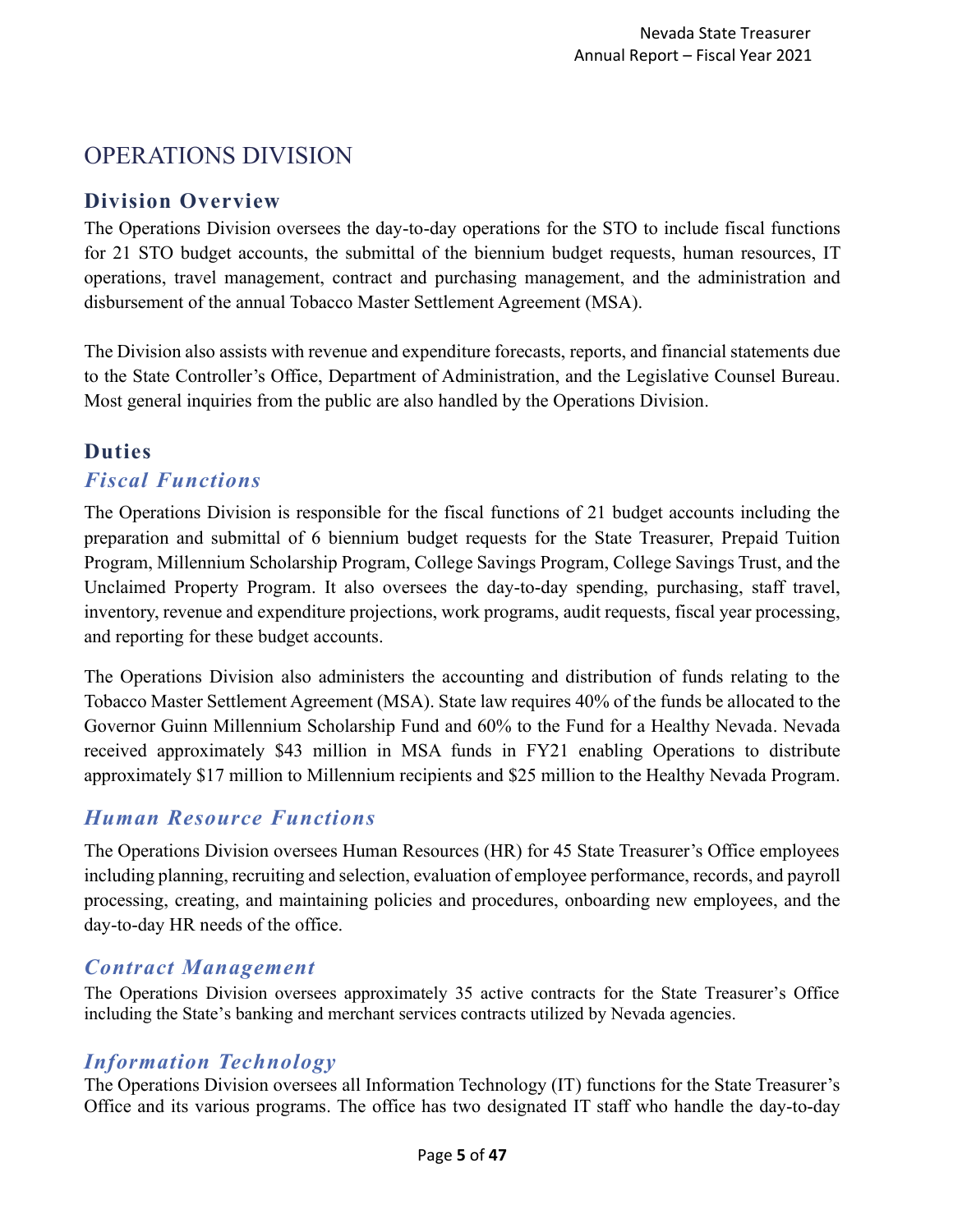help desk tickets, monitor, and administer the Office's information systems, security, hardware, software, databases, and network needs.

#### **Major Accomplishments**

<span id="page-5-0"></span>The Operations Division was established in May 2021 to create a centralized approach in performing the administrative functions for the State Treasurer's Office. Although the new Division was created two months before the fiscal year end, during that time, the Office benefited from faster and more efficient processing times. Removing administrative functions from various programs allowed staff to focus on program initiatives to better serve Nevadans.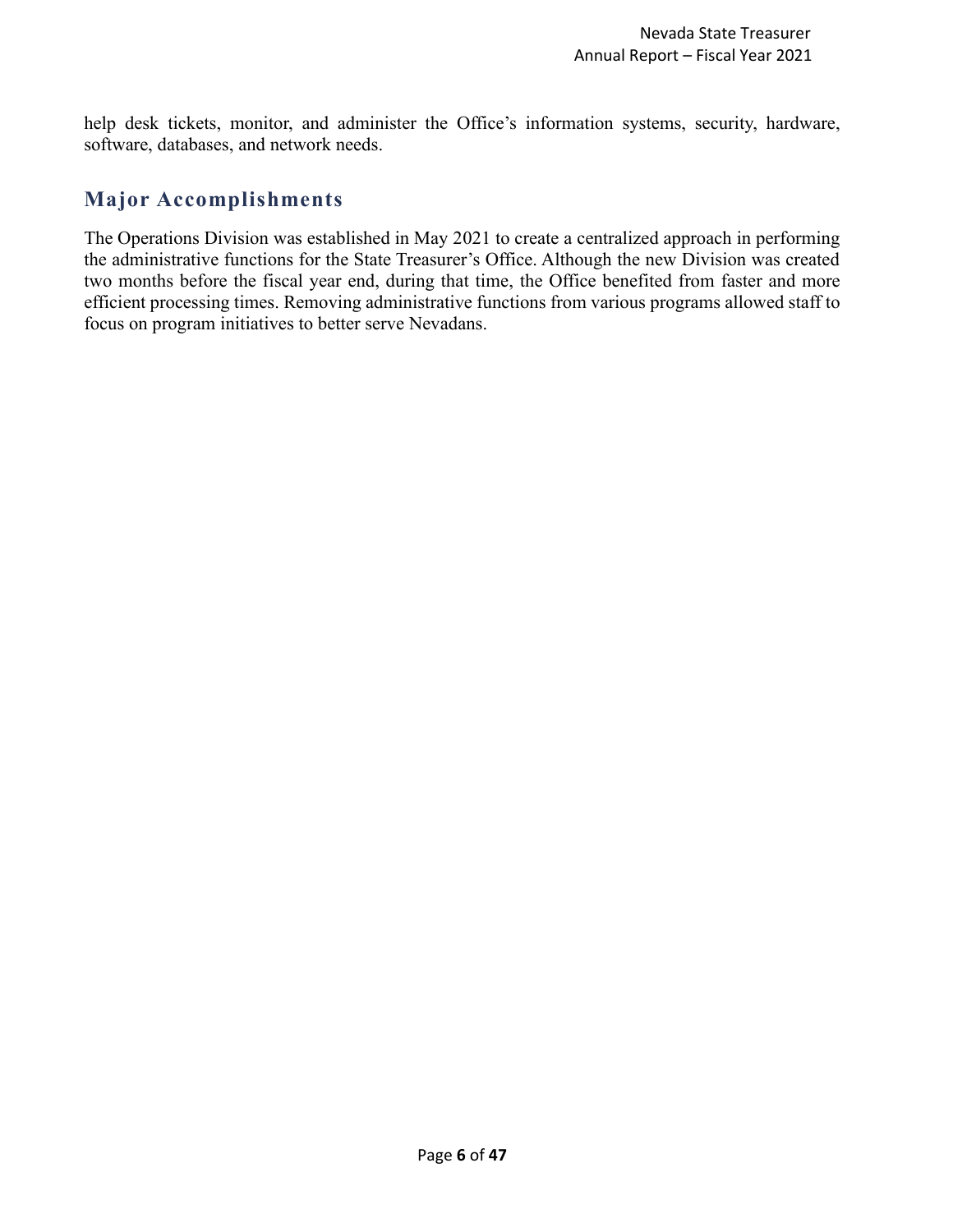# <span id="page-6-0"></span>CASH MANAGEMENT DIVISION

#### <span id="page-6-1"></span>**Division Overview**

The Cash Management Division oversees the State's banking relationships, reconciles bank transactions with state accounting records, manages the State's electronic payment acceptance program, and administers the state's check distribution program.

# <span id="page-6-2"></span>**Duties**

#### *Banking and Accounting*

Pursuant to NRS 226.110, the State Treasurer is responsible for the receipt and disbursement of public money. In addition to its main depository and controlled disbursement accounts, the Treasurer's Office has 39 bank accounts under analysis, with most of these accounts being zero balance accounts. The funds deposited into these accounts by other State agencies are transferred into the State's consolidation account on a daily basis, thus providing an efficient method for combining cash balances within one financial institution and minimizing non-invested cash balances. The Treasurer's Office also maintains three depository accounts with other financial institutions in order to offer State agencies in geographically remote areas the ability to more timely deposit funds.

The Cash Management Division also allocates revenues from the lease of federal lands in Nevada. Under NRS 328, these revenues are shared between the Department of Education's Distributive School Account, county treasurers, and school districts based on the percentage of revenues collected in those various jurisdictions.

# *Merchant Services*

As manager of the State's electronic payment acceptance program, Cash Management maintains over 380 merchant accounts for 58 State agencies and with the transition to Wells Fargo Merchant Services, State agencies receive next day funding on all electronic transactions. In addition, Cash Management maintains a website for electronic payment acceptance featuring information and forms for assisting agencies through the merchant services process. In FY21, Cash Management continued the Merchant Services Education and Outreach Program online assisting State agencies with Payment Card Industry Data Security Standards (PCI DSS), credit card reconciliation, and overall merchant services processes related to accepting electronic payments, such as credit and debit cards. The program also created the first best practice and operating manual for electronic payment acceptance that is being used by other government entities and states.

# **Major Accomplishments**

<span id="page-6-3"></span>In FY21, the Cash Management Division's newly created Electronic Treasury site assisted Nevada agencies during the COVID-19 pandemic with a variety of banking and Merchant Services needs including online bank supply ordering, desk top deposit scanner information and access forms, education and outreach presentations, quarterly newsletters and links to helpful accounting policies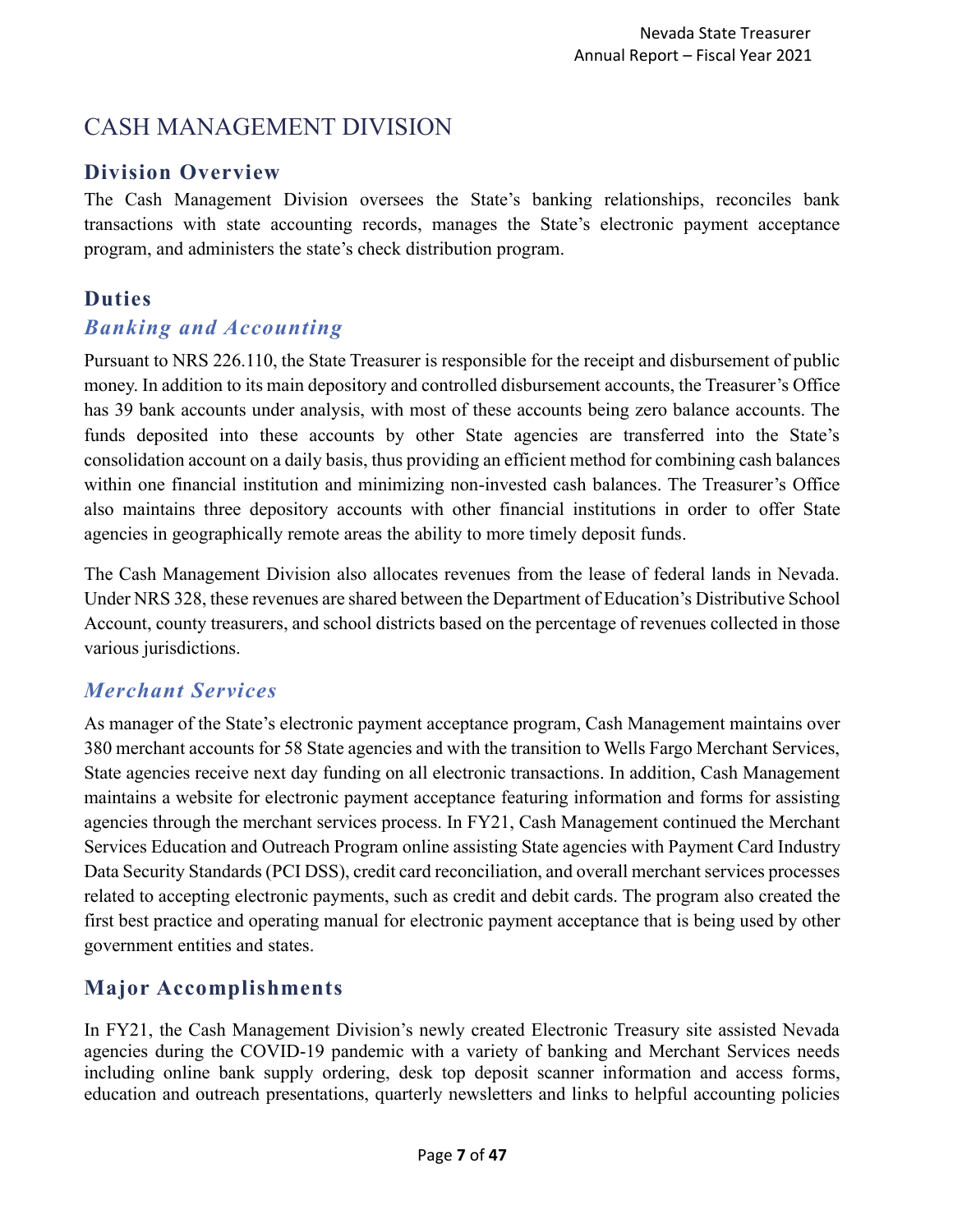and procedures. In addition, the Division continued the combined online Cash Management and Merchant Services Education and Outreach Program that agencies could attend live via Teams or listen to a recorded presentation at their convenience.

The Treasurer's Office continues to seek more efficient and safe means by encouraging the use of items such as cash vaults, remote deposit, positive pay, and ACH blocks and filters, which State agencies can use to carry out their financial transactions.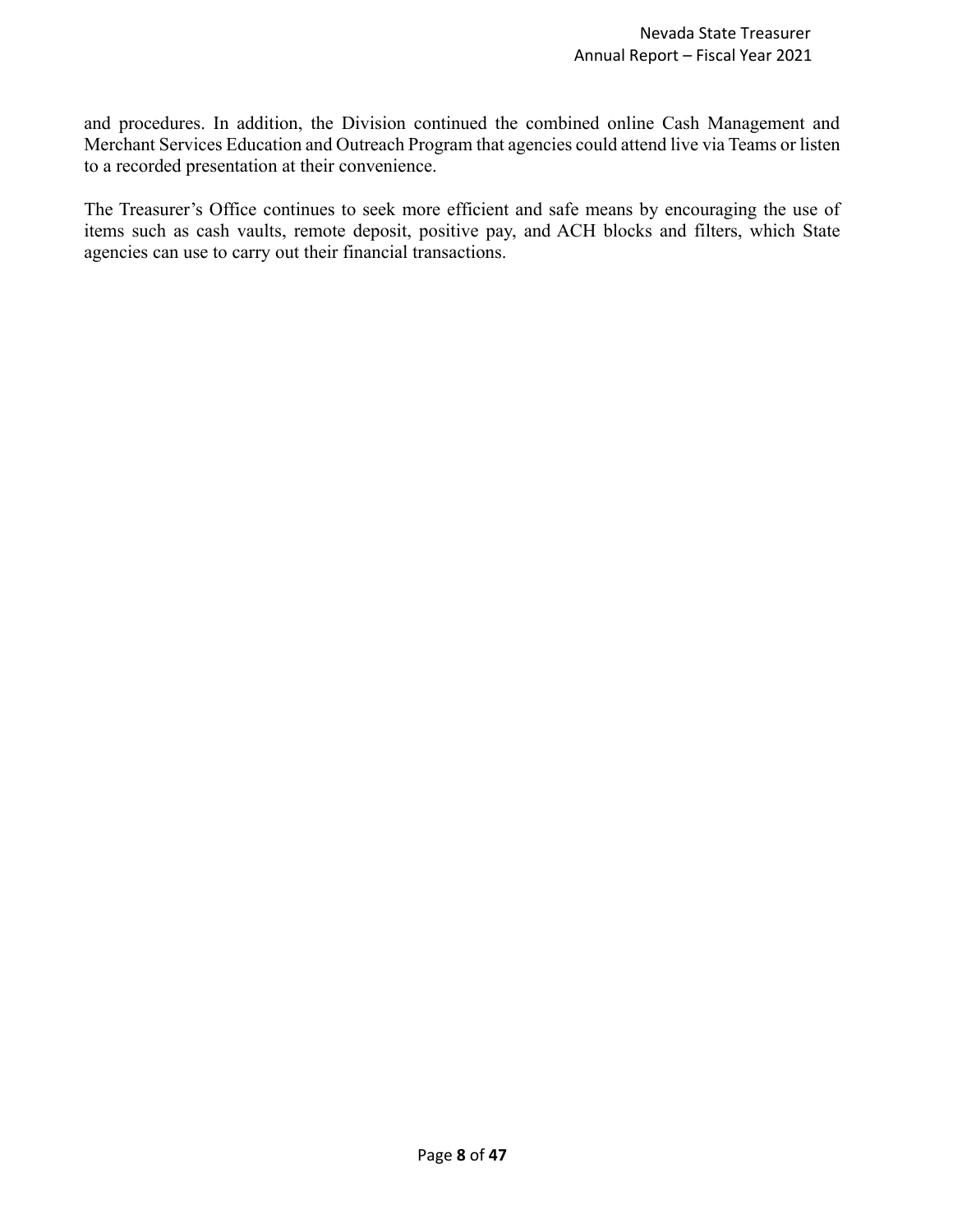# <span id="page-8-0"></span>INVESTMENT DIVISION

#### <span id="page-8-1"></span>**Division Overview**

The State Treasurer is responsible for the investment of public money. The Investment Division ("Investment") is responsible for all investment and accounting activities relating to the General Portfolio, Local Government Investment Pool (LGIP), the Permanent School Fund (PSF), the Higher Education Tuition Trust Fund, as well as oversight of the NVEST investment advisers.

# <span id="page-8-2"></span>**Duties**

The investment of the State of Nevada's General Portfolio is a function performed by the Division in accordance with state statutes. An Investment Policy for prudent investment of State funds has been adopted to guide this process. The General Portfolio includes all State funds, excluding funds invested for the Local Government Investment Pool (LGIP), Local Government Pooled Long-Term Investment Account (NVEST), Permanent School Fund (PSF), and the Higher Education Tuition Trust Fund.

# *General Portfolio*

The State's General Portfolio is invested in U.S. Treasury and Agency securities, high quality corporate notes and supranational bonds, commercial paper, mortgaged and asset backed securities, negotiable and time certificates of deposit, and money-market funds. Securities holdings are diversified to prevent over-concentration by maturity, issuer, or security class. The Division maintains a conservative, moderately active investment strategy which provides the ability to take advantage of market opportunities as they occur by analyzing projected cash flow needs. Portfolio maturities are structured to reduce the likelihood of a forced sale of securities in any but the most severe circumstances. The Division manages the portion of the Portfolio utilized for operating funding, while a portion of the Portfolio not needed for immediate expenses is managed by two registered investment advisers, Buckhead Capital Management and Western Asset Management.

The FY21 General Portfolio's book value as of June 30, 2021, was \$6.943 billion. The following chart provides a breakdown of total investments held as of the end of FY21. Total realized earnings for FY21 were \$21.372 million, representing a yield of 0.62%.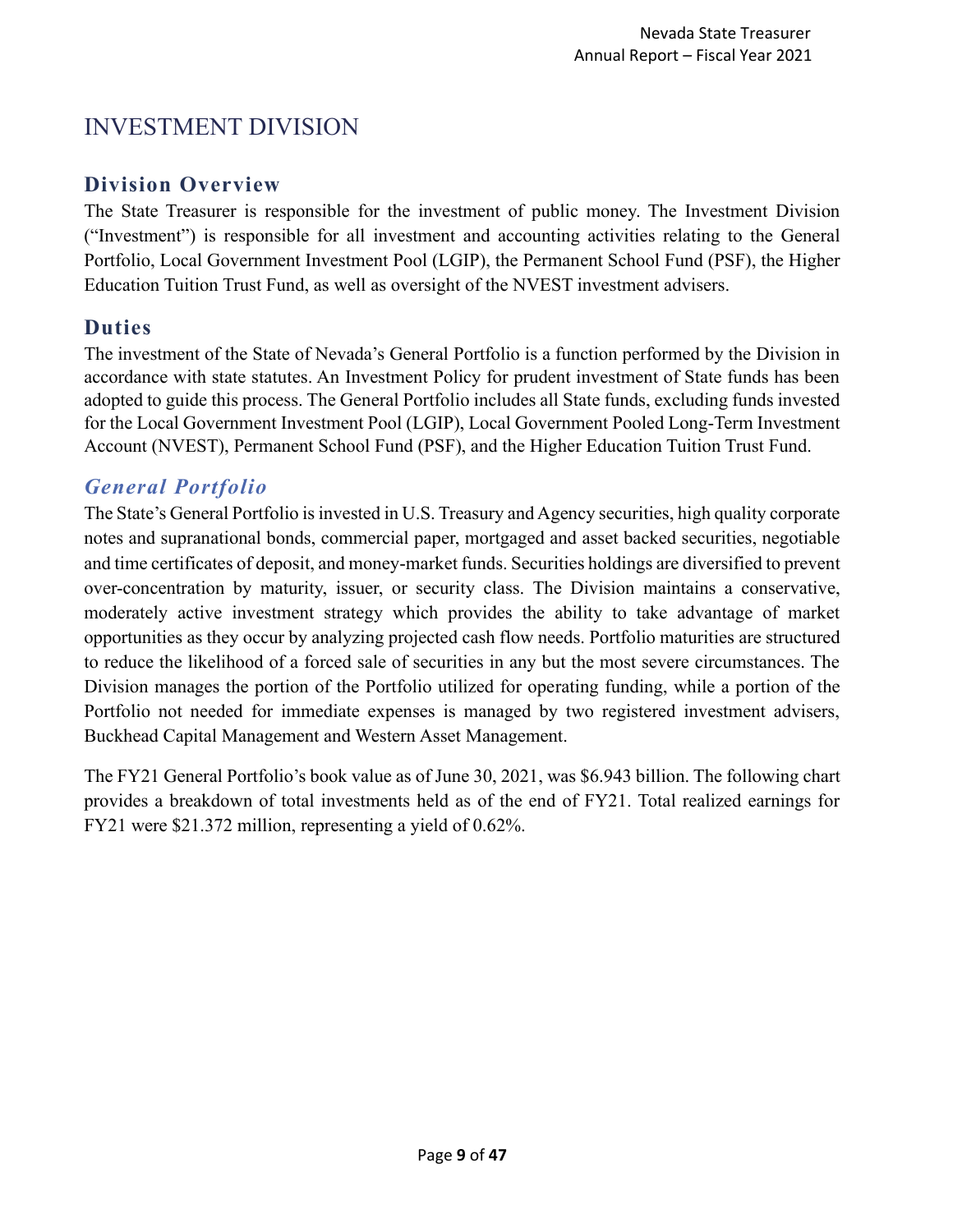

# *Local Government Investment Pool*

Pursuant to NRS 355.165, the LGIP serves as an alternative program for local governments to invest cash on a voluntary basis, thus allowing for the leverage of economies of scale. LGIP is administered in a conservative manner, consistent with the prudent guidelines outlined in a LGIP-specific Investment Policy. Any local government may deposit its public monies in the pool. The LGIP reduces investment risk and increases convenience for local governments, as well as allowing for:

- Multiple accounts to be maintained for accounting purposes;
- No minimum or maximum account size:
- No limit on transaction size for deposits or withdrawals of funds; and
- No restriction on length of time proceeds can be invested.

The LGIP investment strategy incorporates the matching of maturing securities to the anticipated cash needs of the participants. Approximately 10% of the fund matures daily to ensure sufficient liquidity is available to meet both anticipated and unanticipated withdrawals. The LGIP imposes a Minimum Liquidity Requirement, which projects the cash flow needed to meet identified obligations within a rolling four-week period and which aligns maturing securities accordingly.

The following chart provides a breakdown of total investments held as of the end of June 30, 2021.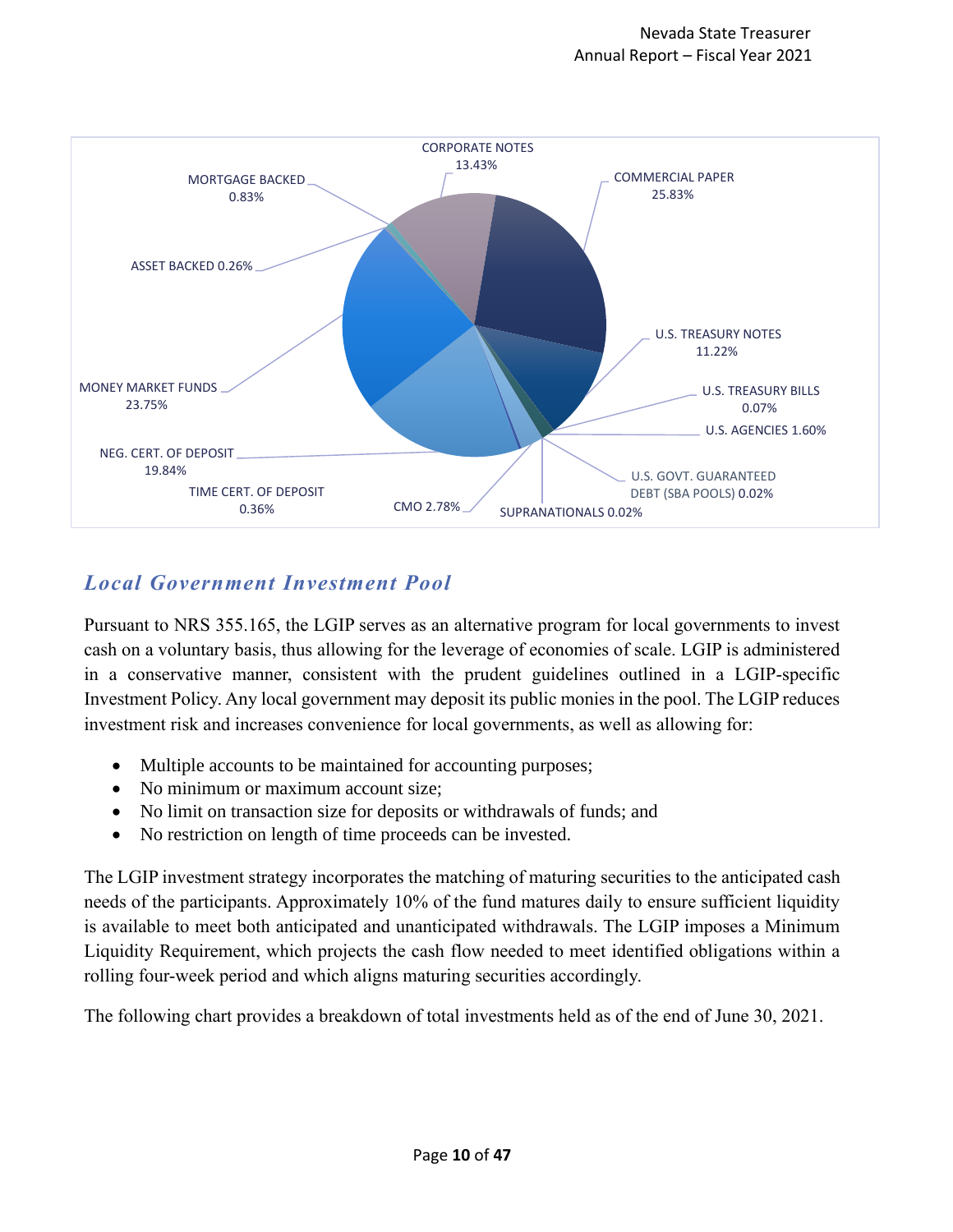

As of July 1, 2015, registered investment advisor, FHN Financial Services Mainstreet Capital Advisors (FHN), manages the LGIP Portfolio. The LGIP's book value on June 30, 2021 was \$2.1 billion. The LGIP's investment objectives include safety of principal, portfolio liquidity, and market return, consistent with a conservative, short duration portfolio. The Weighted Average Maturity (WAM) of the portfolio at fiscal year-end is 142 days.

Additionally, local governments have the option to participate in a longer-term investment program within the LGIP. NVEST is an alternative investment program for local governments, the objective of which is to provide higher returns than the LGIP. The minimum account size is \$5 million. NVEST participants, working with one of three registered investment advisors, can customize their portfolios based on their risk tolerances and other factors. As of June 30, 2021, the NVEST portfolios had a total book value of \$4.87 million and consisted of one (1) participant.

# *Collateral Pool Program*

Pursuant to NRS 356.350, the State Treasurer is required to establish a program for "the monitoring of collateral of public funds". The Nevada Pooled Collateral Program offers state and local government agencies an efficient, cost effective, and safe alternative method for securing public funds. The primary objectives are to reduce risk while, at the same time, decreasing the overall collateral requirement for depositories. By centralizing the administration and reporting functions through Investment, government agencies and depositories recognize cost savings in terms of operational support and collateral efficiency.

Each financial institution is required to maintain (at a third-party repository) acceptable securities having a fair market value that is at least 102% of the amount of the aggregate uninsured ledger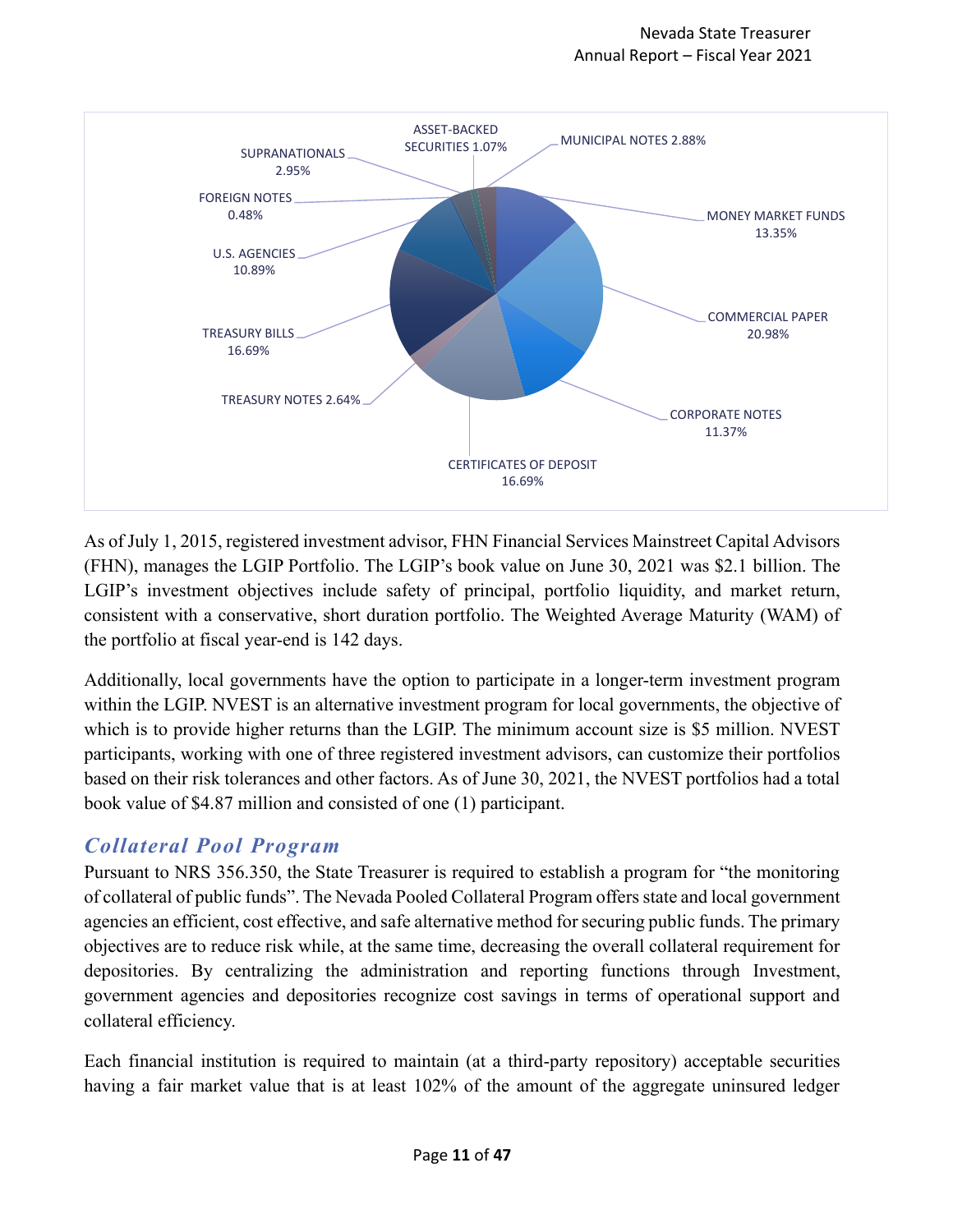balances of the public money held by the depository as collateral. Participating financial institutions must report each day the amount of deposits held and the value of the corresponding pledged collateral. Any under collateralization must be rectified by the financial institution by the close of business on the day the under collateralized deposits are reported.

At the conclusion of FY21, there were 327 public entities throughout the State participating in the Collateral Pool Program, with deposits in 14 financial institutions and a daily balance on June 30, 2021, of \$1.588 billion with pledged collateral of \$2.107 billion, which calculates to \$487 million in excess collateral.

# *Permanent School Fund*

The Permanent School Fund (PSF) was created to account for monies received from estates that escheat to the State, proceeds from the sale of federal lands given to the State, and fines collected under the penal laws of the State that are pledged only for education purposes under Article 11, Section 3 of the Constitution of the State of Nevada. Per NRS 355.050, the State Treasurer shall have charge of all the investments of money and the sale of all securities of the PSF. All earnings are transferred to the State Education Fund which totaled \$9.134 million in FY21.

As of June 30, 2021, the book value of the fixed-income investments of the Permanent School Fund totaled \$217.57 million, the public equity investments totaled \$229.53 million, and the private equity book value totaled \$23.028 million (excludes capital returned to NCIC since SSOF inception). The total portfolio as of June 30, 2021, totaled \$493.51 million.

# *Nevada Capital Investment Corporation*

In 2011, the Nevada State Legislature passed Senate Bill 75, authorizing up to \$50 million non-tax dollars in the Permanent School Fund to be invested in private equity investments through the Nevada Capital Investment Corporation (NCIC). Known as the Silver State Opportunities Fund (SSOF), this private equity fund focuses investments on expanding businesses located in Nevada or those which are seeking to relocate. SSOF was fully committed as of May 13, 2016. Approximately 88%, or \$44.6 million, of committed capital has been drawn from the Permanent School Fund as of June 30, 2021.

The SSOF is generating a 7.5% net annual return to the State's Permanent School Fund. On a gross basis, SSOF is generating an 10.7% Internal Rate of Return (IRR). As of June 30, 2021, the NCIC has contributed \$47.1 million and received \$35.6 million in distributions, resulting in \$11.5 million in net contributed capital.

As of June 30, 2021, 32 companies (20 of which remain active) have received investments from SSOF. This includes investments throughout the entire State as noted in the SSOF report. This is a total of \$815 million (18x multiplier) invested in Nevada and its partners which stretches far beyond the \$50 million capital invested via the Permanent School Fund. The Fund investments have supported 2,470 Nevada employees with an average annual wage of \$83,878, which is higher than the national average wage.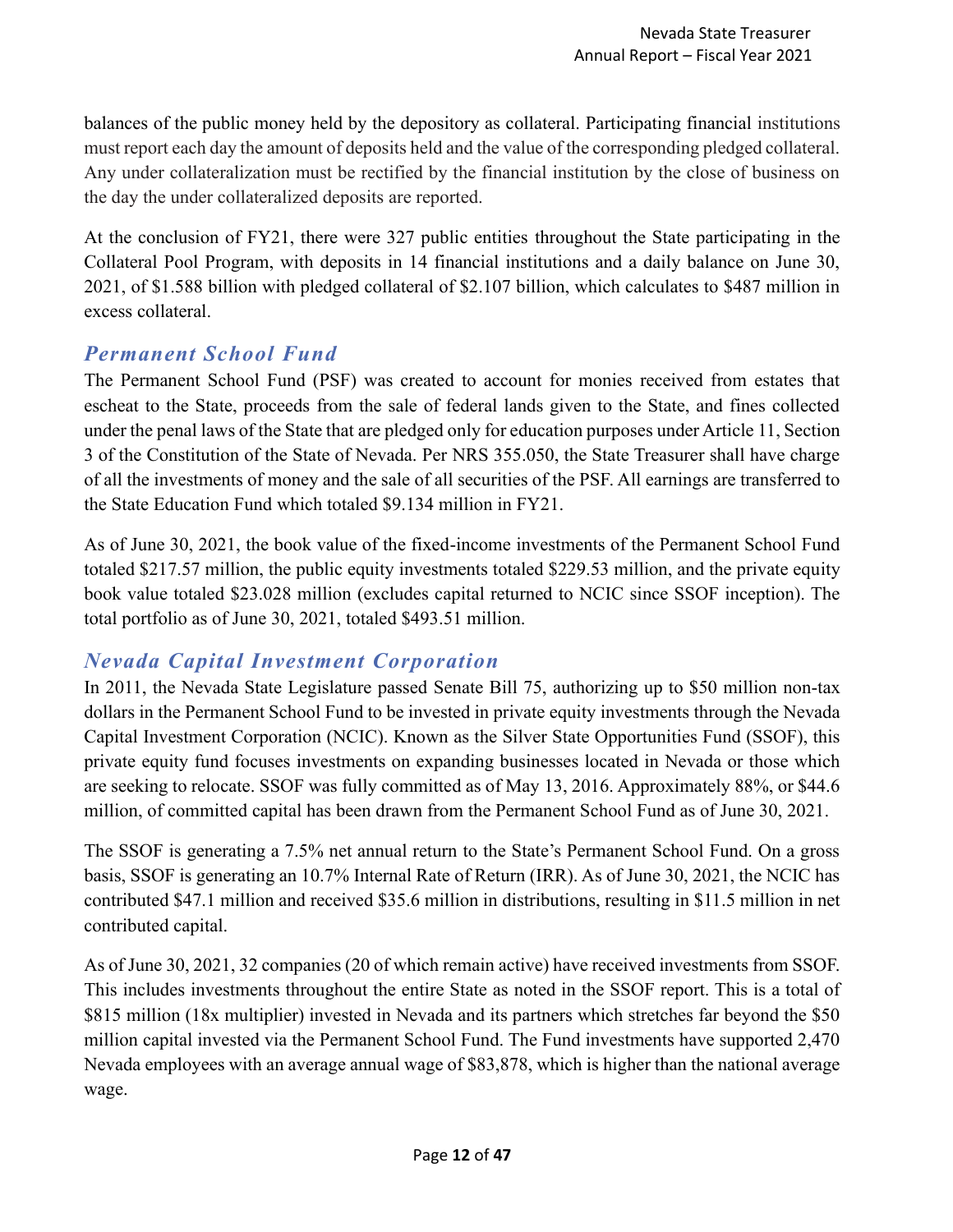# <span id="page-12-0"></span>**Major Accomplishments**

During the 81<sup>st</sup> Legislative Session in 2021, the State Treasurer sponsored Senate Bill 68 which was passed in the Legislature and signed into law by Governor Sisolak. In part, the bill allows the State Treasurer to transfer up to \$75 million from the Permanent School Fund to the Nevada Capital Investment Corporation which is an increase from the prior \$50 million transfer. This increase will generate additional funding for public schools via increases in earnings transferred to the State Education Fund.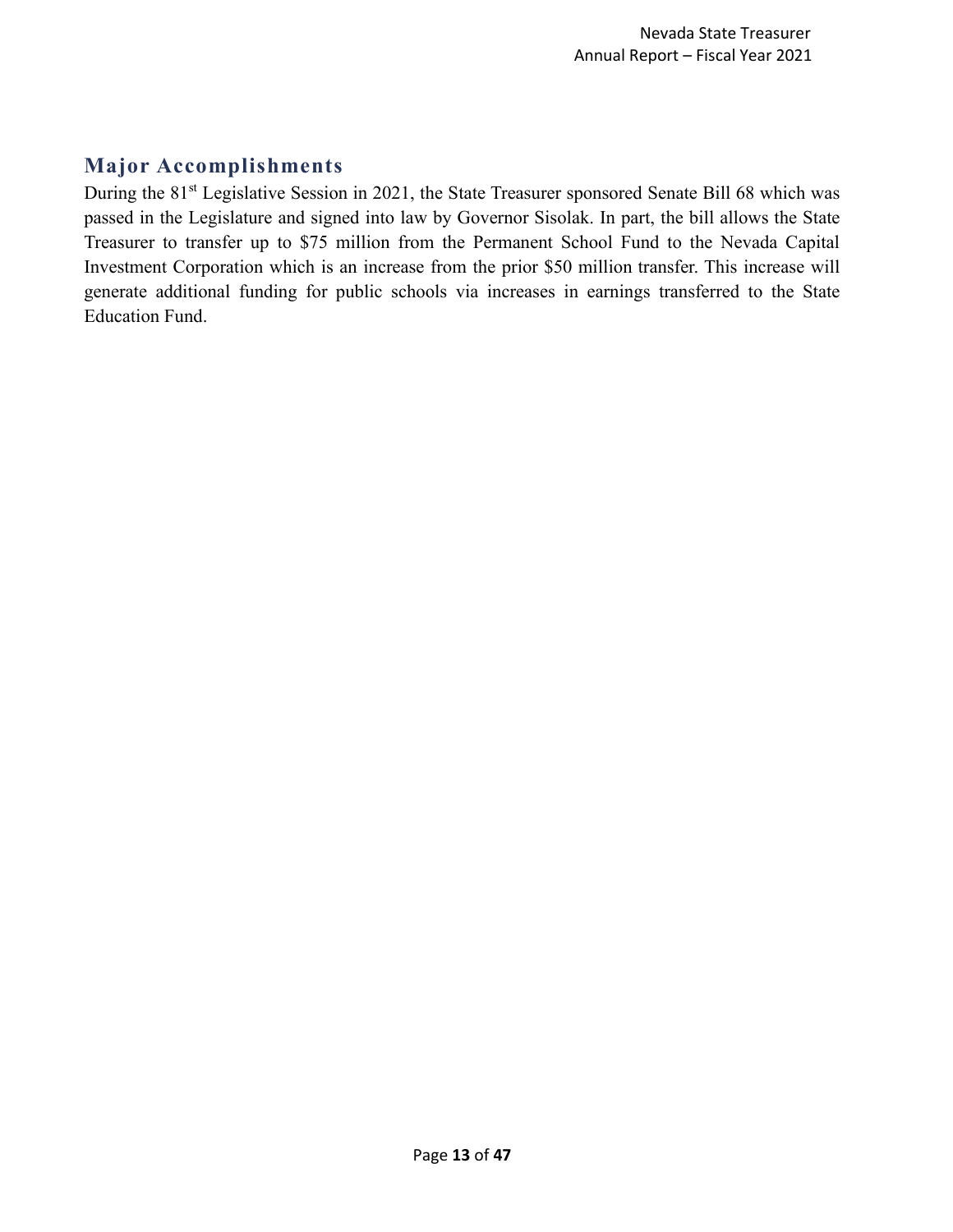# <span id="page-13-0"></span>DEBT MANAGEMENT DIVISION

# <span id="page-13-1"></span>**Division Overview**

Pursuant to NRS 226, the State Treasurer is directly responsible for the issuance of any debt obligation authorized on behalf of and in the name of the State, except for issuances by the Colorado River Commission, the University of Nevada System, and the Department of Business and Industry which issue various types of debt under differing levels of autonomy. The State Treasurer is also authorized to organize and facilitate statewide pooled financing programs, including lease purchases, for the benefit of the state and any political subdivisions.

# <span id="page-13-2"></span>**Duties**

#### *General Obligation Debt*

The State Treasurer is responsible for the issuance and maintenance of the following types of general obligation (GO) debt: Capital Improvement Bonds, Municipal Bond Bank Bonds, State Revolving Fund Bonds, Historic Preservation Bonds, Natural Resources Bonds, University System Bonds, and other miscellaneous GO bonds and securities. The State requires GO bonds to be legislatively authorized and secured by that portion of the ad valorem tax revenue dedicated to the payment of GO debt to the extent other monies are not available. The State's gross GO debt as of June 30, 2021 was \$1,210,570,000.

The following chart illustrates the breakout of the State's \$1.21 billion Gross General Obligation Debt as of June 30, 2021.

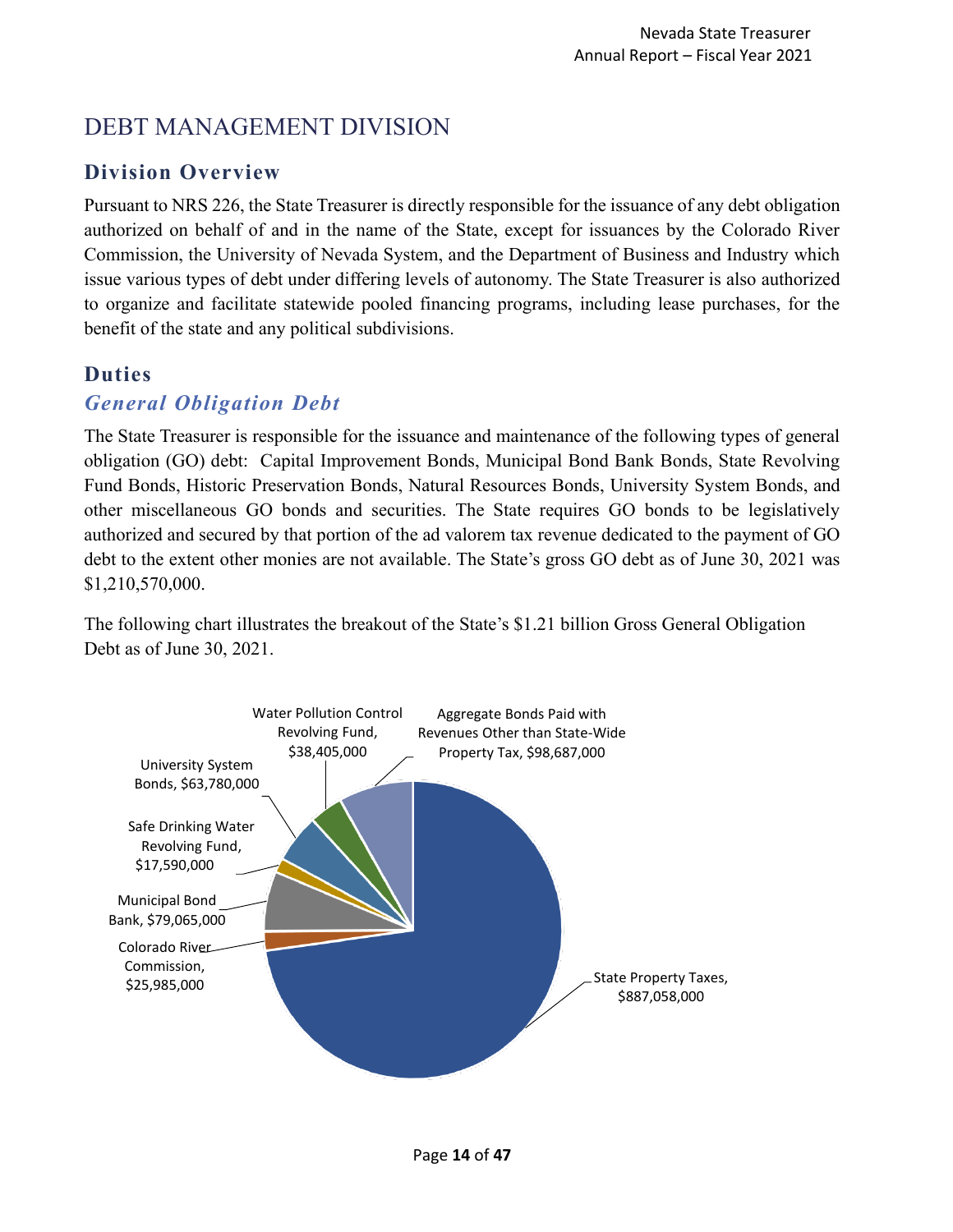| <b>Gross General Obligation Debt FY21 Debt Service Payments</b> |                  |                 |               |  |  |  |  |
|-----------------------------------------------------------------|------------------|-----------------|---------------|--|--|--|--|
|                                                                 | <b>Principal</b> | <b>Interest</b> | <b>Total</b>  |  |  |  |  |
| <b>State Property Taxes</b>                                     | \$128,898,000    | \$45,308,427    | \$174,206,427 |  |  |  |  |
| Aggregate Bonds Paid with Revenues Other Than Property Tax      | 3,722,000        | 2,778,494       | 6,500,494     |  |  |  |  |
| Clean Water Revolving Fund                                      | 8,195,000        | 1,879,575       | 10,074,575    |  |  |  |  |
| Safe Drinking Water Revolving Fund                              | 2,690,000        | 715,688         | 3,405,688     |  |  |  |  |
| Municipal Bond Bank                                             | 4,615,000        | 3,047,237       | 7,662,237     |  |  |  |  |
| Nevada System of Higher Education                               | 3,915,000        | 2,604,075       | 6,519,075     |  |  |  |  |
| Colorado River Commission                                       | 755,000          | 1,033,573       | 1,788,573     |  |  |  |  |
| Total FY21 Debt Service                                         | \$152,790,000    | \$57,367,068    | \$210,157,068 |  |  |  |  |

During FY21, the Debt Management Division ("Debt Management") processed debt service payments for existing GO debt totaling approximately \$210.16 million.

#### *Debt Service Reserves*

Nevada's Consolidated Bond Interest and Redemption Fund (the "Bond Fund") is used to receipt the collection of the 17-cent ad-valorem property tax revenue dedicated to the payment of the principal and interest on the State's GO bonds, and to reserve monies for future GO bond debt service payments. The reserve within the Bond Fund is funded from the excess of applicable property tax revenues over the required debt service payments plus interest earnings on the Bond Fund. The Bond Fund is available to provide ready reserves to meet current debt service obligations to the extent monies are insufficient from current property tax revenues.

The State's current debt management policy has as an objective to maintain a reserve within the Bond Fund balance at the end of each fiscal year equal to at least 50% of next fiscal year's debt service payments on GO bonds (exclusive of those bonds considered to be self-supporting and paid by other available revenues). As of June 30, 2021, the unaudited reserve amount within the Bond Fund was approximately \$158 million, which is equal to approximately 101% of the FY22 debt service on those general obligation bonds expected to be paid from property tax and prior to the issuance of additional 2021 bonds.

#### *Debt Affordability Analysis*

A committee comprised of representatives from the Governor's Finance Office, the Department of Taxation, the State Treasurer's Office, and the Legislative Counsel Bureau meets at least biennially to forecast the estimated revenue to be received from its assessed property tax. Debt Management utilizes the committee's projections in the preparation of the General Obligation Debt Capacity and Affordability Report which is published each biennium. In the interim, Debt Management updates the affordability analysis after each securities issuance and as needed.

The General Obligation Debt Capacity and Affordability Report is utilized by the Governor in preparing his recommended budget. The report is then presented to the State Legislature, which relies upon the report when considering the issuance of securities during the following biennium,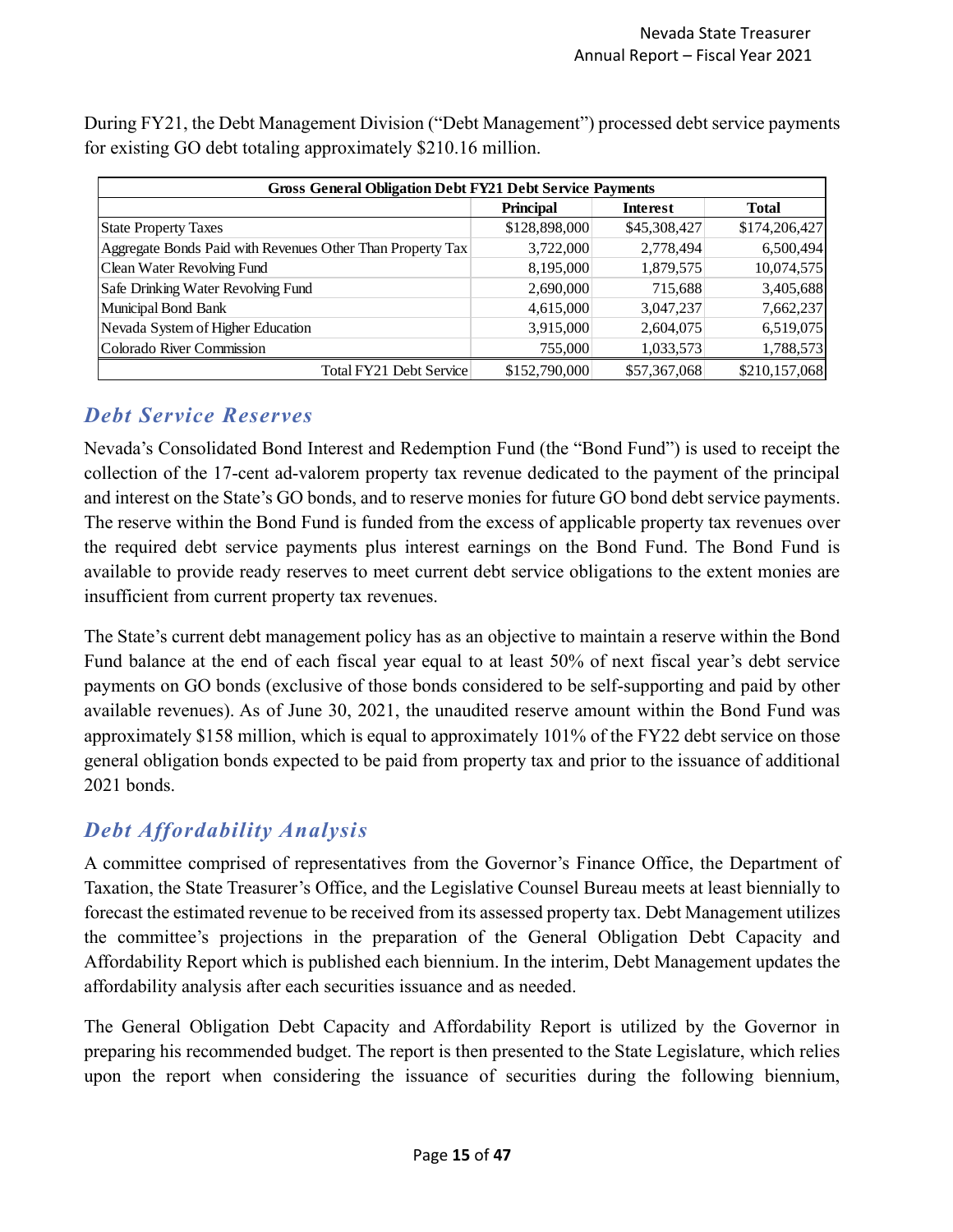determining the ad valorem tax rate for the payment of securities for the next biennium, and reviewing future debt capacity and affordability over the next ten years.

# *State Debt Capacity*

In addition to the General Obligation Debt Capacity and Affordability Report prepared by Debt Management, the issuance of GO bonds is also limited by the State Constitution. Article 9, Section 3 limits the aggregate principal amount of the State's outstanding GO debt to 2% of the total reported assessed valuation of the State. The limitation does not extend to debt incurred for the protection and preservation of any property or natural resources of the State, or for the purpose of obtaining the benefits thereof.

Subject to the constitutional debt limitation, the Legislature may authorize the issuance of debt for any public purpose. As of June 30, 2021, the constitutional debt limit stood at \$3.02 billion. The outstanding debt subject to this limit was \$945.44 million and the remaining constitutional debt capacity was \$2.08 billion.

| Constitutional Debt Limitation and Capacity <sup>(1)</sup> |                                                                 |                 |                 |                                  |  |  |  |  |
|------------------------------------------------------------|-----------------------------------------------------------------|-----------------|-----------------|----------------------------------|--|--|--|--|
|                                                            |                                                                 |                 | Outstanding     | <b>Remaining</b>                 |  |  |  |  |
| <b>Effective</b>                                           | <b>Assessed</b>                                                 | <b>Debt</b>     | Debt Subject to | <b>Constitutional</b>            |  |  |  |  |
| June 30                                                    | <b>Valuation</b>                                                | Limitation      | Limitation      | <b>Debt Capacity</b>             |  |  |  |  |
| 2017                                                       | $$114,727,736,818$ $$2,294,554,736$                             |                 |                 | \$1,034,015,000 \$1,260,539,736  |  |  |  |  |
| 2018                                                       | \$123,398,562,960                                               | \$2,467,971,259 |                 | $$1,025,895,000$ \$1,442,076,259 |  |  |  |  |
| 2019                                                       | \$134, 128, 343, 902                                            | \$2,682,566,878 |                 | \$988,260,000 \$1,694,306,878    |  |  |  |  |
| 2020                                                       | $$144,323,763,007$ $$2,886,475,260$                             |                 |                 | \$981,760,000 \$1,904,715,260    |  |  |  |  |
| 2021                                                       | $$151,219,706,042 \mid $3,024,394,121$                          |                 |                 | \$945,445,000 \$2,078,949,121    |  |  |  |  |
|                                                            | <sup>(1)</sup> Estimated by State of Nevada Controller's Office |                 |                 |                                  |  |  |  |  |

# *Municipal Bond Bank*

NRS 350A.140 designates the State Treasurer as administrator of the Nevada Municipal Bond Bank. In accordance with NRS 350A.150, the amount of State securities issued to acquire municipal securities may not exceed \$1.8 billion outstanding at any time.

The State's Municipal Bond Bank program was established in 1981 to assist municipalities in undertaking local projects which foster and promote the protection and preservation of the property and natural resources of the State. Without this fund, municipalities might otherwise face the prospect of prohibitive interest rates.

The Board of Finance must approve the issuance of State GO and revenue securities under the Bond Bank Act. As of June 30, 2021, the outstanding par amount of securities issued pursuant to the Act was \$79,065,000.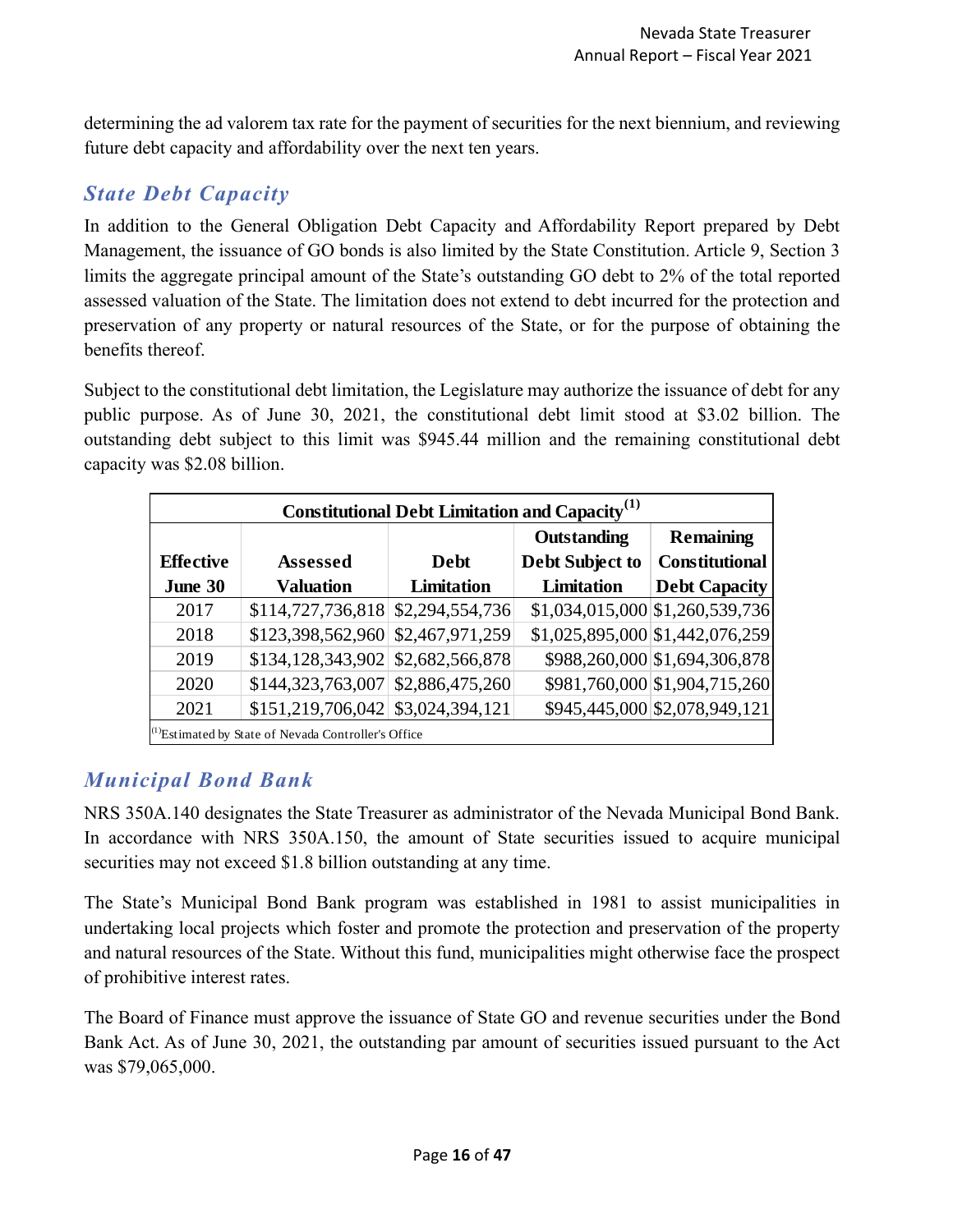# *Permanent School Fund Guarantee Program*

Established under NRS 387.519, the Permanent School Fund Guarantee Program (PSFG), provides a mechanism for Nevada school districts to enter into agreements with the State whereby the money in the Permanent School Fund (PSF) is used to guarantee the debt service payments on certain bonds issued by Nevada school districts.

PSFG secured bonds carry the highest possible rating of "AAA" by Moody's Investor Service and S & P Global Ratings—thus providing Nevada school districts with greater access to public credit markets and reduced borrowing costs. The State Treasurer is tasked with administering the PSFG.

Fundamental to the PSFG is the legal authorization of the PSF to guarantee school district debt, which includes ensuring timely debt service payment, coupled with strong oversight and enforcement provisions. If a district fails to make a timely payment, the State Treasurer is required to withdraw a sufficient amount of money from the PSF in order to make a timely debt service payment. The withdrawal from the PSF and payment of debt service on the bonds is considered a loan to the school district. The loan must be repaid to the State from either school district money available to pay debt service on the bonds which are PSF guaranteed or from withholdings of state aid due to the district.

The maximum amount of principal that can be guaranteed by the State for any Nevada school district is limited to \$60,000,000. Further, the total amount of bonds that can be guaranteed by the State is limited to 250% of the lower of the cost or fair market value of the assets in the PSF. Based on the current balance of the PSF, the maximum principal that can be guaranteed is more than \$1.0 billion. As of June 30, 2021, \$139,904,400 in bonds had been guaranteed, or authorized by the State Board of Finance to be guaranteed, by the PSF.

# <span id="page-16-0"></span>**Major Accomplishments** *Bond Sales*

| <b>BONDS ISSUED IN FY2021</b>                                   |               |  |                        |  |                  |   |                          |       |       |
|-----------------------------------------------------------------|---------------|--|------------------------|--|------------------|---|--------------------------|-------|-------|
|                                                                 | <b>Series</b> |  | <b>Original Amount</b> |  | <b>New Money</b> |   | <b>PV Savings</b>        | TIC   | Term  |
| Highway Improvement Revenue (MVFT) Bonds                        | $2020A$ \$    |  | 89.585.000             |  | \$89,585,000     |   | $\overline{\phantom{0}}$ | 1.56% | 20yrs |
| Highway Improvement Revenue (IFT) Bonds                         | $2020B$ \$    |  | 53,895,000             |  | \$53,895,000     | S |                          | 1.75% | 20yrs |
| Capital Improvement, Historic Preservation, and Refunding Bonds | $2020A$ \$    |  | 103,825,000            |  | \$90,450,000     |   | \$3,460,705              | 1.78% | 18yrs |
| Natural Resources and Refunding Bonds                           | $2020B$ \$    |  | 2.750.000              |  | 1,280,000        | S | 510.596                  | 1.63% | 14yrs |
|                                                                 |               |  |                        |  |                  |   |                          |       |       |
|                                                                 |               |  | 250,055,000            |  | \$235,210,000    |   | \$3,971,301              |       |       |

In FY21, the Office successfully conducted one bond sale comprised of two series of bonds:

The combined principal (or par value) amount of the bonds was \$250,055,000. The terms of the bonds ranged from 14 years to 20 years and the true interest costs (TIC) ranged from 1.56% to 1.78%, which represents rates below historical averages.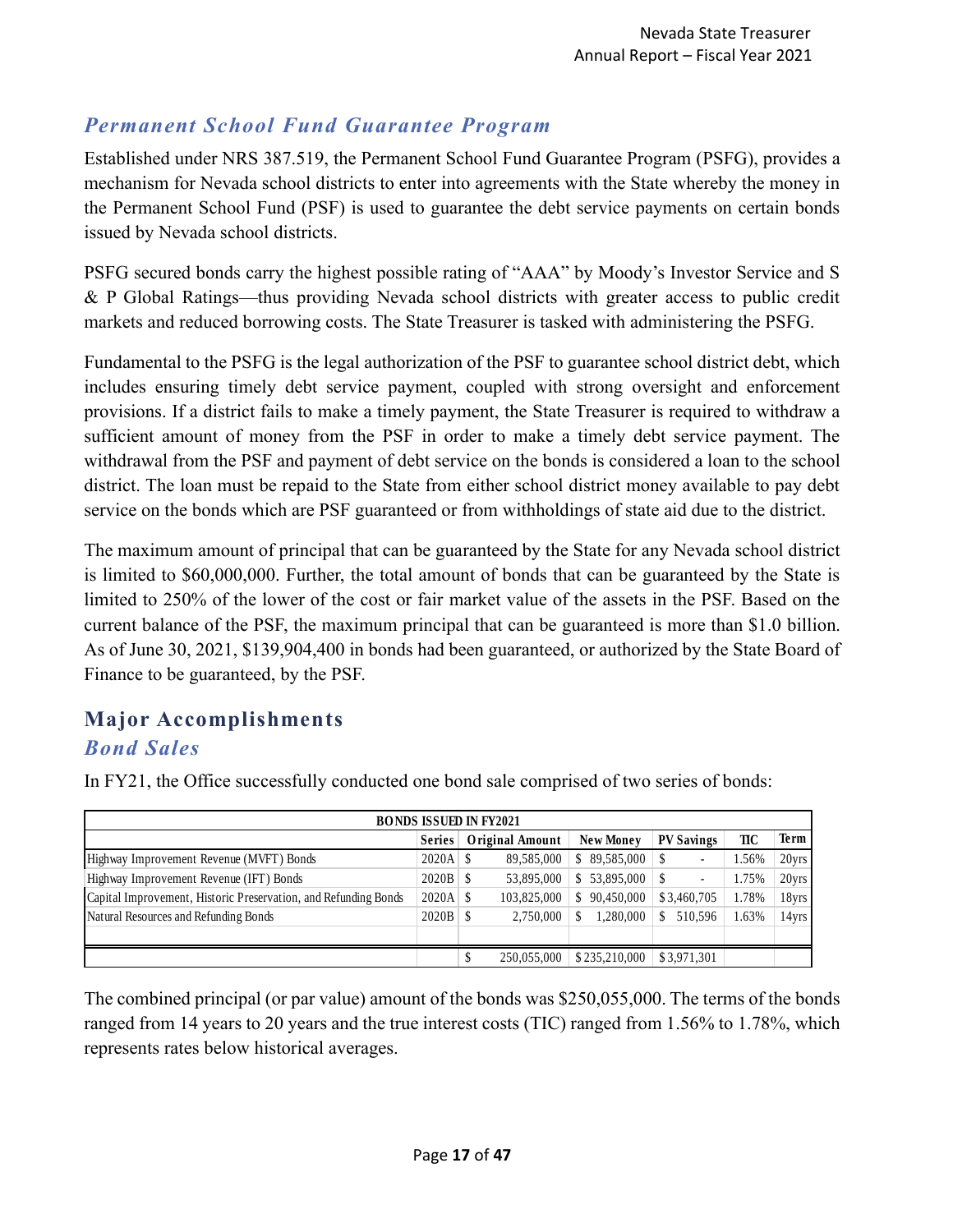# *Nevada's Credit Ratings*

Credit rating agencies provide an independent assessment of the relative creditworthiness of municipal securities. The rating system consists of letter grades that convey each company's assessment of the ability and willingness of a borrower to repay its debt in full and on time. Many investors rely upon these letter grades as a means of assessing the likelihood of repayment.

Credit ratings issued by the rating agencies are a major factor in obtaining the lowest cost of borrowed funds in the municipal bond market. Credit rating agencies base ratings on the assessment of the credit worthiness of an issuer with respect to a specific obligation.

There are several factors that rating agencies consider in assigning credit ratings: financial, economic, debt, and administration/management. Rating agencies believe debt management is an important factor in evaluating issuers and assigning credit ratings, which ultimately determine the borrowing cost of funds.

At the end of FY21, the State's GO debt was rated AA+, Aa1, and AA+ respectively by the three major rating agencies: Fitch Ratings, Moody's Investors Service, and S & P Global. The State's strong "AA" rating is just below the highest rating category of "AAA".

| <b>Ratings</b>                         |              |         |            |  |  |  |  |
|----------------------------------------|--------------|---------|------------|--|--|--|--|
|                                        | <b>Fitch</b> | Moody's | S&P        |  |  |  |  |
| <b>General Obligation</b>              | $AA+$        | Aa1     | $AA+$      |  |  |  |  |
| Safe Drinking Water Revolving Fund     | $AA+$        | Aa1     | AAA        |  |  |  |  |
| Water Pollution Control Revolving Fund | $AA+$        | Aa1     | <b>AAA</b> |  |  |  |  |
| Certificates of Participation          | AA           | Aa2     | AA         |  |  |  |  |
| Highway Revenue (MVFT)                 | $AA+$        | Aa2     | <b>AAA</b> |  |  |  |  |
| Highway Revenue (IFT)                  | $AA+$        | Aa2     | $AA+$      |  |  |  |  |
| Permanent School Fund Guarantee        | N/A          | Aaa     | AAA        |  |  |  |  |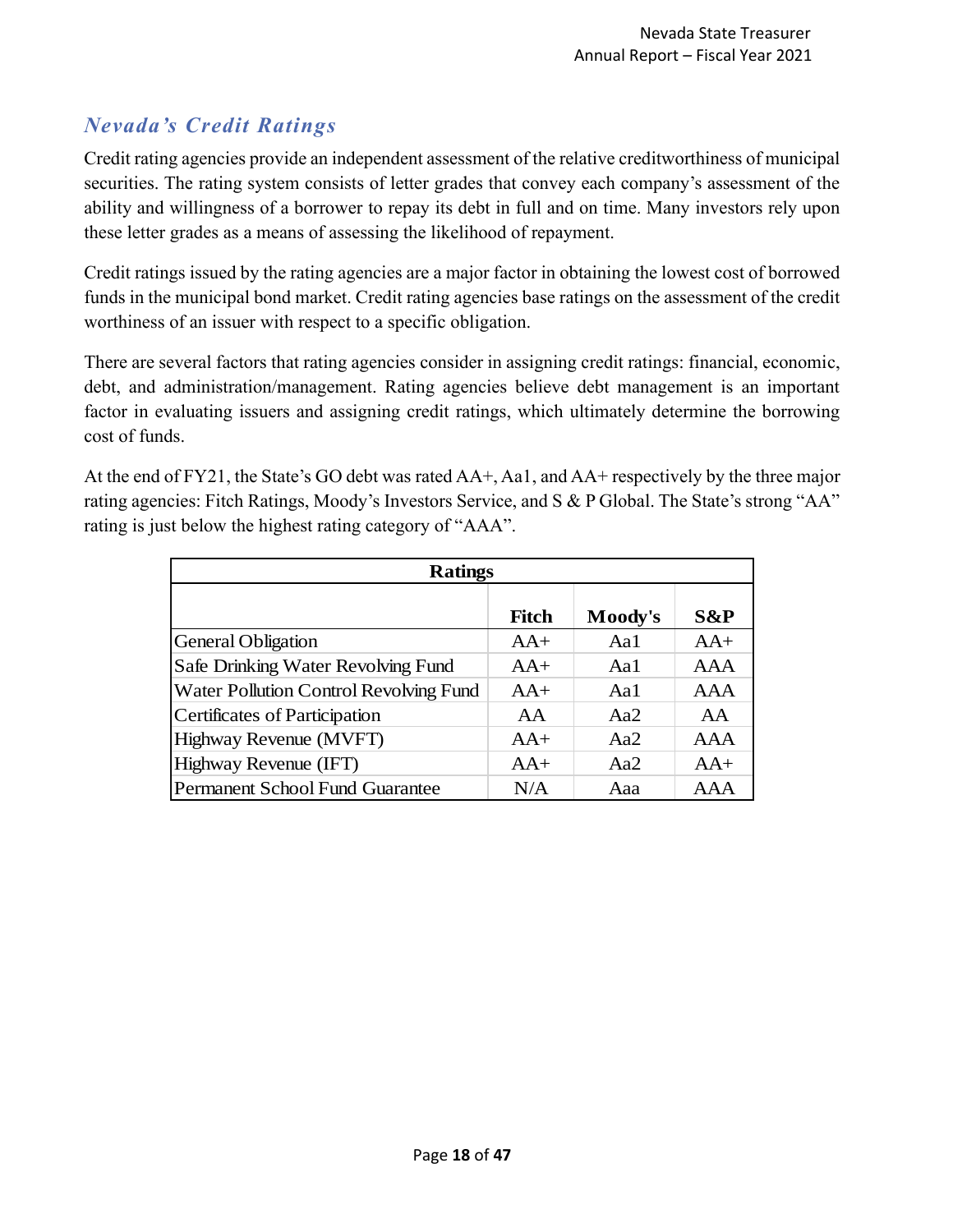# <span id="page-18-0"></span>UNCLAIMED PROPERTY DIVISION

# <span id="page-18-1"></span>**Division Overview**

The Unclaimed Property Division ("Unclaimed Property") currently safeguards more the \$942.9 million in unclaimed property belonging to individuals, heirs, and businesses who have, at some point in time, resided or did business in the Silver State.

Each year, businesses and government agencies turn over tens of millions of dollars of abandoned property in the form of cash, securities, and tangible property from safe deposit boxes to Unclaimed Property. The property is held in Unclaimed Property's custody in perpetuity until it can be returned to the rightful owner or heir. Typical types of property received include stock accounts, uncashed payroll checks, utility deposits, life insurance proceeds, and refunds.

Unclaimed Property operates three primary workgroups: Claims, Holder, and Audit.

- The Claims team is responsible for receiving, reviewing, and approving or denying submitted claims. They also process, hold, and auction physical property which is received in safe deposit boxes, the proceeds of which are credited to the box owner's account.
- The Holder team is responsible for receiving and processing reports and payments that are submitted as unclaimed property. (Businesses are referred to Holders, as the are "holding" others' property).
- The Audit team is responsbile for managing contracted outside auditors, performing compliance reviews, and assesing and collecting penalites and interest for reports or property that were submitted incorrectly or late.

#### <span id="page-18-2"></span>**Duties**

The unclaimed property program was created and is administered pursuant to Chapter 120A of the Nevada Revised Statues (NRS 120A), and is further clarified in Chapter 120A of the Nevada Administrative Code. NRS 120A represents a modified version of the Revised Uniform Unclaimed Property Act of 2016 (which is adopted by the Uniform Law Commission). Changes to NRS 120A were recently made through the passage of Senate Bill 71 (SB71) of the 81st Nevada Legislative Session. These revisions have not yet been codified into NRS 120A.

Unclaimed Property's statutory duties outlined in NRS 120A include:

- Facilitating reporting and receiving unclaimed property;
- Receiving, reviewing, and approving or denying claims submitted to recover property;
- Conducting, or contracting with others to conduct audits of Holders to determine proper reporting of unclaimed property;
- Dispositioning securities and physical property received via security sales, public auctions and/or donations to certain libraries or muesum when items are worthy of preservation;
- Notifying the public with instructions on how to search and access information relating to unclaimed property, announcing public auctions, and providing reporting information to Holders; and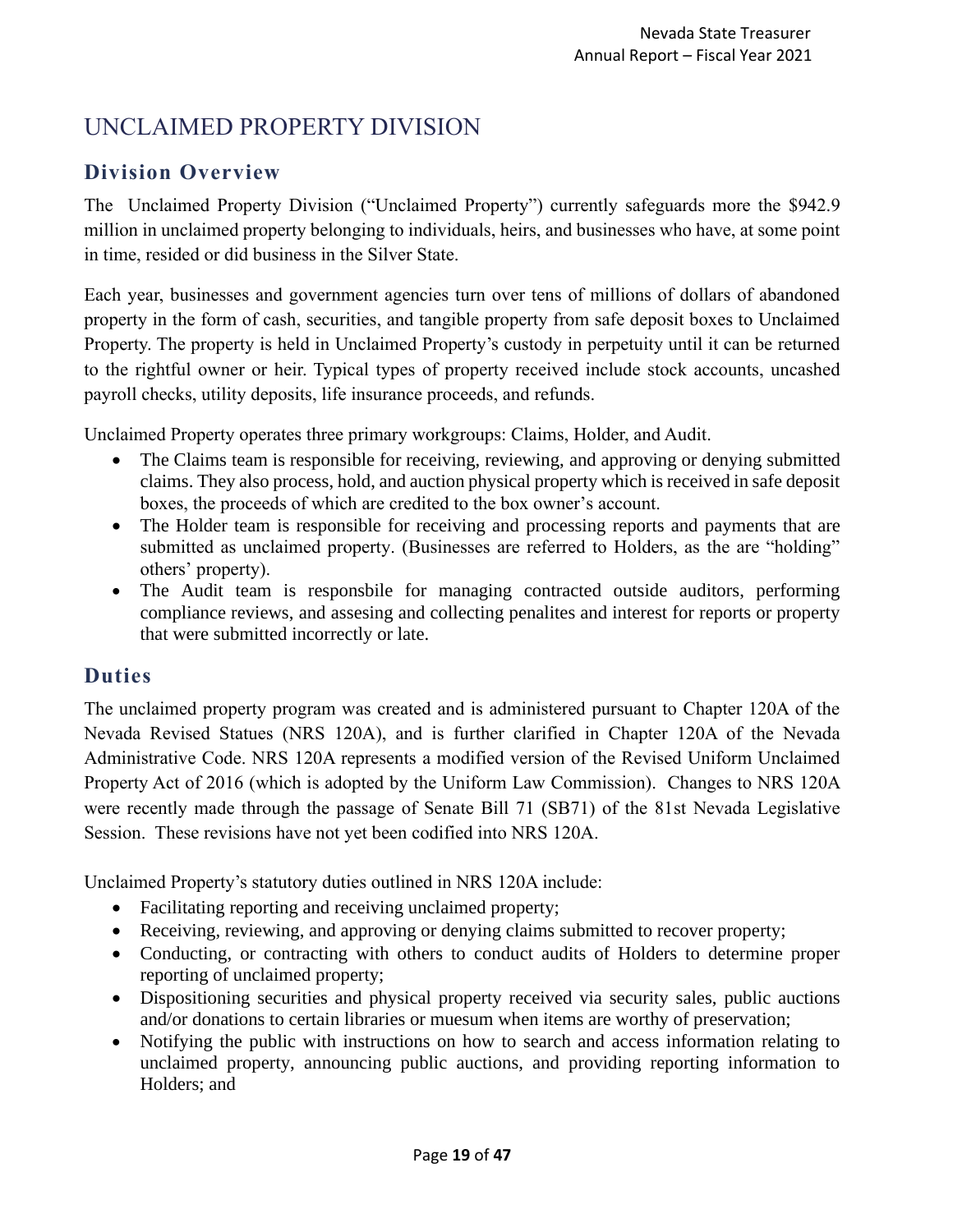• Ensuring the proper usage of unclaimed property funds which have yet to be return to rightful owners, including transfers to the Education Trust Account, Millennium Scholarship Trust Fund and the State General Fund.

#### <span id="page-19-0"></span>**Major Accomplishments**

#### *Owner Claims*

Unclaimed Property paid 54,776 claims in FY21, an increase of 42% from FY20. Unclaimed Property returned \$40.8 million to rightful owners. In FY21, 72.5% of all claims were paid via Unclaimed Property's online approval system, FastTrack, which represents a decrease of 2.5% from FY21, however due to the increase in total claims, the number of FastTrack approved claims increase by more than 13,000. This continued upward trend demonstrates that more claimants are able to easily file their claims online, and that the public acceptance and awareness of the legitimacy of unclaimed programs continues to increase. Concerted efforts by Treasurer Conine to promote the program through social media directly correlated with the significant increase in claims.

# *Holder Audit and Outreach Initiatives*

During FY21 the Audit team continued with initiatives implemented in the prior two years to increase awareness of reporting requirements and increase audits of business that have weak reporting histories and are at a higher risk of underreporting. Initiatives included:

- Increased the number of contracted outside audit firms from two to five. This increase allowed Unclaimed Property to broaden the audits performed on behalf of Nevada, as the additional firms include those that specialize in industries not previously audited for Nevada.
- Expanded the modified "self-audit" program which focuses on mid-sized businesses through the Unclaimed Property's outside audit partners. In the second full year of the program, 116 self-audits holder reports were submitted to division. These represent business which had not previously submitted unclaimed property.
- Increased highlighting of the Voluntary Disclosure program, which offers waivers of penalties and interest to businesses who have not previously reported or have reported incorrectly. The program continues to evolve to focus on and provide education to Holders to improve accuracy and consistency of their reporting.
- Contracted audits resulted in 211 holder reports being filed and the remittance of \$6.1 million in cash and 1.2 million shares of stock.

# *Holder Reporting and Collections*

The Holder team focused on promoting compliance with required online reporting and payment submissions. As a result, 98% of reports received were submitted online in FY21. Other collection results include:

- Cash receipts from holder reports exceeded \$75 million and security sales exceeded \$17.2 million;
- Over 32 million shares of stocks were taken into custody; and
- Over 582,000 individual owner properties were reported.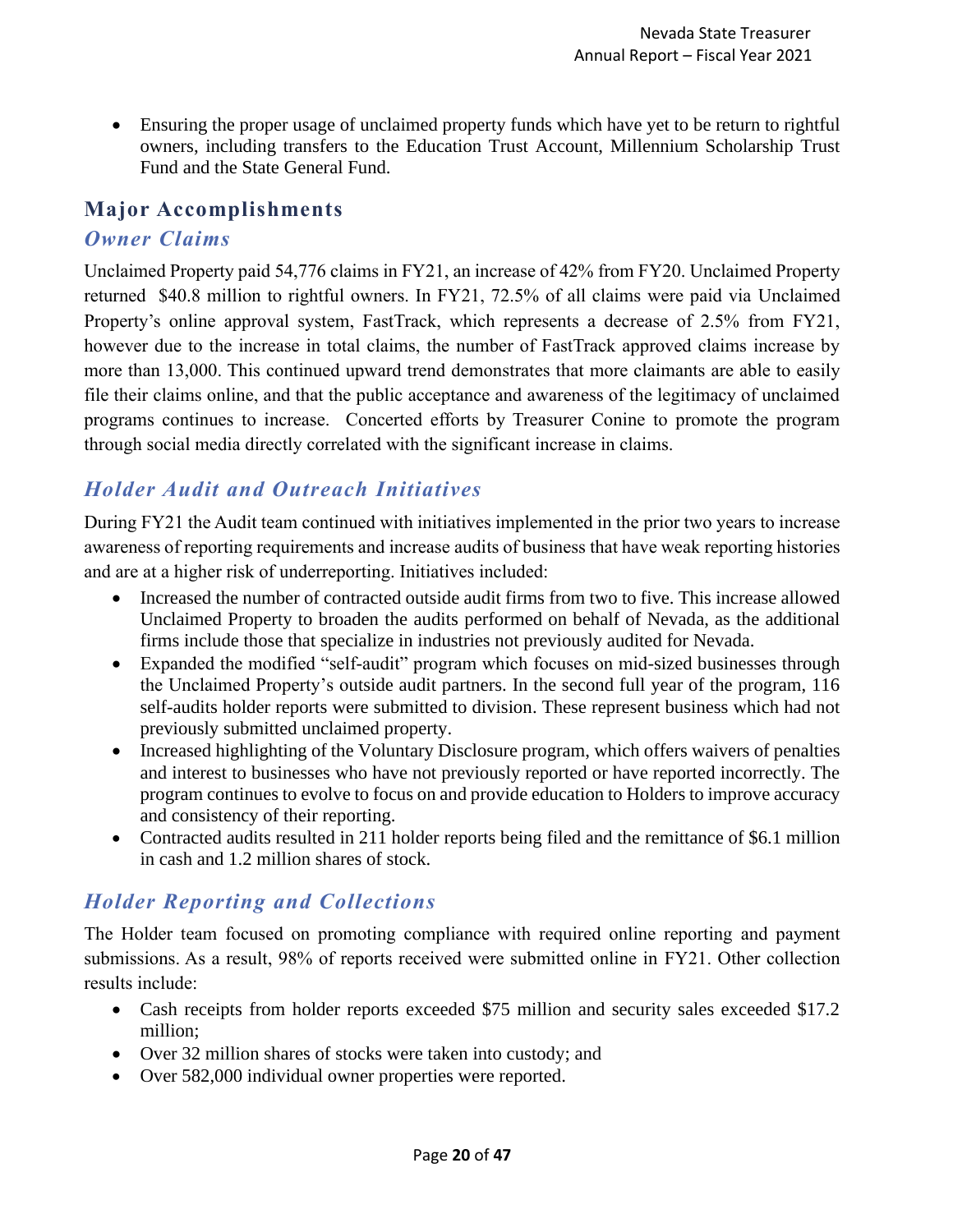# <span id="page-20-0"></span>COLLEGE SAVINGS DIVISION

# <span id="page-20-1"></span>**Division Overview**

The College Savings Division ("College Savings") administers four programs that assist Nevadans in planning for, saving for, and paying for higher education. The Division also provides administrative support to the Board of Trustees of the College Savings Plans of Nevada.

# <span id="page-20-2"></span>**Duties**

NRS 353B governs Nevada's college savings programs and directs the State Treasurer to act as administrator. NRS 353B establishes three Nevada college savings programs: Nevada's 529 College Savings Plans, Nevada Prepaid Tuition Program, and Nevada College Kick Start. NRS 396 governs the Governor Guinn Millennium Scholarship and directs the State Treasurer to act as administrator.

# *529 College Savings Plans*

The Nevada 529 College Savings Plans are designed to assist parents and students in saving for future college expenses in tax advantaged savings accounts. The College Savings Plans operate as qualified tuition programs under Section 529 of the Internal Revenue Code. The Plans combine tax benefits and flexible features, making them a smart and convenient way to save for higher education. In 529 College Savings Accounts, earnings grow tax-deferred and are federally tax-free when used for qualified educational expenses at eligible higher education institutions. This allows savings to grow faster, providing more money for college-related expenses. The Board of Trustees of the College Savings Plans of Nevada provides fiduciary oversight of the investment managers, program managers, marketing managers and other vendors supporting the College Savings Programs.

The College Savings Plans of Nevada consists of four direct-sold plans managed by Ascensus College Savings: SSGA Upromise 529, Vanguard 529 College Savings Plan, USAA 529 College Savings Plan, and Wealthfront 529 College Savings Plan. The State also offers one advisor-sold plan, Putnam 529 for America. Nevada's College Savings Plans are available to individuals from all fiftystates and at the end of FY20, collectively held 1,014,198 individual accounts and over \$37.5 billion in assets under management (AUM). This represents a 4.11% increase in accounts and a 22.4% increase in AUM over FY20.

The 529 College Savings Plans of Nevada vary in their structure, offerings, and risk. Plans are offered to customers throughout the United States; however, most plans provide additional benefits for Nevadans such as matching grant funds, waiver of annual account fees, and reduced required initial contributions.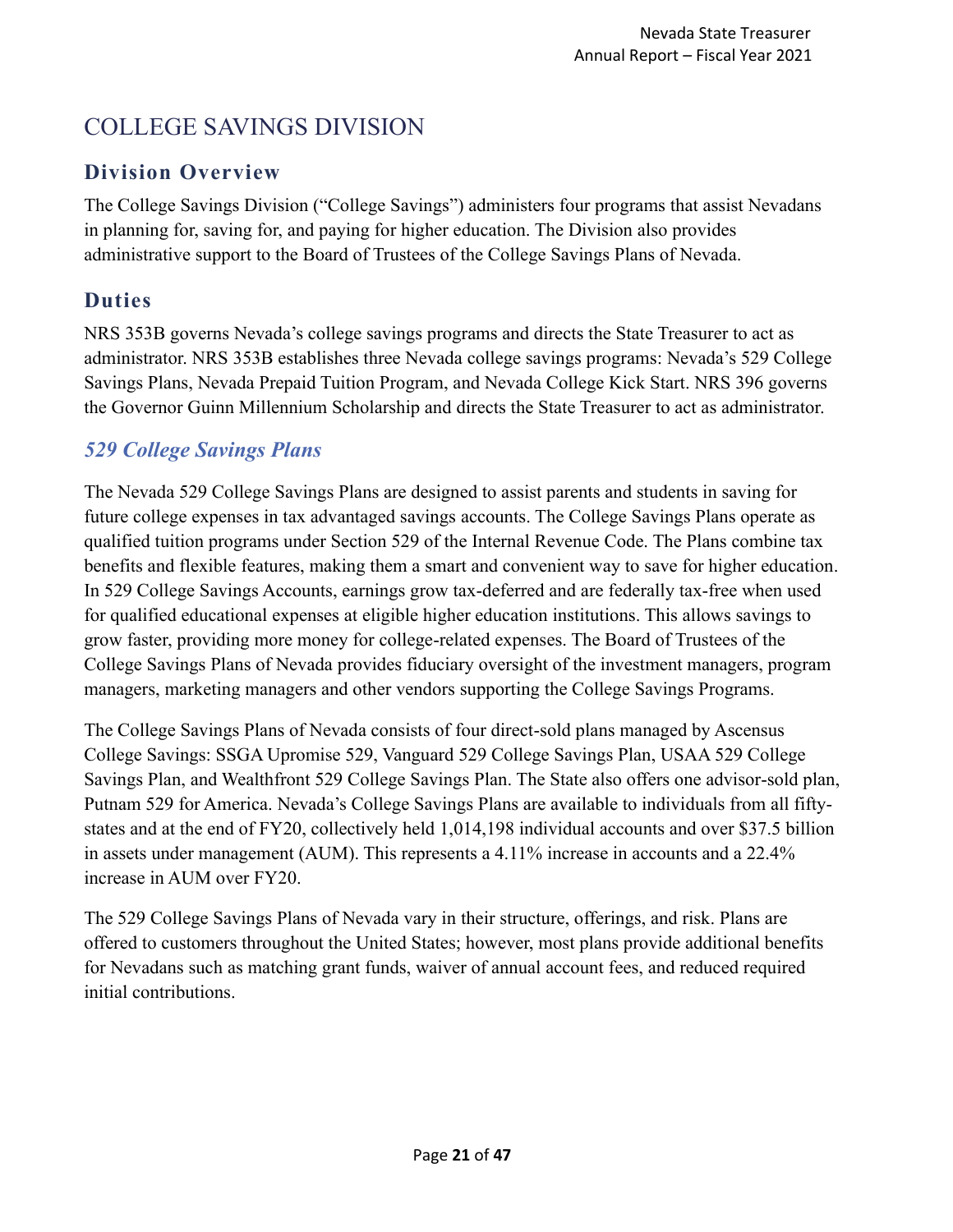The table below shows the total AUM for each plan, as well as the total number of accounts as of June 30, 2021:

|                                      | <b>AUM</b>  | <b>Total Accounts</b> |
|--------------------------------------|-------------|-----------------------|
| <b>Putnam 529 for America</b>        | \$479.1 MM  | 18,634                |
| <b>Wealthfront 529 Plan</b>          | \$454.9 MM  | 23,494                |
| <b>USAA 529 College Savings Plan</b> | \$5,135 MM  | 314,564               |
| <b>SSGA Upromise 529</b>             | \$1,642 MM  | 133,669               |
| <b>Vanguard 529 Plan</b>             | \$29,767 MM | 523,837               |
| <b>TOTAL:</b>                        | \$37,478 MM | 1,014,198             |

# *Silver State Matching Grant*

Since 2010, the Silver State Matching Grant Program has allowed qualifying Nevada families with a unique opportunity to boost their 529 college savings contributions. It provides a matching contribution dollar-for-dollar up to \$300 per year for five years, for a maximum of \$1,500 per beneficiary, into a recipient's SSGA Upromise 529 Account. Due to the Covid Pandemic, the 2020 open enrollment period saw a decline in enrollment. The total number of approved applications was 304, a 36% decrease from last year's 438 applications from the 2019 enrollment period.

# *The Nevada Prepaid Tuition*

The Nevada Prepaid Tuition Program ("Prepaid Tuition") enables parents, grandparents, and other family members to lock in future in-state college tuition rates at today's prices. Established in 1998, Prepaid Tuition is one of only 11 prepaid tuition programs in the country. It is fully administered by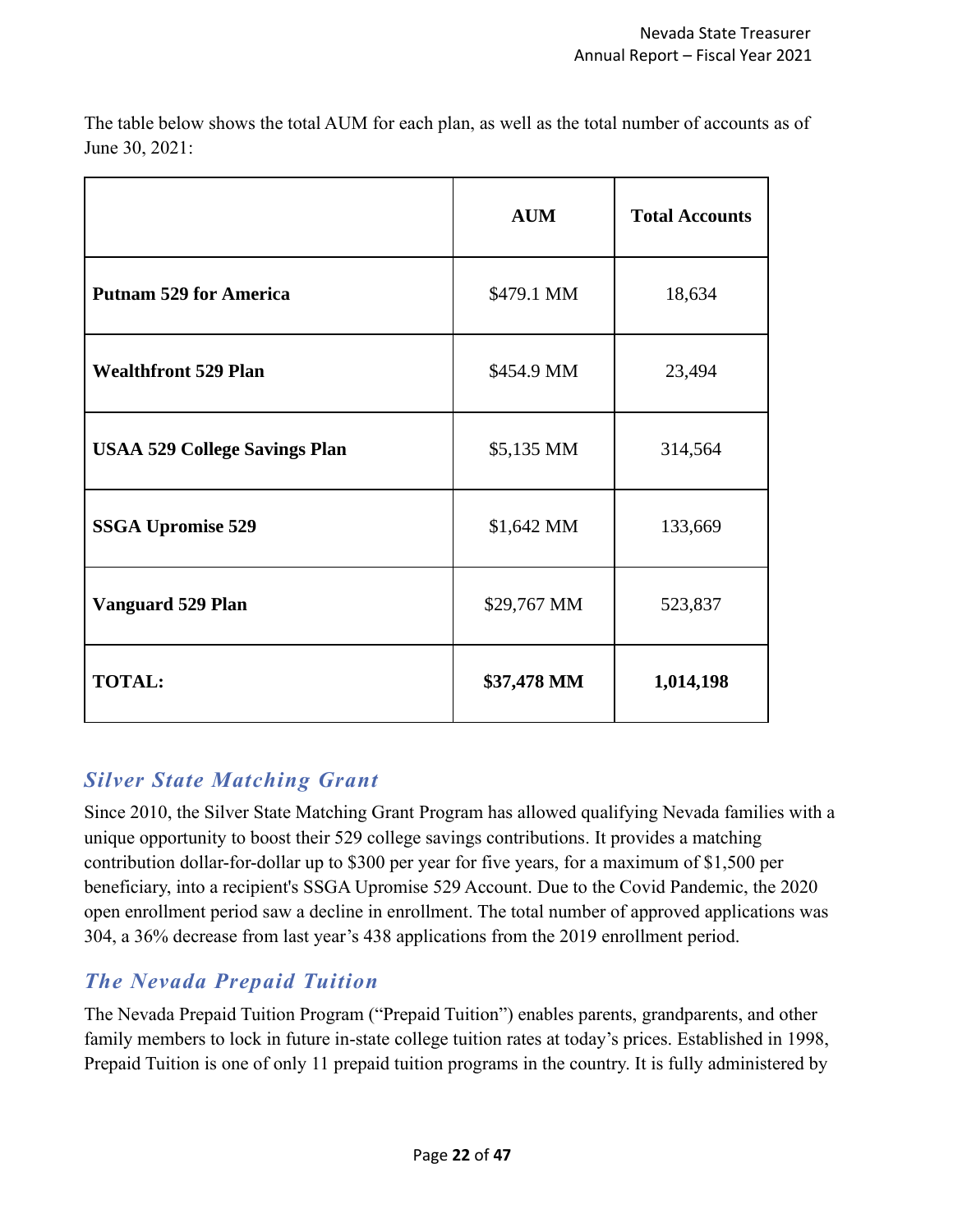the College Savings Division, and includes the marketing of Prepaid Tuition, assisting families with enrollment, and coordinating with higher education institutions for the distribution of benefits.

Prepaid Tuition is authorized under Section 529 of the Internal Revenue Code and is designed to assist families in saving for future college tuition expenses through tax advantaged savings accounts. Prepaid Tuition plans, or contracts, may be purchased with a lump sum payment, paid monthly over five years, monthly over 10 years, or monthly until the child is ready to attend college. Contracts are transferable to other children in the family, including first cousins. Contract benefits can be used to cover the cost of tuition at Nevada System of Higher Education institutions or may be applied to help offset the cost of tuition at eligible in-state and out-of-state institutions.

Prepaid Tuition opens enrollment each year from November-April. During FY21, the Program enrolled 503 new students and the four-year university plan remained the most popular choice of plans, with 61.63% of purchasers choosing the four-year university plan for their loved one. The lump sum payment option (46.25%) exceeded the monthly payment options (25.84% extended payments, 15.90% five-year payment option, and 11.73% 10-year payment option) as the most popular payment choice.

An actuarial report completed by an independent outside auditing firm found the funded status of Prepaid Tuition as of June 30, 2021 to be 178.9%. At the conclusion of FY21, a total of 22,742 children were enrolled in Prepaid Tuition, and the Nevada Higher Education Tuition Trust Fund held assets of \$393.7 million, an increase of 503 children and \$81.5 million, respectively, over the prior year. As of June 30, 2021, there were 3,451 students eligible to use their benefits, of which Prepaid Tuition paid out over \$12 million in tuition benefits, an increase of roughly 0.28% from FY20.

# *College Kick Start*

In Fall 2013, the Office launched the Nevada College Kick Start Program ("CKS"), which establishes an automatic \$50 scholarship for all public-school kindergarten students in the State. The scholarships are established using a portion of the program manager fees paid to College Savings, not taxpayer dollars. College Kick Start scholarships are held within a master account in the SSGA Upromise 529 Plan which is invested in the age-based portfolio which most closely matches the age of the students. Parents may also link their child's CKS scholarship to a separate SSGA UPromise 529 account. The Office acts as administrator of the Program, which includes activities such as educating parents and families about CKS and assisting families in accessing their child's scholarship via an online portal. Education and outreach efforts by College Savings include attendance at school events, direct mail sent to new CKS members, and ongoing written and email communications sent to all participants.

CKS was codified into law after the passage of Assembly Bill 475 ("AB475") of the 79th Nevada Legislative Session. Provisions of AB475 require parents to claim a child's account by the time the child enters 5th grade. College Savings is working to finalize regulations establishing the process for parents to claim their child's scholarship.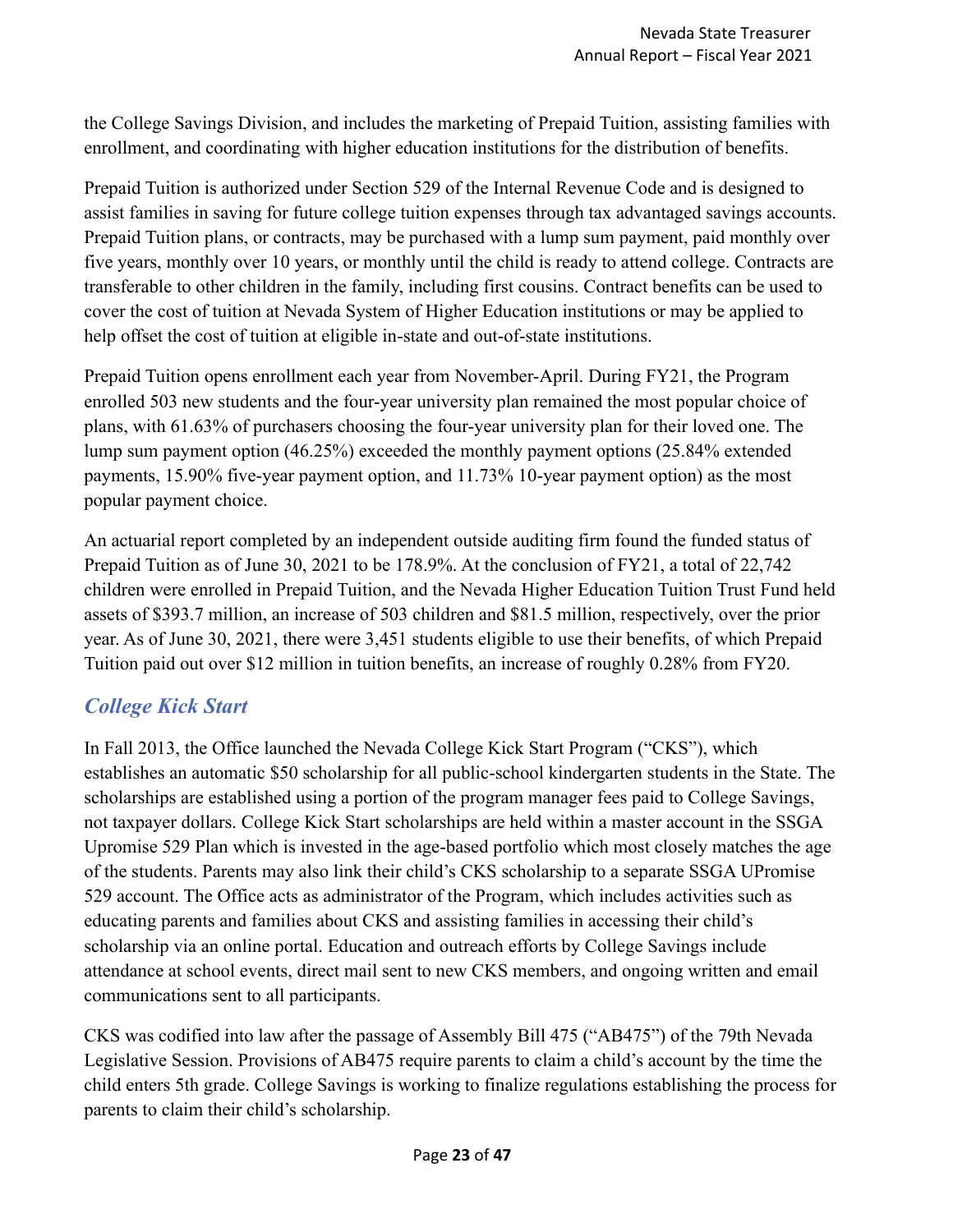As of October 18, 2021, there were 277,014 individual student scholarships created under the program with funding totaling just over \$13.8 million.

# *Governor Guinn Millennium Scholarship*

Pursuant to NRS 396.911-945, the State Treasurer acts as administrator of the Governor Guinn Millennium Scholarship Program ("Millennium Scholarship"). Established during the 70th Nevada Legislative Session in 1999, the Millennium Scholarship provides scholarships to high achieving Nevada high schoolers for use at eligible colleges and universities located within the State.

Nevada high school seniors are automatically eligible for the award if they graduate with a diploma from a Nevada high school; have been a Nevada resident for at least two years of their high school career; graduate with a 3.25 GPA; and complete the minimum core curriculum classes. Students who do not meet the GPA requirement may substitute a qualifying score from a college entrance exam to gain eligibility. Of the graduating class of 2021, 15,435 were eligible for the scholarship, and 7,563 have acknowledged and began using the award. Funding for the Millennium Scholarship comes from appropriations, 40% of the annual Tobacco Master Settlement Agreement payments, and \$7.6 million annually from the Abandoned Property Trust Account.

As administrator of the program, the Office:

- Operates the Millennium Scholarship's database (MiSL: Millennium Scholarship Ledger), which collects, stores, and maintains data on Millennium Scholars. College Savings also hosts a dedicated website allowing students to access their accounts on MiSL.
- Collects initial eligibility data from all Nevada school districts, 50 private high schools, adult education programs, and home school applicants.
- Conducts outreach efforts throughout the State at college fairs, schools, private companies, PTA meetings, and other community events to provide the latest information about the Program.
- Collaborates with representatives from each Nevada System of Higher Education (NSHE) institution, NSHE System Administration, System Computing Services, Nevada Association of School Superintendents, and the Nevada Department of Education to support the program.

# *Governor Guinn Millennium Memorial Scholarship*

Following the tragic death of former Governor Kenny C. Guinn in July 2010, at the request of former First Lady Dema Guinn, College Savings worked closely with the Guinn family to create a separate account within the Governor Guinn Millennium Scholarship Trust Fund to accept donations in his honor. Each year, the donations are used to provide scholarships to Millennium Scholars who are in their last year of college, meet the scholarship requirements and who commit to teaching in Nevada following graduation. Scholarship applications are reviewed by the selection committee and the College Saving Board selects the four winners of the scholarship. A virtual award ceremony is organized by College Savings to congratulate the recipients and the Guinn family is invited with the State Treasurer as the host. Historically, the scholarships were awarded to two students (one in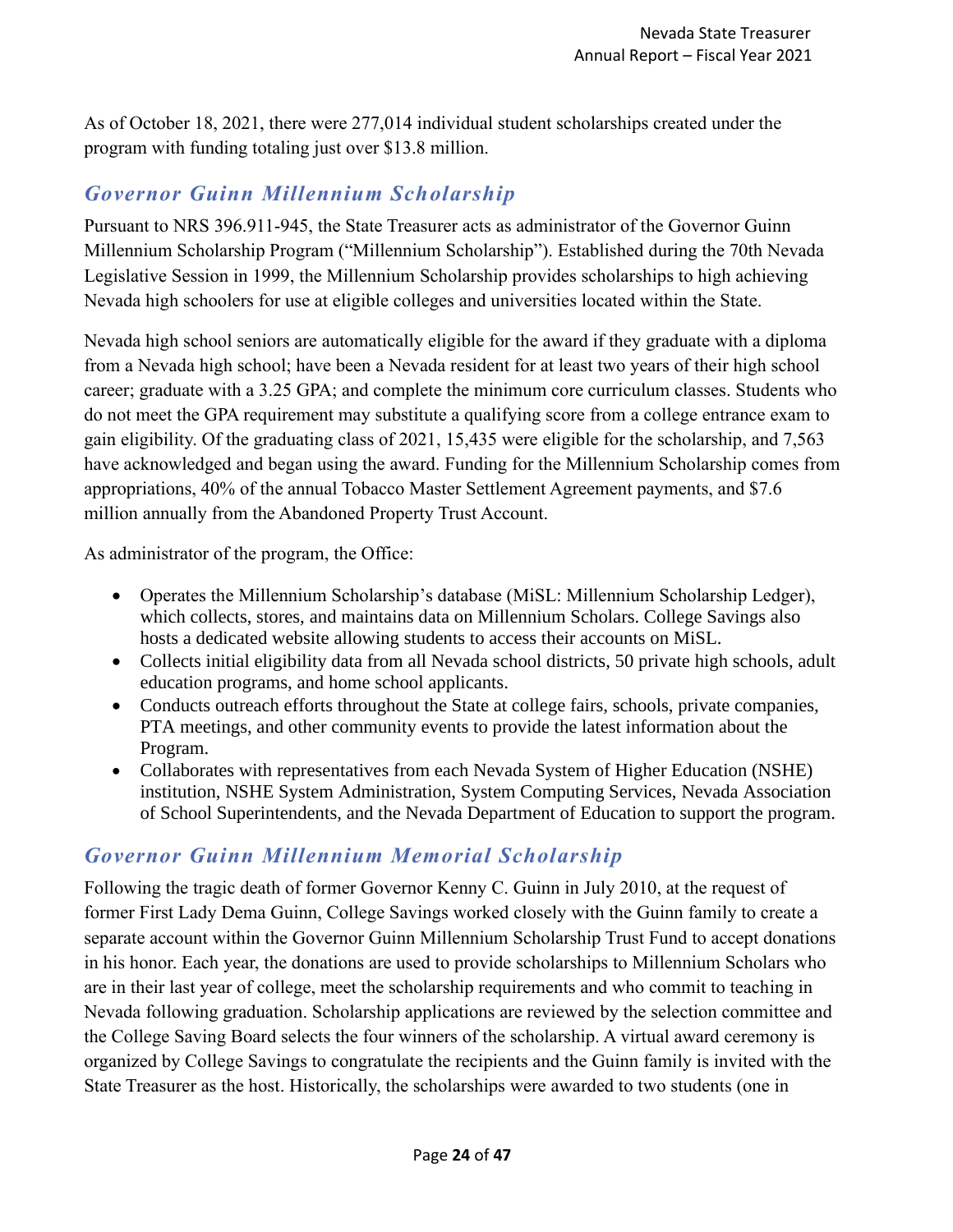northern Nevada and one in Southern Nevada) for \$4,500 each. During the 80th Nevada Legislative Session, Senate Bill 414 ("SB414") was passed and subsequently signed by Governor Sisolak. SB414 increased the number of awards from two to four (two in northern Nevada and two in Southern Nevada), increased the award amount from \$4500 to \$5000, and allowed students from non-NSHE institutions to apply. These changes in eligibility and award amount were effective for the 2020 applicants and for the first time, four scholarships were awarded. In Fall 2021, another four scholarships were awarded to one student each from UNR, UNLV, Nevada State College and Great Basin College.

# *Student Loan Ombudsperson and College Navigator*

#### **Student Loan Ombudsperson**

Assembly Bill 383 of the 80th Nevada Legislative Session created a Student Loan Ombudsperson within College Savings. The bill was sponsored by Speaker of the Assembly, Jason Frierson, and received unanimous support from both the Senate and the Assembly. The Office took a proactive role during the Legislative Session in advocating for the passage of the bill and the creation of the program and committed to funding the position through the College Savings Endowment Account.

Effective January 1, 2020, the Student Loan Ombudsperson provides three general areas of assistance to Nevadans:

- 1. Educate current student loan borrowers on their rights and responsibilities and facilitate resolution of borrower complaints against student loan servicers.
- 2. Educate potential borrowers by creating and administering a borrower education course and by conducting outreach to focus populations on targeted settings; and
- 3. Provide recommendations for policy through research and analysis of data collected from Nevada borrowers, other states, and national policy organizations.

With Nevada having the highest rate of defaulted student loans, the Student Loan Ombudsperson focused its efforts on educating parents and high school students on the different ways to finance a higher education before taking out student loans. Due to the COVID-19 pandemic, efforts to reach high school students and their families were transitioned to the virtual world. The Student Loan Ombudsperson collaborated with other organizations to provide educations in both English and Spanish that focused on the different types of financial aid available, but also on understanding student loans and how they should always be considered as a last option.

Throughout the pandemic, the Student Loan Ombudsperson was readily available to help parents and students with questions concerning FAFSA and finding scholarships, but also assisted student loan borrowers with questions concerning their loans and any benefits associated with federal student loans, such as the Public Service Loan Forgiveness (PSLF). In January 2021, one of the student loan borrowers that the Student Loan Ombudsperson was assisting was granted full forgiveness of their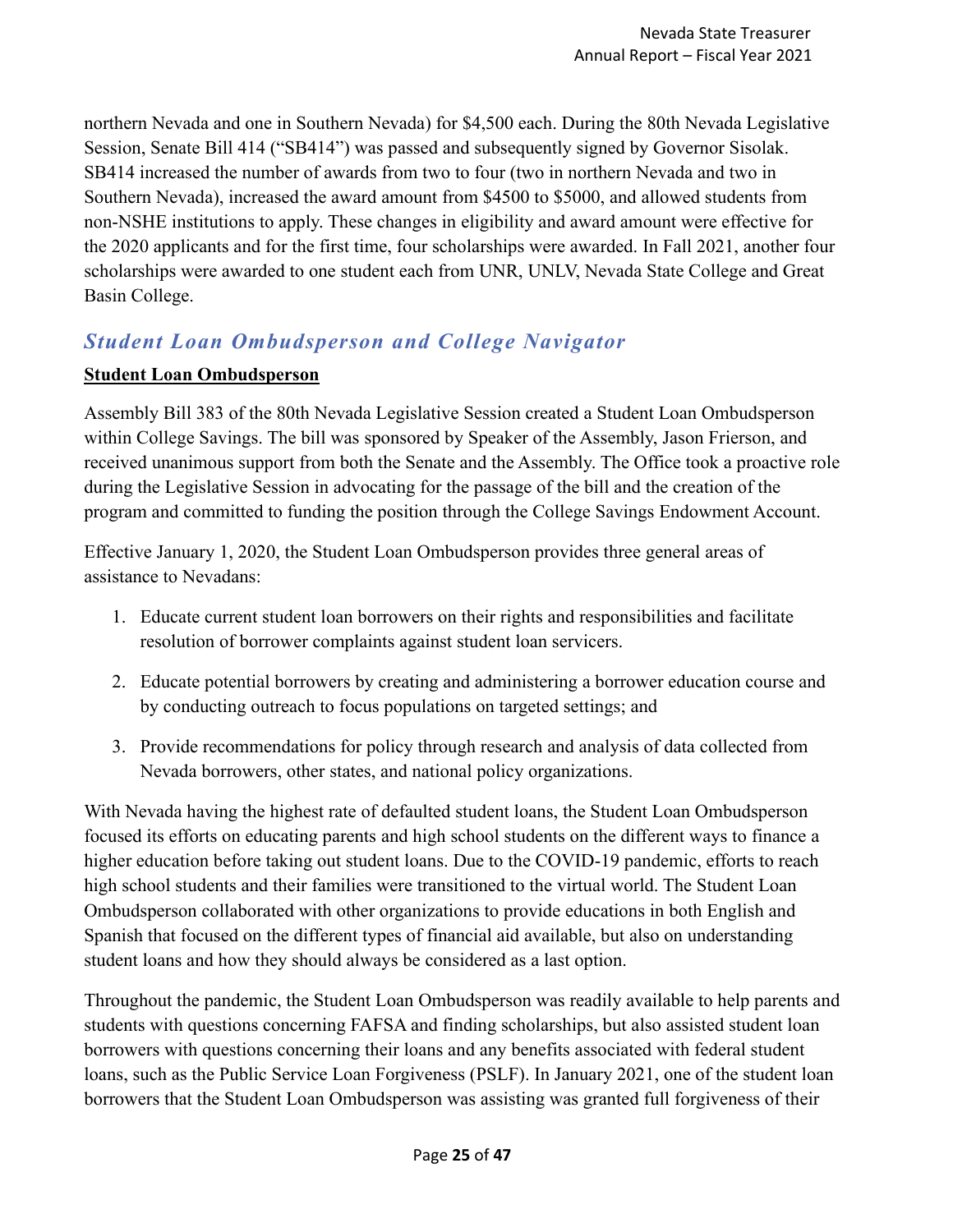student loan which was over \$100,000. The Student Loan Ombudsperson also introduced the PSLF program to a local teacher and helped her start the PSLF process after the teacher had only received partial forgiveness of \$5,000 in 2012 through the Teacher Forgiveness program.

The Student Loan Ombudsperson meets every two months with other states' student loan ombudspersons and advocates to collaborate on creating and sending letters to the Department of Education that have championed for student borrower relief at the federal level. During Fiscal Year 2021, the Student Loan Ombudsman collaborated and signed on to a letter that asked for expansions and extension of the CARES Act Relief to All Federal Loan Borrowers.

#### **College Navigator**

During the 80th Nevada Legislative Session, a College Savings Navigator position was created within the Office. The goal of the College Navigator was to build relationships with staff and administration and provide institutions, school districts, community partners, and students and households information on pursuing post-secondary education. The Navigator was created to foster a 'college bound' culture in Nevada by increasing awareness of the Nevada College Kick Start Program, Nevada's 529 College Savings Plans Program, the Nevada Prepaid Tuition Program, the Governor Guinn Millennium Scholarship Program, and other scholarship opportunities and financial aid options that allow Nevadans to plan for, save for, and pay for post-secondary education.

The College Navigator was hired at the start of the calendar year and was initially tasked with connecting with K-12 students, school administrators, parents & community partners. In February 2020, the College Navigator planned and carried out a 5-day rural Northern Nevada trip. The purpose of this 5-day journey was to reach out to rural Nevadans and educate them on how the Office can assist students and parents when it comes to attending post-secondary institutions. The 5 day rural excursion was a huge success as the Navigator visited six different high schools, three elementary schools and two educational community fairs. At the conclusion of the trip, the data showed that over 8,500 individuals attended various events and the College Navigator directly interacted with over 3,100 individuals.

Due to the COVID-19 Pandemic, additional travel and in-person events for the year were cancelled. However, the Office and the College Navigator adjusted to ensure that Nevadans still had the opportunity to learn about the services and programs the Office offers. The Office utilized virtual platforms to reach K-12 students, school administrators, parents, and community partners. From the onset of the pandemic and onwards, the Office conducted events, such as webinars, Q&A sessions, and trainings primarily through Zoom.

From July 2020 through June 2021, the College Savings division interacted with over 1,223 participants through zoom webinars. Each webinar was recorded and later posted on social media platforms. Facebook video views from the webinars & videos posted garnered over 33,018 views during that time frame.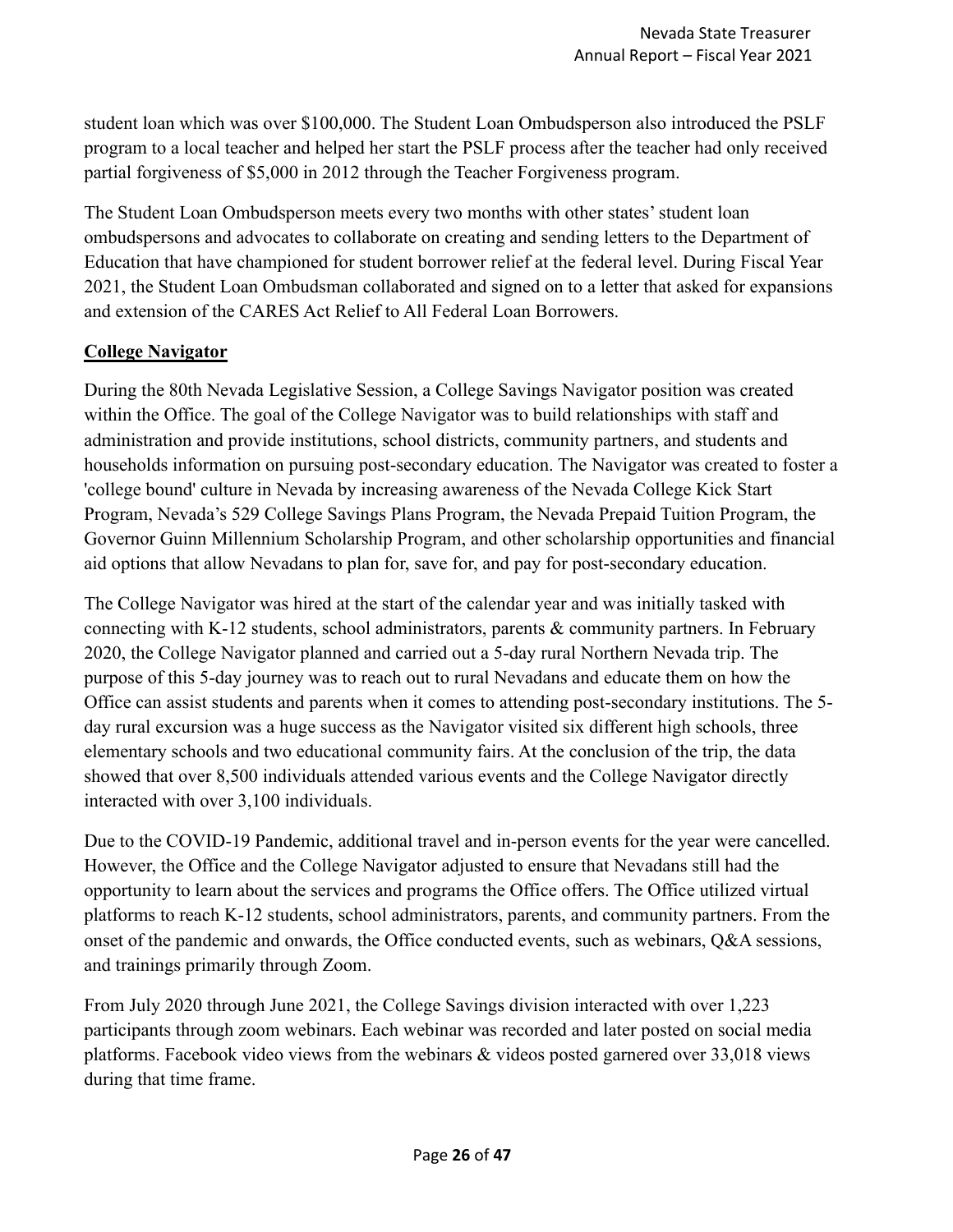The College Navigator was unable to attend in person events most of this fiscal year but held multiple virtual workshops with community organizations such as Boys & Girls Club of Las Vegas & Reno, GEAR-UP program & Trio programs statewide. The College Navigator also virtually attend Nevada High schools discussing the importance and value of post-secondary education and all the tools and resources available through the Nevada Treasurer's Office.

# <span id="page-26-0"></span>*Financial Literacy*

This fiscal year the team focused on the development of a Free Virtual Financial University. The one-day event will be geared towards K-12 parents, but all Nevadans are invited and encouraged to attend. The University will be in partnership with Andson and Silver State Credit Union. The purpose is to learn financial techniques that will assist participants on their journey in planning, saving, and paying for major life milestones, i.e., college, buying a home, retirement and more! This six-hour seminar will focus on the following topics: Budgeting and Saving, Credit and Debt, Home and Auto Insurance, Paying for College and Retirement and Investments. All participants will receive lunch and a 529 Incentive for attending the event.

# **Major Accomplishments**

This year, the Division prepared for an inaugural "What Do You Want to Be When you Grow Up" Art contest for pre-K through 12th grade students statewide. The contest will select 15 winners, each of whom will receive a scholarship award into a 529 account.

The College Savings Division continues to host several in person, virtual and hybrid outreach events. It is our goal to meet the needs of our community post pandemic. The nimbleness of the College Savings team resulted in ongoing virtual series hosted by College Savings including Webinar Wednesdays, during which a new college savings topic is discussed; Millennium Mondays, which covers common questions surrounding the Millennium Scholarship; and panel discussions with local community leaders, wherein the State Treasurer moderates a panel of experts on different college savings topics or hosts conversations with Nevada leaders. The heightened online presence has allowed College Savings to reach many more Nevadans than prior years events and does so in a format that is accessible and convenient.

#### **Here are some social media statistics from FY21:**

#### **Impressions:**

- The Nevada State Treasurer's Office social channels saw an increase in impressions during FY21. The accounts received a combined **3,450,837 impressions** which represents a **67% increase** from the previous year.
- Instagram impressions **increased by 1,345%**, Twitter impressions **increased by 148%** and Facebook impressions **increased by 29%.**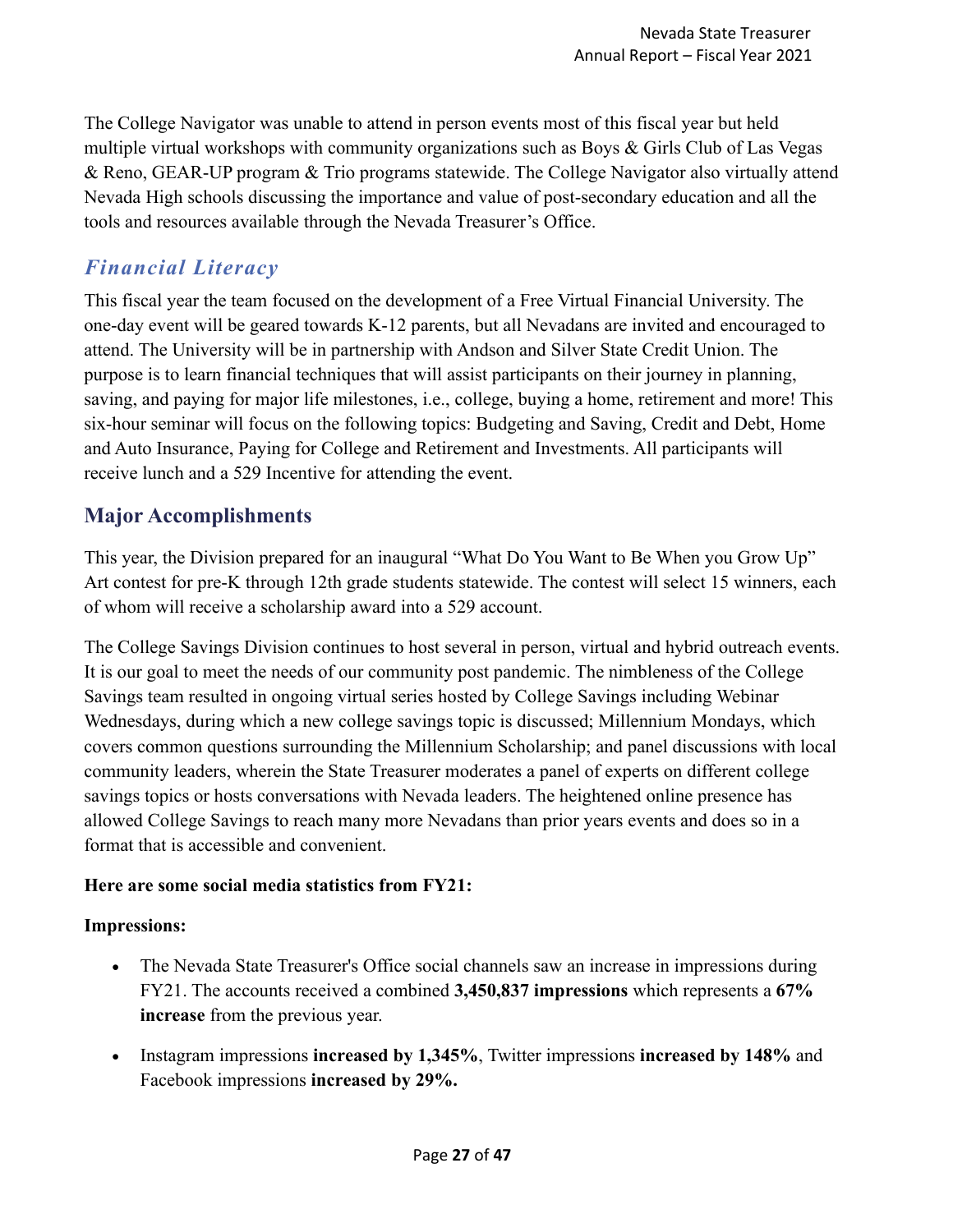#### **Engagements:**

- The Nevada State Treasurer's Office social channels received **71,175 engagements** which resulted in an **11% increase** from the year prior.
- Instagram engagements **increased by 139%** and Twitter engagements **increased by 77%.**

#### **Total Audience:**

• The Nevada State Treasurer's Office social channels saw a **22% increase** in total followers during FY 21. Instagram saw the largest increase with **656 new followers** during this time period.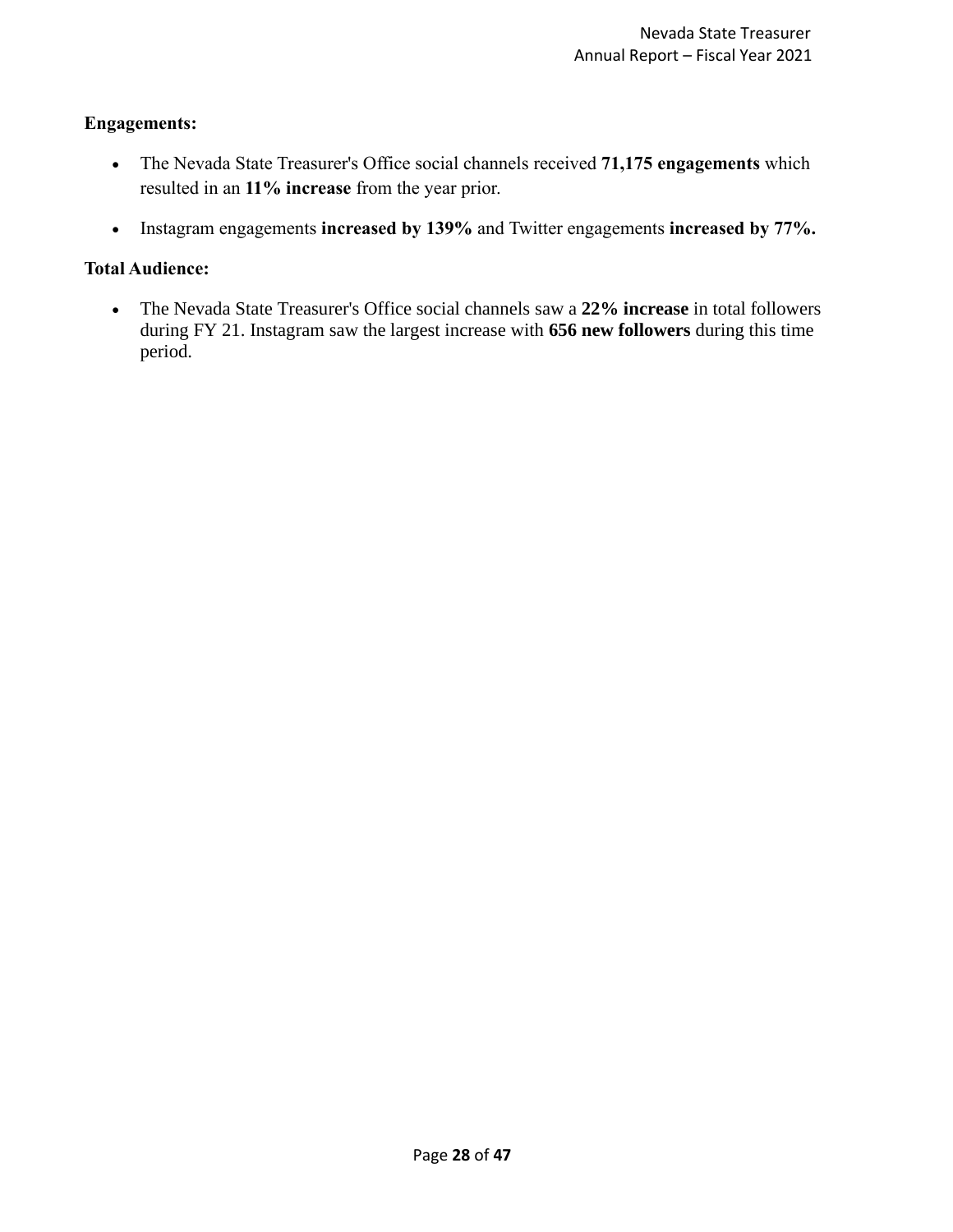# <span id="page-28-0"></span>NEVADA ABLE SAVINGS PROGRAM

# <span id="page-28-1"></span>**Program Overview**

The Office is responsible for administering the Nevada ABLE Savings Program ("ABLE") which allows people with disabilities to save and earn money without threatening the loss of state and federal benefit programs.

The federal Achieving a Better Life Experience (ABLE) Act was signed into law in 2014 and gave states the ability to establish tax advantaged savings programs for people with disabilities. Funds deposited into ABLE accounts can be used to help account beneficiaries pay for qualified disability expenses on tax-free basis and, in turn, help to increase an account holder's overall level of independence. Nevada currently partners with 17 states in the National ABLE Alliance to help administer ABLE. The use of a multi-state consortium helps to keep fees low for participants and reduce the overall impact on the State.

# <span id="page-28-2"></span>**Duties**

ABLE is outlined in NRS 427A.889. Senate Bill 419 ("SB419") of the 79th Nevada Legislative Session codified the Nevada ABLE Program into law. Initially the Office was responsible for administration of ABLE accounts and regulatory duties of ABLE, and responsibilities for marketing and outreach to potential participants was placed with the Aging and Disabilities Division of the Department of Health and Human Services.

Assembly Bill 130 ("AB130") of the 80th Nevada Legislative Session moved responsibility for outreach and marketing of ABLE into the Office, which allows for a streamlined approach to reaching potential participants and assisting current participants with questions.

# <span id="page-28-3"></span>**Major Accomplishments**

The change in statute provided by AB130 allowed the Office to provide a concerted and targeted approach to reaching people in the disability community and their families and raising awareness about ABLE. In FY21, ABLE experienced an increase in accounts and assets under management. On June 31, 2021, the ABLE program had 2,022 accounts, with assets totaling \$10,476,858.

The Office is excited to continue to grow ABLE, while also looking for more opportunities to increase competitive integrated employment for Nevada's disability community.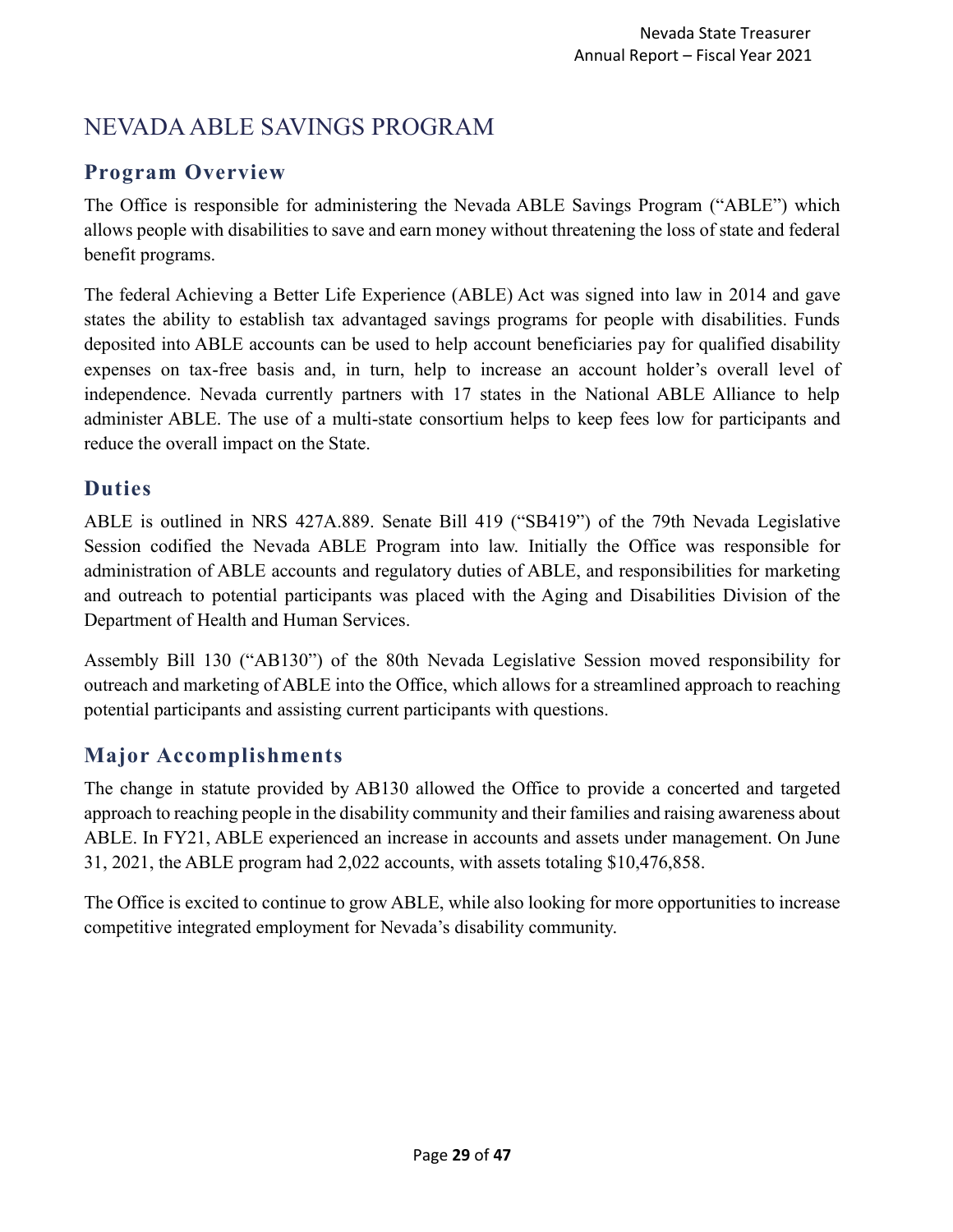# <span id="page-29-0"></span>SPECIAL PROJECTS

Throughout FY21, in response to the devastating effects of the COVID-19 Pandemic, the Office undertook a handful of special programs and projects to assist Nevadans who had been hit hardest.

# **Unclaimed Property / Unemployment Claimants**

At the beginning of the Pandemic, the State Treasurer's Office (STO) connected with the Department of Employment, Training, and Rehabilitation ("DETR") to establish a Memorandum of Understanding to share information regarding Nevadans who had filed for unemployment insurance ("UI"). The UI claimant list provided by DETR was cross-referenced against the STO Unclaimed Property database to determine if the State was holding any unclaimed property for UI claimants. If a match between lists was found, a letter was mailed to the claimant indicating that the State was holding onto lost money of theirs. This initiative resulted in 14,088 letters being sent directly to UI claimants notifying them that the State was holding money in their names and providing them direction on how to claim it. As a result of these efforts, 2,396 claims were paid totaling \$2,332,906.11 in unclaimed property going back into the hands of its rightful owners.

#### **Small Business Support**

In addition to matching unclaimed property with unemployment claimants, the STO was instrumental in supporting small businesses. The Office worked closely with the Governor's Office of Economic Development ("GOED") to administer a Commercial Rental Assistance grant program ("CRAG"), as well as the Pandemic Emergency Technical Support ("PETS") grant program. Collectively, these two grant Programs amounted to ~\$110MM in assistance to Nevada's small businesses.

#### *Commercial Rental Assistance Grant*

During the Summer of 2020, the STO worked directly with GOED to create and design a grant program to aid Nevada businesses in costs associated with commercial rental payments. In September 2020, the Commercial Rental Assistance Grant ("CRAG") Program began accepting applications from eligible Nevada entities. The Program was aimed at supporting Nevada small businesses and nonprofits who employed 50 or fewer full-time employees and who had lost 30% or more in revenues as a result of the COVID-19 Pandemic. The Program paid up to \$10,000 directly to an eligible applicant's landlord for past-due or future rent payments. The STO administered the CRAG Program throughout the fall and winter of 2020. CRAG wrapped operations in December of 2020 and ultimately covered rental payments for 772 Nevada small businesses and non-profits, totaling \$7,122,687.34.

#### *The Pandemic Emergency Technical Support Grant*

Following the CRAG Program, the STO worked with GOED to create another small business assistance program, the Pandemic Emergency Technical Support ("PETS") Grant. PETS provided grants to eligible small businesses, non-profits organizations, arts and culture organizations, and local Chamber of Commerce impacted by the COVID-19 pandemic to assist those entities with lost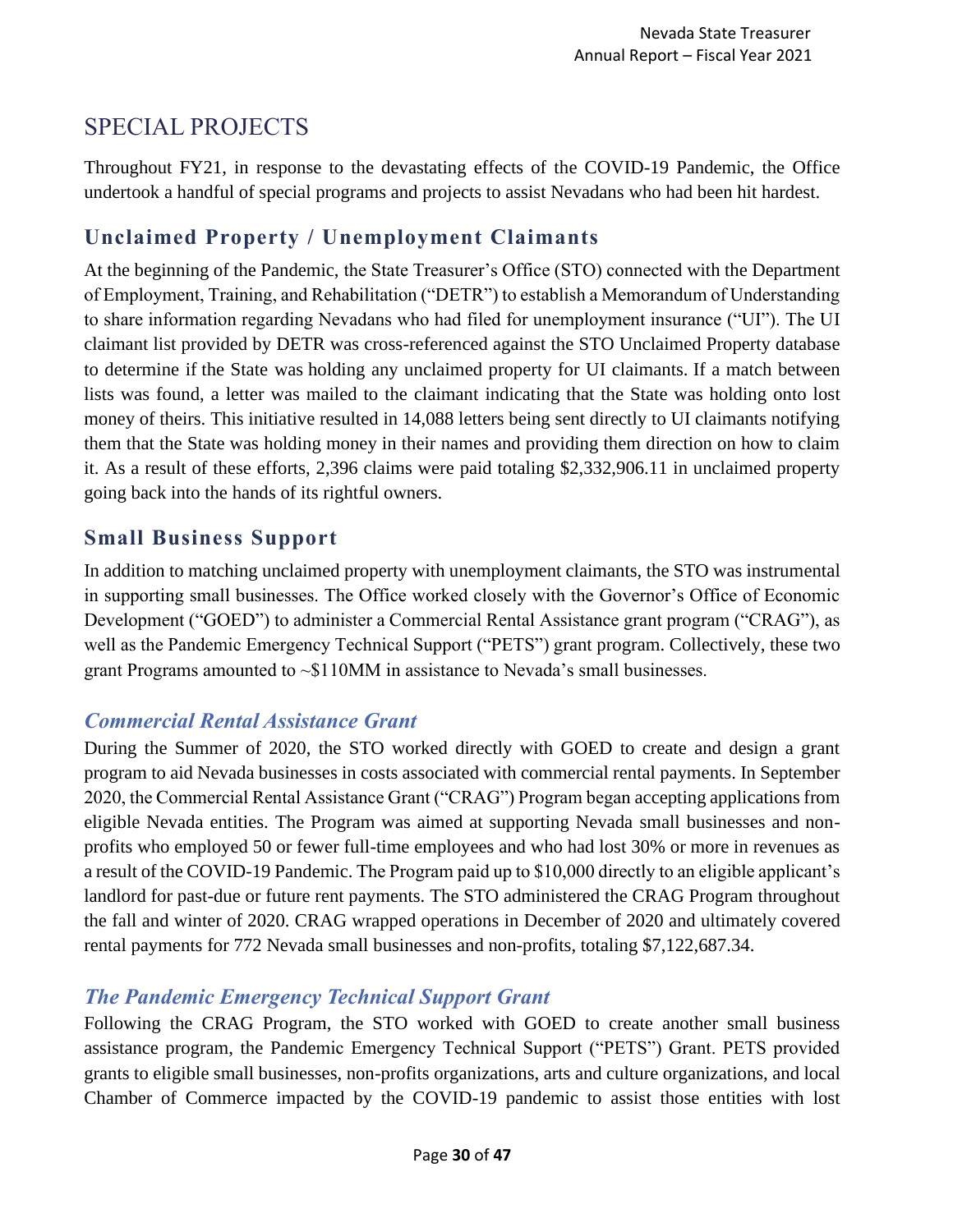revenues and operational support funds. The Program was intended to be flexible and ensure that eligible businesses, non-profits, and other entities could adequately respond to the COVID-19 pandemic, safely reopen, and continue their operations.

The PETS program went live in October of 2020 with a tremendous response, receiving 13,548 applications within the span of 4 days.

PETS funding prioritized applications that were received from entities that fell under one or more of the following categories:

- Disadvantaged businesses (women, minority, veteran, and disability-owned);
- Bars, pubs, taverns, breweries, and wineries;
- Arts and culture organizations;
- Chambers of commerce; and
- Non-profit organizations

Grant funds could be used for a number of eligible expenses, such as:

- PPE
- Payroll
- Inventory
- Retrofitting costs necessary due to COVID-19
- Other operational costs.

PETS wrapped operations in July of 2021 and ultimately provided \$102MM in grants to 9,382 Nevada small businesses and non-profit entities, which represents the largest small business program in the history of the State. Of the total awardees, 6,575 were classified as a disadvantaged business.

# **Every Nevadan Recovery Framework**

On March 11, 2021, President Biden signed the American Rescue Plan Act ("ARPA") into law. The legislation provides nearly \$2T in aid to state and local governments, programs, and services, and directly to citizens to aid in the recovery from the COVID-19 Pandemic. Through the ARPA, the State of Nevada is expected to receive approximately \$6.7B in aid through 112 federal grant and aid programs.

In response to the passage of ARPA and the influx of funding into the State, in April 2021, in coordination with Legislative leadership and the STO, Governor Sisolak released the "Every Nevadan Recovery Framework" ("ENRF"). The ENRF outlines the State's mission and vision in allocating and spending the billions of dollars the State will receive through the ARP.

The ENRF serves as the foundation for prioritizing the expenditure of discretionary ARPA funds on the direct needs of residents, their families, and our communities to continue assistance with the negative impacts of the pandemic while also building a strong and stable foundation for a post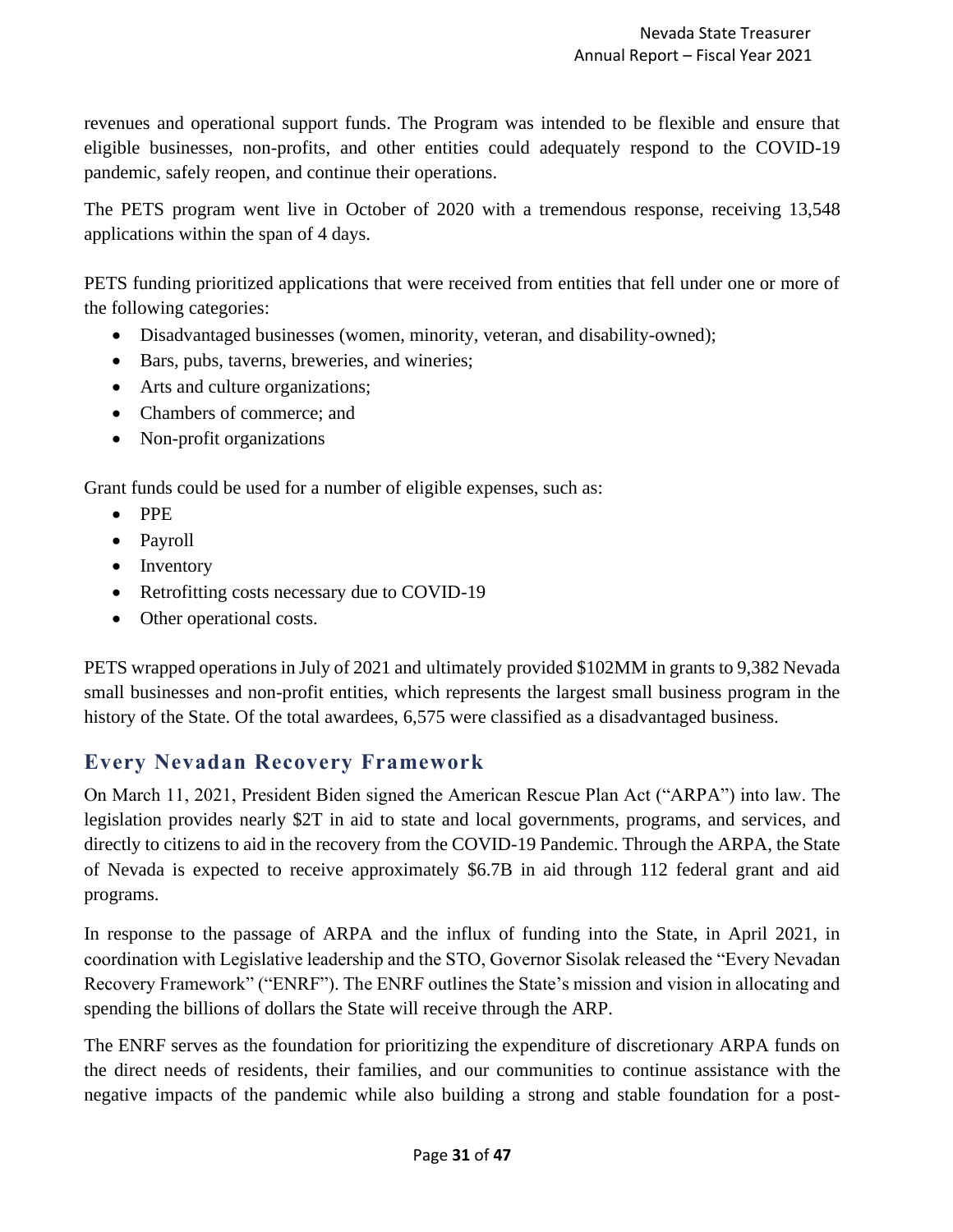pandemic child-and-family-centered Nevada. Under the ENRF, ideas for spending are optimized under the following prioritization bands:

- Basic Needs: Nevadans' health and safety, access to basic necessities, and strengthening safety nets will be at the core of recovery efforts.
- Community: Strengthening resources for community support and educational access will be key to aiding Nevadans.
- Economy: A strong economy is essential for recovery and will include assistance for workers and small businesses.
- Quality of Life: Improve the quality of life for all Nevadans, including our seniors and multigenerational families, by ensuring access to services and opportunities that build healthy, resilient communities.

These efforts are further organized into seven prioritized categories of strategic enhancement, allowing subject-matter experts, and interested stakeholders to engage and ideas to be compared more effectively:

- 1. Increasing access to healthcare and community-based services
- 2. Strengthening Public Education
- 3. Supporting Disadvantaged Communities
- 4. Strengthening Nevada's Workforce, Supporting Small Businesses and Revitalizing the State's Economy
- 5. Investing in Infrastructure
- 6. Modernizing and Enhancing State Government Services
- 7. Addressing Budget Shortfalls

The ENRF sets forth an unambiguous method for administration and oversight of ARPA direct and programmatic specific funding, which is imperative to ensure that Nevada's share of ARPA funding is used in the most impactful way possible.

The full text of the Every Nevadan Recovery Framework can be viewed, here: [https://nvhealthresponse.nv.gov/wp-content/uploads/2021/04/Every-Nevadan-Recovery-](https://nvhealthresponse.nv.gov/wp-content/uploads/2021/04/Every-Nevadan-Recovery-Framework_final.pdf)[Framework\\_final.pdf.](https://nvhealthresponse.nv.gov/wp-content/uploads/2021/04/Every-Nevadan-Recovery-Framework_final.pdf)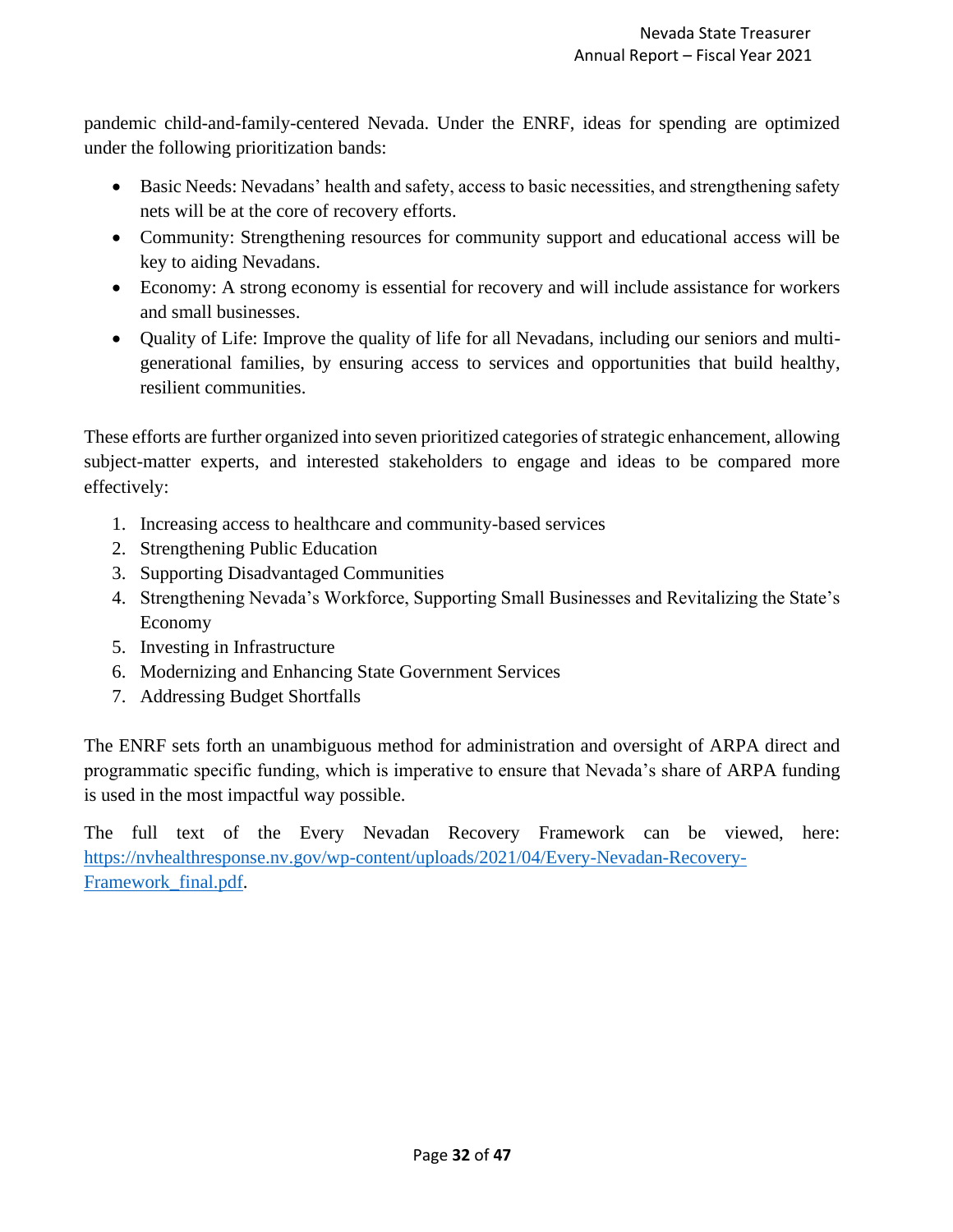# ORGANIZATIONAL CHART

<span id="page-32-0"></span>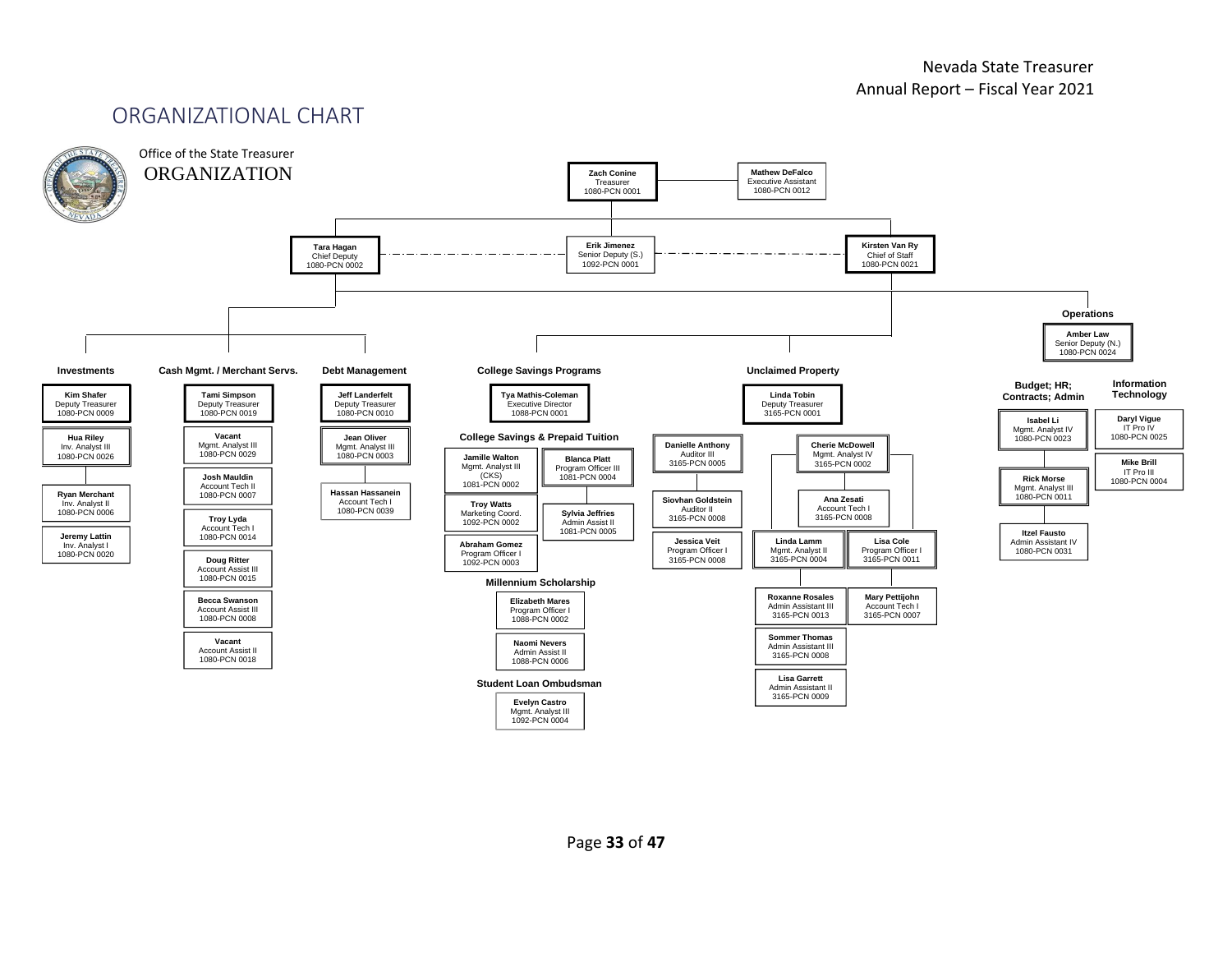# <span id="page-33-0"></span>ZACH CONINE BIOGRAPHY

Zach Conine currently serves as Nevada's 23<sup>rd</sup> State Treasurer. Elected on November 6<sup>th</sup>, 2018, Zach knows that responsible financial management is the key to ensuring long-term growth for the State. As Treasurer, Zach leads a team of more than 45 professionals that are responsible for investing the State's and many local governments' money, financing community assets and facilities, processing payments for public agencies, and collecting and returning unclaimed property. Additionally, Zach is responsible for Nevada College Savings Plans and administration of numerous scholarship programs and other services that help Nevadans's plan, save, and pay for post-secondary education.

In addition to the daily management of the State Treasurer's Office, Zach serves as a member of the State Board of Finance, the Executive Branch Audit Committee, and the Board of Trustees of the College Savings Plans of Nevada, of which he serves as chair. Zach is also working to launch a first of its kind pilot program to bank the State's marijuana industry and improve public safety.

In his first year as Treasurer, the State has received two bond rating increases, the first since 2006; generated the highest investment returns for the State since the recession of 2008; and returned the largest amount of unclaimed property back to Nevadans since the inception of the State's Unclaimed Property Program.

Prior to serving as State Treasurer, Zach built a successful business career in the gaming, finance, and consulting sectors. Over the course of his career, Zach has been committed to creating economic opportunities for local businesses and working families. As co-founder of a consulting business, he has helped dozens of small and medium sized businesses expand, increase efficiencies, and decrease expenses. In doing so, he assisted in the creation and preservation of more than 3,000 jobs in Nevada.

Zach graduated with a B.A. from Cornell University's School of Hotel Administration and holds a J.D. from the from UNLV's William S. Boyd School of Law. He and his wife Layke are happily raising their daughter Ruby, twin sons Rutherford and Theodore, and two dogs, Democracy and Liberty.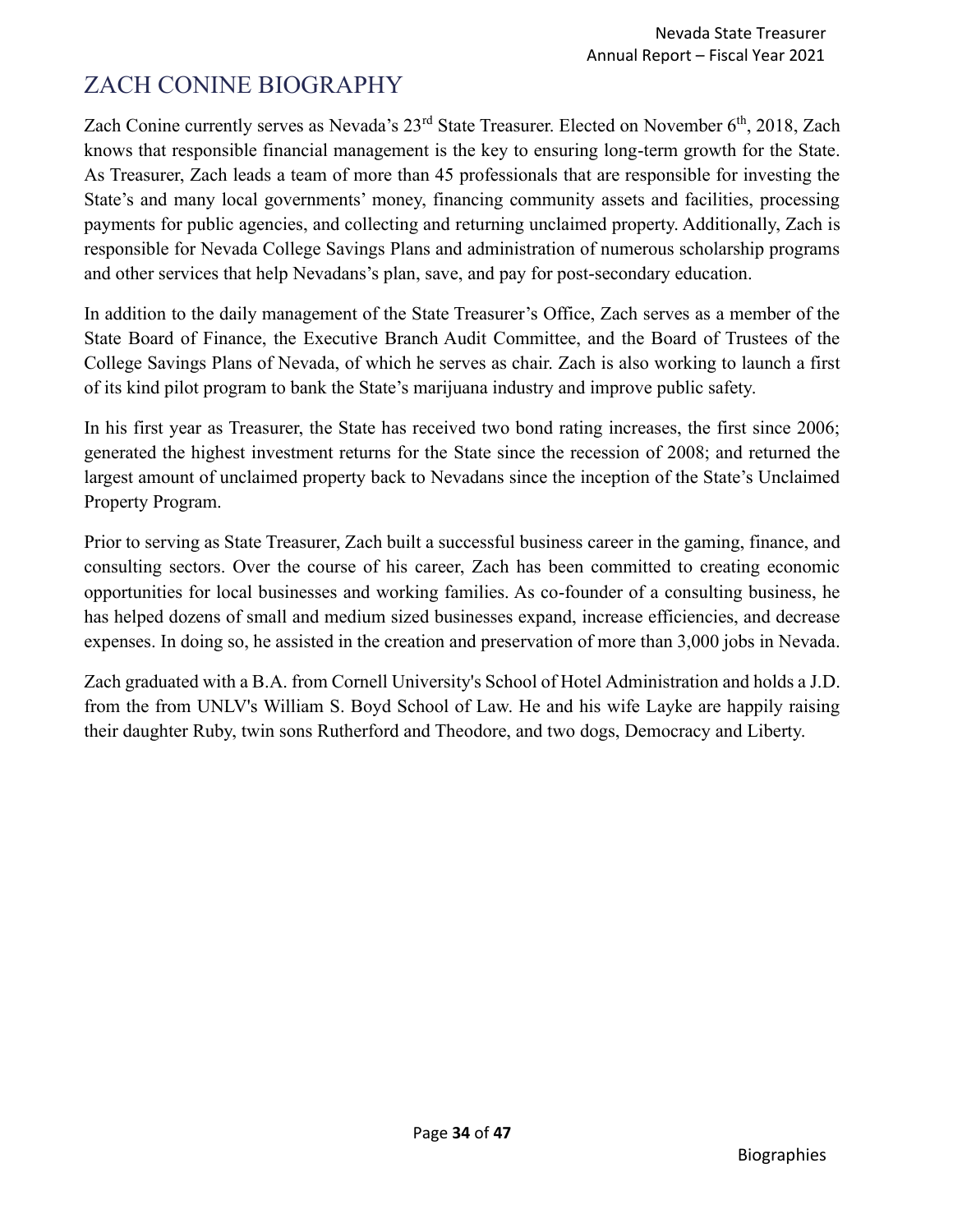# <span id="page-34-0"></span>SENIOR STAFF BIOGRAPHIES

# **Chief of Staff**

# *Kirsten Van Ry*

Kirsten Van Ry currently serves as the Chief of Staff for the State Treasurer's Office. Born and raised in Nevada, Kirsten holds a baccalaureate degree in political science from the University of Nevada, Las Vegas, and a law degree from William S. Boyd School of Law. Prior to joining the office, Kirsten served as the Deputy Chief of Staff under former Nevada Lieutenant Governor Mark Hutchison. Kirsten's previous positions include experience in legislative and community relations in Las Vegas and Carson City.

#### **Chief Deputy Treasurer**

#### *Tara Hagan*

Tara Hagan serves as the Chief Deputy Treasurer for the State Treasurer's Office. Tara joined the Office in June 2012 as Deputy Treasurer - Finance. Her responsibilities as Chief Deputy Treasurer include working closely with the Debt Management, Investment Management, and Cash Management divisions, including assisting with investment and contract responsibilities related to the Nevada College Savings Plans. Tara previously served nearly five years as the Executive Director of the Nevada Deferred Compensation Program, where she was responsible for managing the daily operations. Prior to this position, Tara was the Regional Manager for Voya Financial Services (formerly ING Financial Services) where she was responsible for the relationship management of several government defined contribution plans in California and Nevada. Tara holds a Bachelor of Arts degree in journalism and political science from the University of Iowa.

# **Chief Policy Deputy**

# *Erik Jimenez*

Erik Jimenez currently serves as the Chief Policy Deputy in the State Treasurer's office. In this role, Erik works on a variety of projects that range from infrastructure financing to increasing financial independence for marginalized communities. During the COVID-19 pandemic, he also helped administer the largest small business assistance program in Nevada history. Erik has previously represented various gaming, health care, education, energy, and transportation clients in front of the Nevada Legislature, and has also worked to enact numerous disability reforms in Nevada. Erik holds a bachelor's degree in Political Science and a master's degree in Public Administration and Policy from the University of Nevada Reno. Erik also serves on numerous government and non-profit boards, including serving as the Chair of the Advisory Committee for the Nevada Office of Minority Health and Equity, and was appointed by Governor Steve Sisolak to serve on the Nevada Statewide Independent Living Council.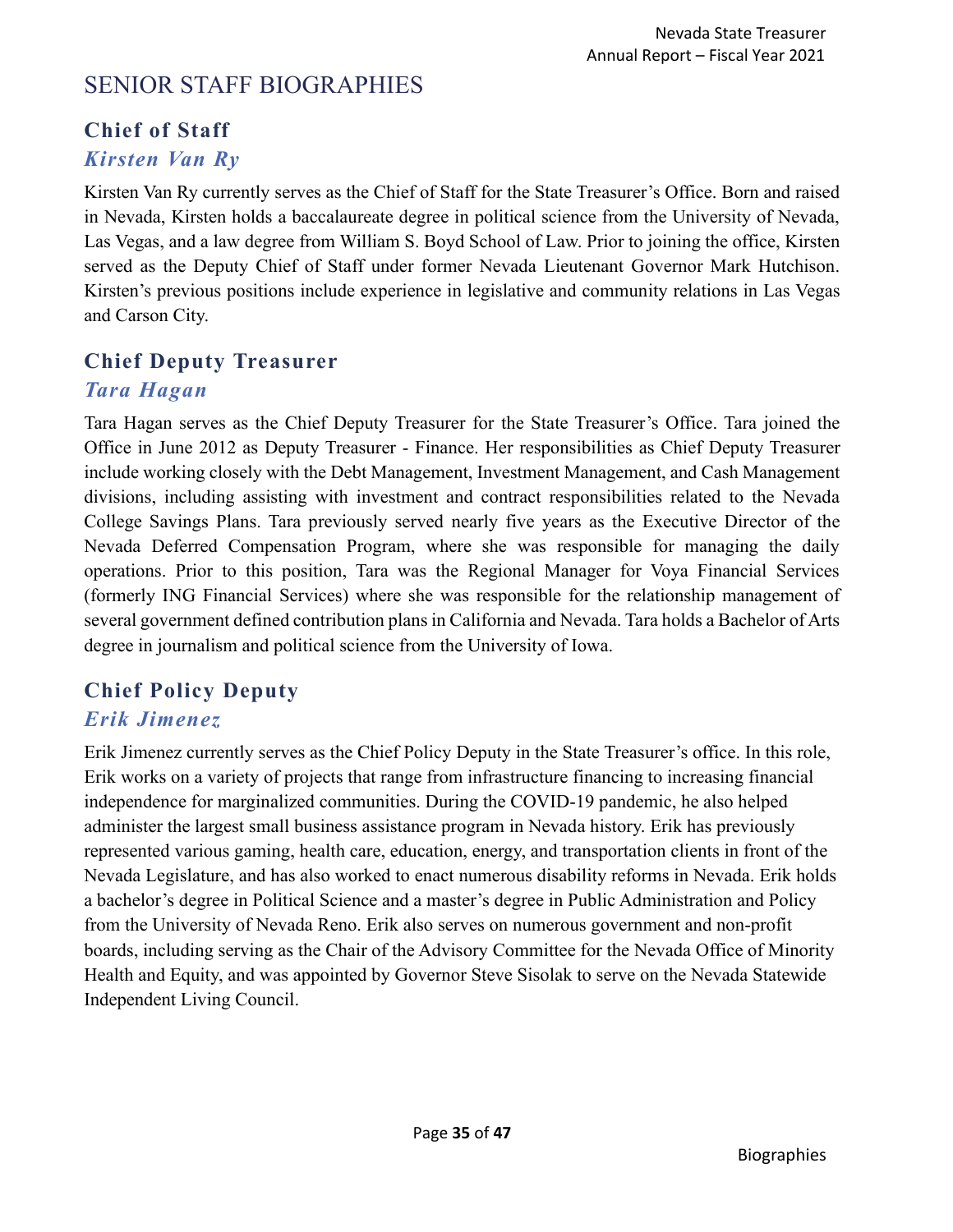# **Senior Deputy for Operations** *Amber Law*

Amber Law is a Certified Public Manager and has served in government finance since 2005. Prior to being appointed as the Senior Deputy Treasurer in 2021, Amber was the Deputy Treasurer of Cash Management and Merchant Services since 2016. Amber was raised in Nevada and is passionate about serving the great Silver State. She is trained in Lean Six Sigma and Kaizen and enjoys applying these principles to her civil service work. Amber oversees operations for the State Treasurer's Office including Human Resources, IT, Budget, and Contract Management.

#### **Deputy Treasurer – Cash Management**

#### *Tami Simpson*

Tami Simpson began working in the Treasurer's Office in October of 2011 in the Cash Management Division. With over 15 years of project management experience, she specializes in process improvement and the implementation of best practices, policies & procedures. From 2016 to 2018 Tami helped develop the Merchant Service Program by creating an Education and Outreach Program and a standardized Operating Manual for all participating State agencies. Tami's duties include managing the Cash Management Division which oversees the State's banking relationships, the reconciliation of bank transactions with state accounting records, the e-payment Merchant Services Program, and administers the state's Check Distribution Program.

# **Deputy Treasurer – College Savings** *Tya Mathis-Coleman*

Tya serves as the organization's Deputy Treasurer of College Savings. In this position her primary focus is on the education initiatives administered by the State Treasurer's Office. Tya is a passionate servant leader who is committed to public education. Most recently Tya served as the Director of Recruitment for the Clark County School District. Tya is a native of Nevada and a proud product of the Clark County School District and the Nevada System of Higher Education. Tya strongly believes that together we can impact our community one child at a time. As the Deputy Treasurer of College Savings, Tya is responsible for ensuring all College Savings programs are effectively and efficiently managed. The Deputy Treasurer oversees administration, marketing, and execution of all programs, and guides and supports College Savings staff and vendors. Additionally, the Deputy Treasurer develops and maintains various community partnerships that advance College Savings goals.

# **Deputy Treasurer – Debt Management** *Jeff Landerfelt*

Jeff accepted the Deputy Treasurer of Debt Management position in February 2021. In this role, he will manage the issuance of State securities, rating agency relations, investor relations, and the administration of the Consolidated Bond Interest and Redemption Fund budgets. The Debt Management Division is responsible for collection and payment of various State obligations, post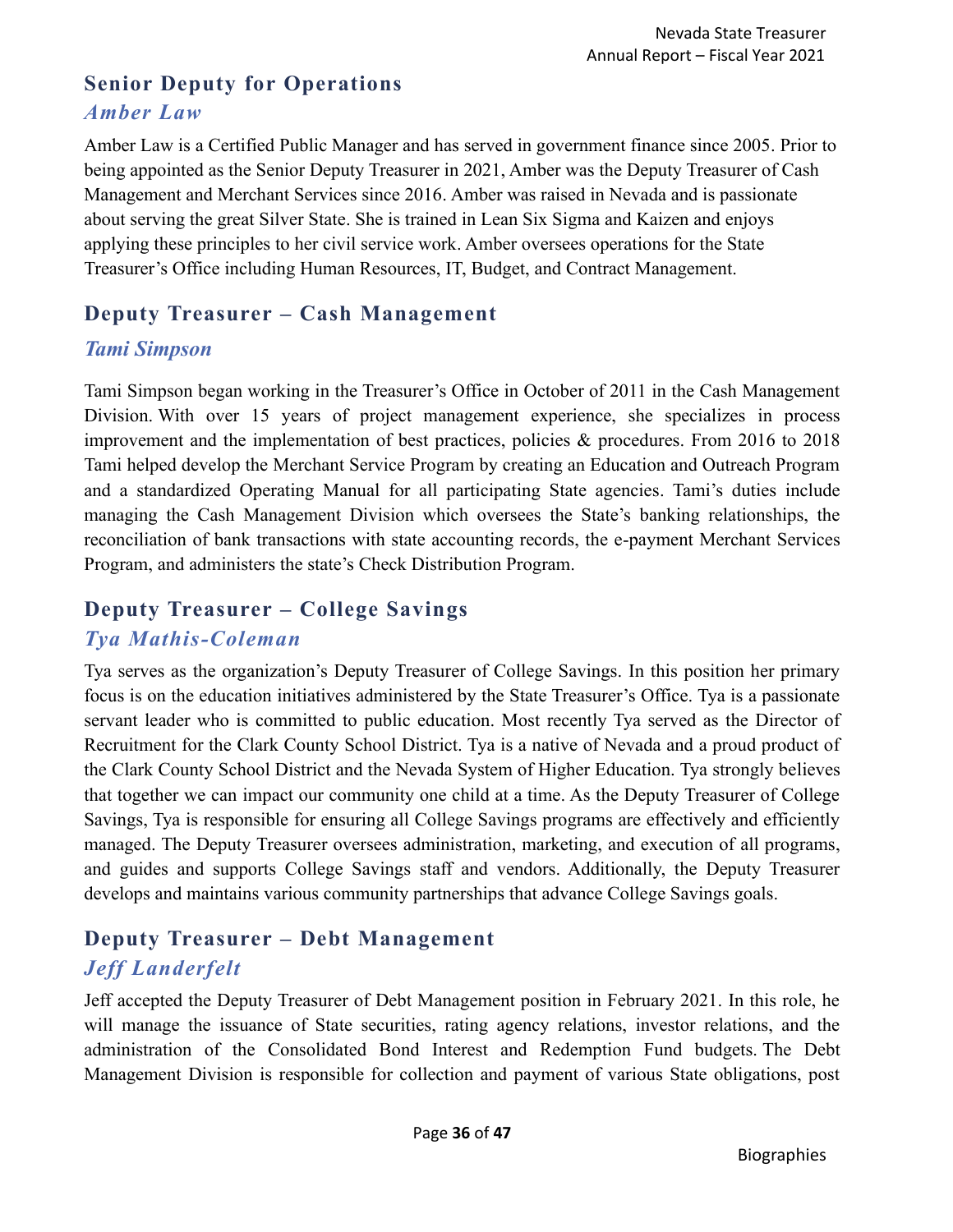issuance compliance of State securities with federal and State securities law and reconciliation of the State's debt portfolio accounting transactions. During fifteen years of State service, Jeff has held various audit, analyst, and management positions with the Gaming Control Board, the Secretary of State's Office, the Public Utilities Commission, and most recently, as an Audit Manager with the Division of Internal Audits. Previously, Jeff held various operations management and audit positions over twenty years in the ground transportation and heavy-weight air cargo industries. He is a U.S. Air Force veteran and holds undergraduate and graduate business degrees from California State University, Sacramento, and University of Oregon, respectively.

#### **Deputy Treasurer – Investments** *Kimberly Shafer*

Kimberly Shafer serves as the agency's Deputy Treasurer for Investments. Kim is responsible for management of the investment activities conducted through and for the Treasurer's Office, including the state's \$2.1 billion General Portfolio, \$581 million Local Government Investment Pool, and the \$308 million Permanent School Fund, among others. Before joining the Treasurer's Office in March 2016, Kim has worked for the Controller's Office, the Legislative Counsel Bureau's Audit Division, and the Treasurer's Office as the Deputy Treasurer for Cash Management. Kim received her Bachelors of Science degree in 1998 from Sonoma State University. Prior to working for the State, Kim was employed by a public accounting firm in Reno. She is a Certified Public Accountant. Kim lives in Dayton with her husband, Rick, and her two sons.

# **Deputy Treasurer – Unclaimed Property** *Linda Tobin*

Linda Tobin serves as the Office's Deputy Treasurer of Unclaimed Property. Linda is a graduate from UNLV and is both a Certified Public Accountant and Certified Public Manager. Linda manages the state's Unclaimed Property program which is responsible for collecting unclaimed property from businesses across the country due to Nevadan's and then working to return these funds back to the rightful owner. Linda has worked for the State of Nevada for more than 21 years, including spending her first 20 years of state service with the Nevada Gaming Control Board.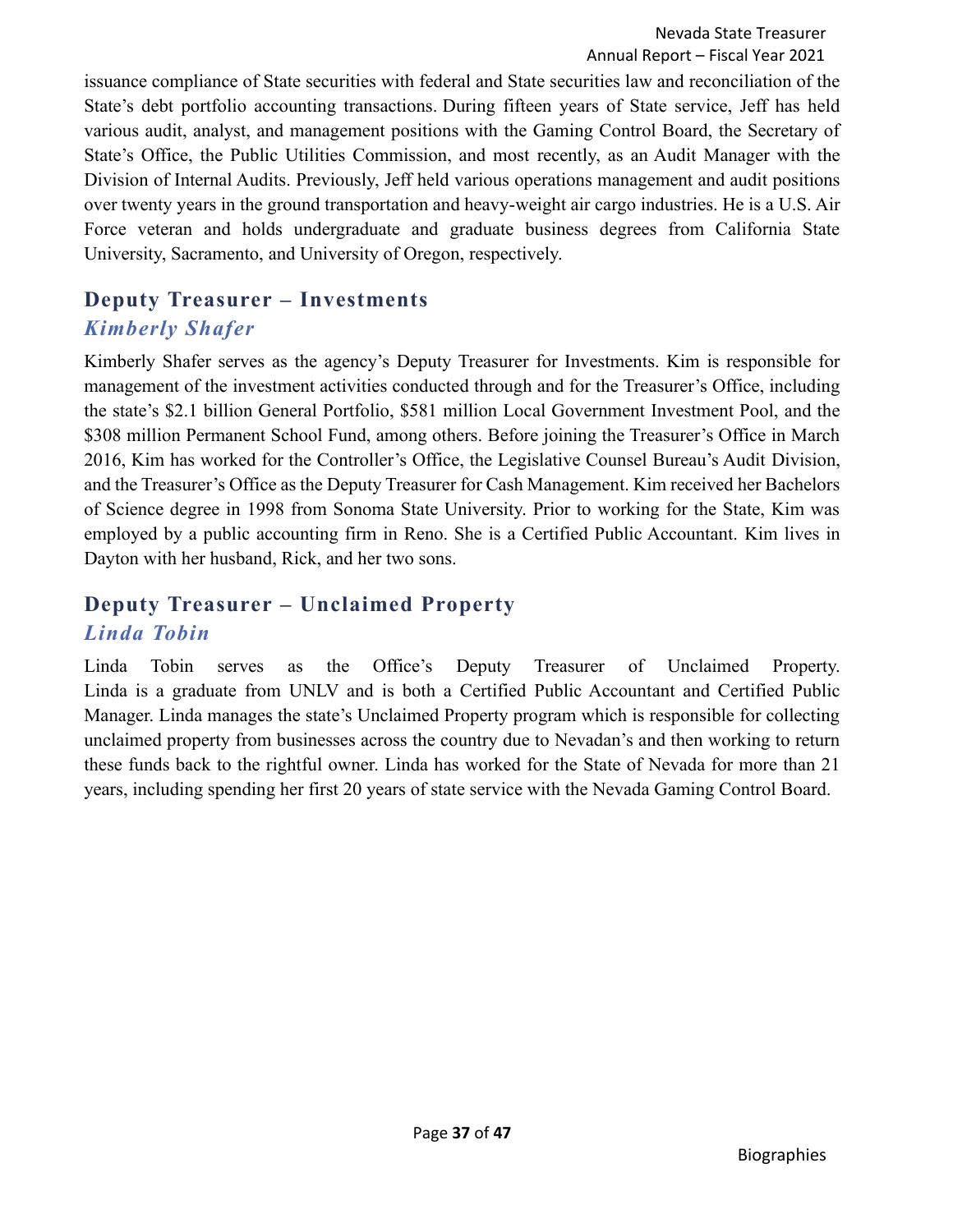# <span id="page-37-0"></span>Financial Section

#### UNCLAIMED PROPERTY

| Revenues                                       | 2021            |        |                | 2020         |                |
|------------------------------------------------|-----------------|--------|----------------|--------------|----------------|
| <b>Unclaimed Property Receipts</b>             |                 |        |                |              |                |
| <b>Utility Companies</b>                       | \$              |        | $\mathbf{1}$   | \$           |                |
| <b>Insurance Companies</b>                     |                 |        | $\overline{2}$ |              |                |
| <b>Financial Institutions</b>                  | 425,905         |        | 3              |              | 537,077        |
| Security Sales & Dividends                     | 17,890,595      |        | $\overline{4}$ |              | 11,392,160     |
| <b>Local Governments</b>                       |                 | 18,088 | 5              |              | 17,849         |
| <b>Other State Governments</b>                 |                 |        | 6              |              |                |
| <b>Other Businesses</b>                        | 71,157,725      |        | 7              |              | 66,484,164     |
| <b>Audit Proceeds</b>                          | 6,288,756       |        | 8              |              | 6,382,797      |
| Direct Payment From FDIC                       |                 |        | 9              |              | 49,521         |
| <b>Miscellaneous Sales</b>                     | 3,480           |        | 20             |              | 1,600          |
| Penalties, Interest and Other                  | 2,969,733       |        | 10             |              | 2,316,157      |
| <b>Total Revenues</b>                          | 98,754,282      |        |                |              | 87,181,325     |
| Expenditures                                   |                 |        |                |              |                |
| Payments to Claimants                          | 40,728,480      |        | 11             |              | 45,910,759     |
| <b>Payments FDIC Claimants</b>                 | 8,200,370       |        | 12             |              | 754,303        |
| <b>Personnel Costs</b>                         | 947,974         |        | 13             |              | 964,889        |
| <b>Contractual Services</b>                    | 1,362,056       |        | 14             |              | 1,093,350      |
| <b>Operating Costs</b>                         | 205,236         |        | 15             |              | 174,267        |
| Advertising and Public Relations               | 122,080         |        | 16             |              | 110,715        |
| <b>Total Expenditures</b>                      | 51,566,195      |        |                |              | 49,008,282     |
| Other Financing Sources (Uses)                 |                 |        |                |              |                |
| <b>Transfer to General Fund</b>                | (47, 672, 493)  |        | 17             |              | (31, 198, 989) |
| <b>Transfer to Educational Trust Fund</b>      | (115,963)       |        | 18             |              | (78, 836)      |
| Transfer to Gov. Guinn Scholarship Fund        | (7,600,000)     |        | 19             |              | (7,600,000)    |
| <b>Total Other Financing Sources (Uses)</b>    | (55, 388, 456)  |        |                |              | (38, 877, 825) |
| Excess of revenues and other financing sources |                 |        |                |              |                |
| over expenditures and other financing uses     | (8,200,370)     |        |                |              | (704, 782)     |
| Beginning Balance, July 1                      | 10,527,088      |        |                |              | 11,231,870     |
| Ending Balance, June 30                        | 2,326,719<br>\$ |        |                | \$10,527,088 |                |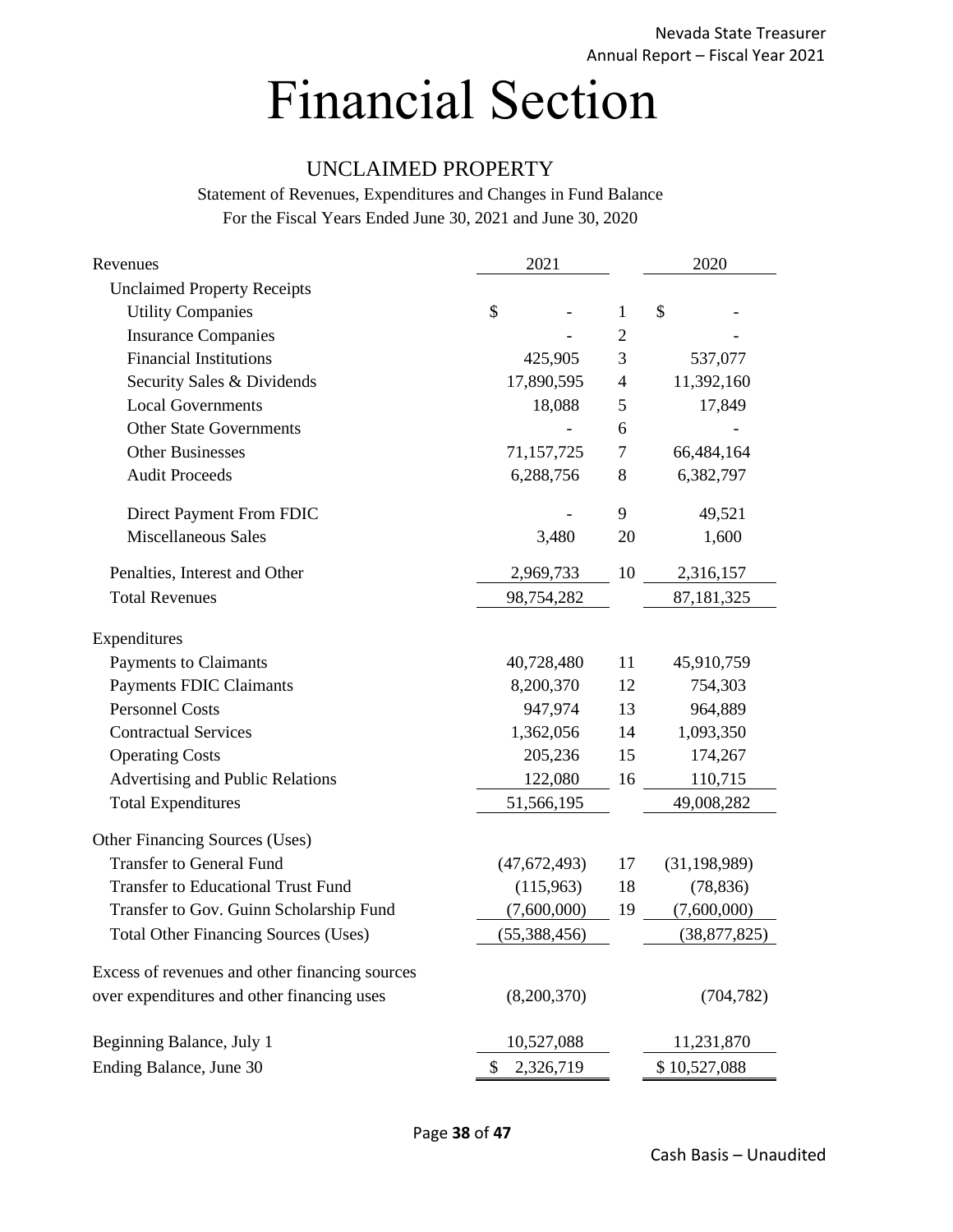#### MILLENNIUM SCHOLARSHIP TRUST FUND

| Revenues                                                                                           | 2021             | 2020                        |
|----------------------------------------------------------------------------------------------------|------------------|-----------------------------|
| <b>Tobacco Settlement Income</b>                                                                   | 17,265,319<br>\$ | 15,360,519<br>\$<br>1       |
| Appropriation                                                                                      | 42,000,000       | 11                          |
| <b>Interest Income</b>                                                                             | 97,836           | 451,927<br>12               |
| Prior Year Correction                                                                              | 12,018           | 13                          |
| Refunds                                                                                            |                  | 14                          |
| <b>Total Revenues</b>                                                                              | 59, 375, 172     | 15,812,445                  |
| Expenditures                                                                                       |                  |                             |
| <b>Scholarship Payments</b>                                                                        | 44,260,392       | 38,729,697<br>3             |
| Personnel                                                                                          | 243,321          | 204,155<br>5                |
| Travel                                                                                             |                  | 1,461<br>6                  |
| Administrative                                                                                     | 124,126          | $\overline{7}$<br>155,326   |
| <b>Total Expenditures</b>                                                                          | 44,627,838       | 39,090,638                  |
| <b>Other Financing Sources</b><br>(Uses)<br>Transfer to GF (AB3)-<br><b>Budget Reduction</b>       | (2,000,000)      | 15                          |
| <b>Transfer from College</b><br><b>Savings Endowment</b>                                           |                  |                             |
| Account                                                                                            |                  | $\overline{4}$              |
| <b>Transfer from Treasurer</b><br><b>Transfer from Unclaimed</b>                                   | 367,446          | 8<br>360,941                |
| Property                                                                                           | 7,600,000        | $\overline{2}$<br>7,600,000 |
| <b>Total Other Financing</b><br>Sources (Uses)                                                     | 5,967,446        | 7,960,941                   |
| Excess of revenues and other<br>financing sources<br>over expenditures and other<br>financing uses | 20,714,780       | (15,317,252)                |
| Beginning Balance, July 1                                                                          | 22,883,688       | 9<br>38,200,939             |
| Ending Balance, June 30                                                                            | \$<br>43,598,468 | \$<br>10<br>22,883,687      |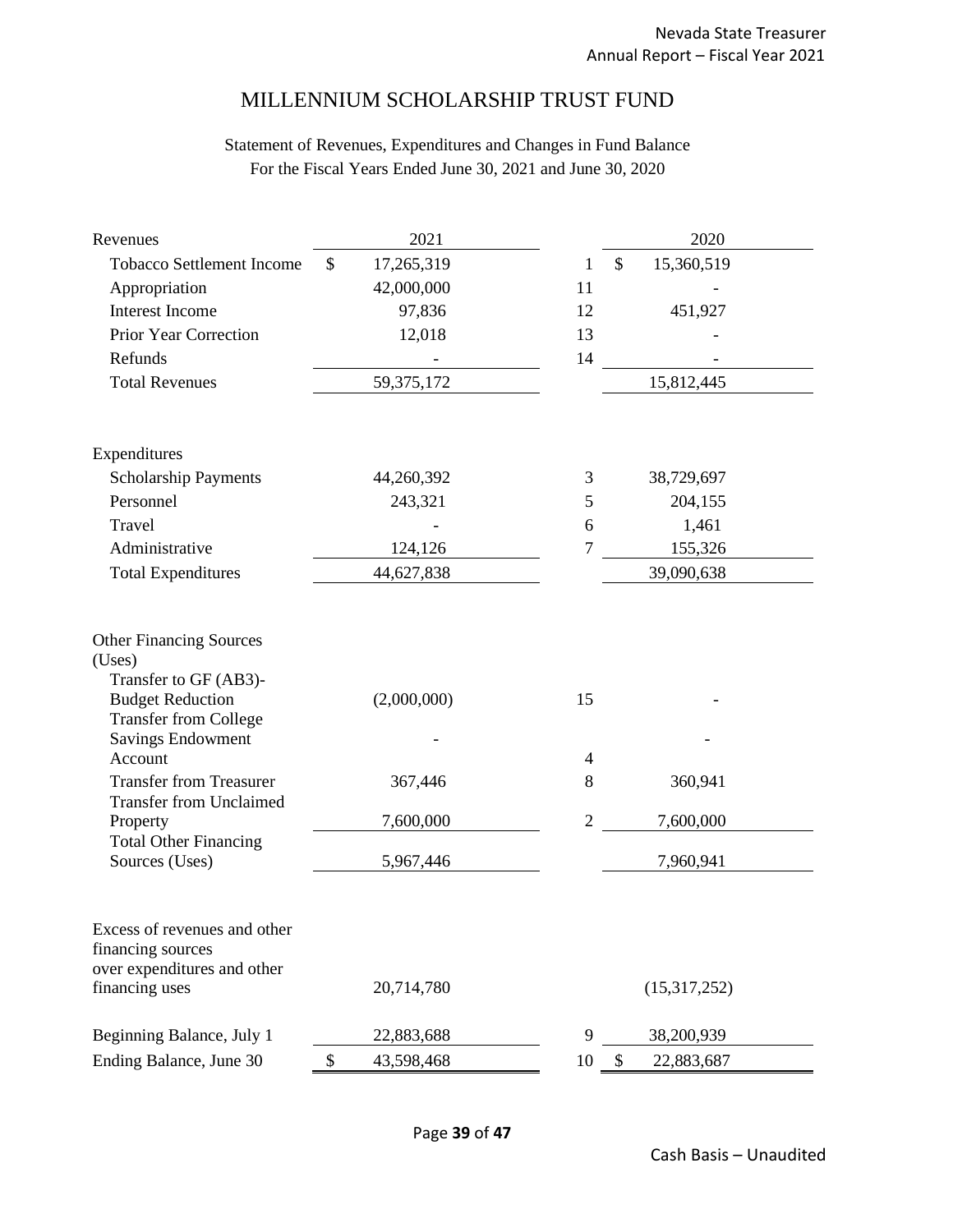#### PREPAID TUITION TRUST FUND

| Revenues                                                                         | 2021              |                               | 2020        |
|----------------------------------------------------------------------------------|-------------------|-------------------------------|-------------|
| <b>Participant Contributions</b>                                                 | \$<br>14,057,311  | $\mathcal{S}$<br>$\mathbf{1}$ | 13,591,170  |
| <b>Application Fees</b>                                                          | 50,300            | $\mathbf{2}$                  | 52,300      |
| <b>Administrative Charges</b>                                                    | 25,500            | 3                             | 25,100      |
| <b>Interest Income</b>                                                           | 37,188            | $\overline{4}$                | 84,687      |
| <b>Investment Gain (Loss)</b>                                                    | 11,045,950        | 5                             | 12,089,267  |
| <b>Total Revenues</b>                                                            | 25,216,249        |                               | 25,842,524  |
|                                                                                  |                   |                               |             |
| Expenditures                                                                     |                   |                               |             |
| <b>Tuition Payments</b>                                                          | 12,033,406        | 6                             | 11,999,639  |
| <b>Personnel Costs</b>                                                           | 226,941           | 7                             | 212,704     |
| Travel                                                                           |                   | 8                             | 120         |
| <b>Operating Costs</b>                                                           | 476,613           | 9                             | 580,868     |
| <b>Contract Cancellation</b>                                                     |                   |                               |             |
| Refunds                                                                          | 2,759,120         | 10                            | 2,796,172   |
| <b>Contract Rollover Payments</b>                                                | 257,824           | 11                            | 165,344     |
| <b>Total Expenditures</b>                                                        | 15,753,904        |                               | 15,754,847  |
|                                                                                  |                   |                               |             |
| Other Financing Sources (Uses)<br><b>Transfer from College</b>                   |                   |                               |             |
| <b>Savings Endowment Account</b>                                                 |                   | 12                            |             |
| <b>Transfer from College</b>                                                     |                   |                               |             |
| Savings to Pay Operating                                                         | 703,554           | 13                            | 793,692     |
| <b>Total Other Financing</b>                                                     |                   |                               |             |
| Sources (Uses)                                                                   | 703,554           |                               | 793,692     |
| Excess of revenues and other<br>financing sources<br>over expenditures and other |                   |                               |             |
| financing uses                                                                   | 10,165,899        |                               | 10,881,369  |
|                                                                                  |                   |                               |             |
| Beginning Balance, July 1                                                        | 228,438,641       | 14                            | 217,557,272 |
| Prior Period Adjustment                                                          |                   |                               |             |
| Ending Balance, June 30                                                          | \$<br>238,604,540 | $\boldsymbol{\mathsf{S}}$     | 228,438,641 |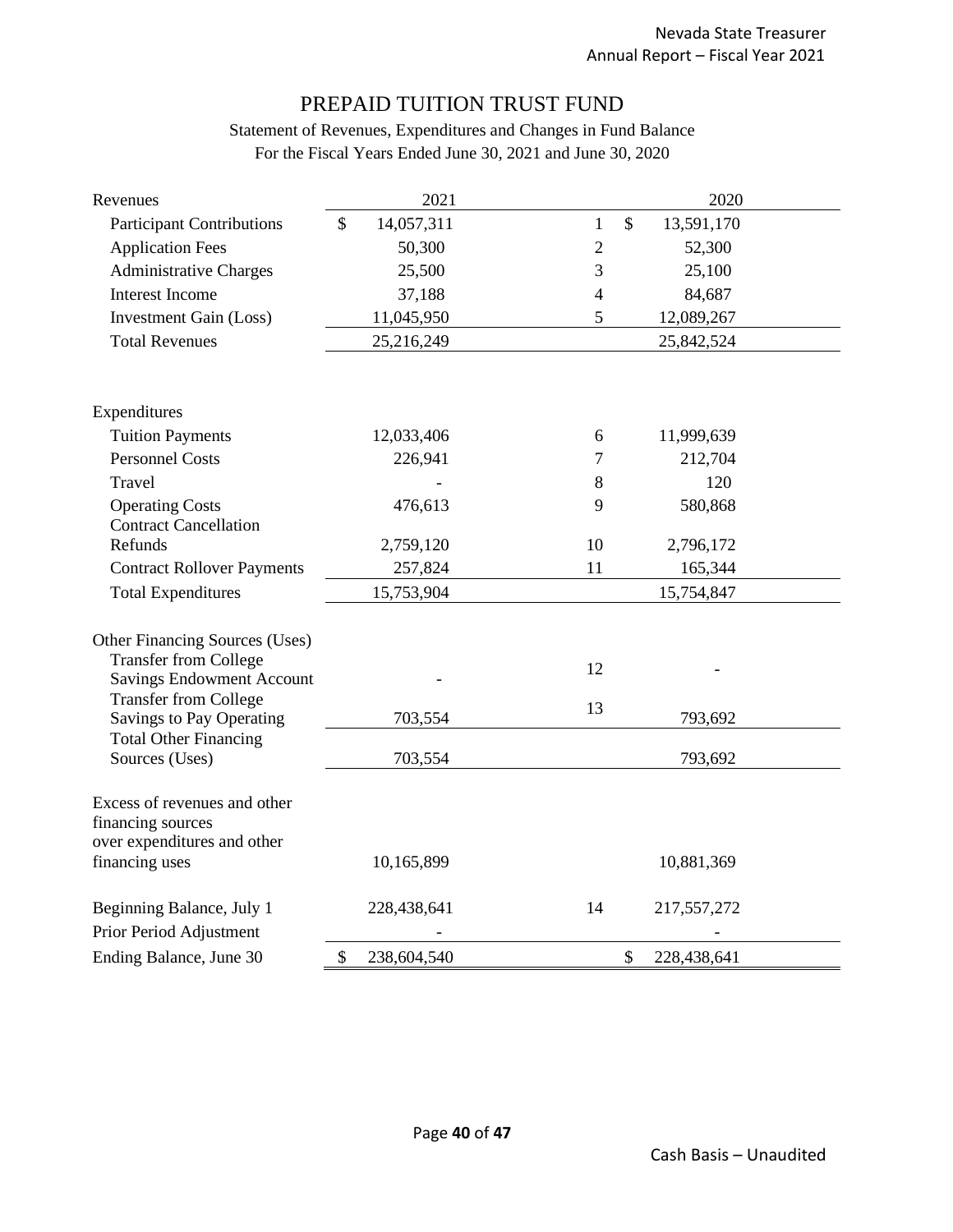# COLLEGE SAVINGS

| Revenues                                          |               | 2021       |                     | 2020             |
|---------------------------------------------------|---------------|------------|---------------------|------------------|
| <b>Investment Management Fees</b>                 | $\mathcal{S}$ | 5,553,290  | 1                   | \$<br>5,645,505  |
| <b>Gifts and Donations</b>                        |               |            | $\mathbf{2}$        |                  |
| <b>Noncash Revenues</b>                           |               | 501,810    | 3                   | 413,664          |
| Settlement Income                                 |               |            |                     |                  |
| <b>Interest Income</b>                            |               | 62,775     | $\overline{4}$      | 165,783          |
| <b>Cost Allocation/Fund Transfers</b>             |               | 2,933,708  | 5                   | 2,754,535        |
| <b>Total Revenues</b>                             |               | 9,051,584  |                     | 8,979,486        |
| Expenditures                                      |               |            |                     |                  |
| Personnel                                         |               | 388,800    | 6                   | 311,560          |
| Operating                                         |               | 2,547,169  | 7                   | 2,448,180        |
| In-Kind Marketing                                 |               | 501,810    | 8                   | 413,664          |
| <b>Total Expenditures</b>                         |               | 3,437,779  |                     | 3,173,404        |
| Other Financing Sources (Uses)                    |               |            |                     |                  |
| <b>Administrative Transfers</b>                   |               |            |                     |                  |
| <b>College Savings</b>                            |               | 2,933,708  | 9<br>1              | 2,754,535        |
| Millennium Scholarship                            |               | 367,446    | $\boldsymbol{0}$    | 360,941          |
| Prepaid Tuition                                   |               | 703,554    | 1                   | 793,692          |
| <b>Transfer to Prepaid Tuition Trust Fund</b>     |               |            | 1<br>$\overline{c}$ |                  |
| College Kick Start                                |               |            | 1<br>3              |                  |
| <b>Cost Allocation</b>                            |               |            | 4<br>$\mathbf{1}$   |                  |
| <b>Settlement Expenses</b>                        |               |            | 5                   |                  |
| <b>Total Other Financing Sources (Uses)</b>       |               | 4,004,709  |                     | 3,909,168        |
| Excess of revenues and other financing<br>sources |               |            |                     |                  |
| over expenditures and other financing uses        |               | 1,609,096  |                     | 1,896,914        |
|                                                   |               |            | 1                   |                  |
| Beginning Balance, July 1                         |               | 10,506,901 | 6                   | 8,609,987        |
| Ending Balance, June 30                           | \$            | 12,115,996 |                     | \$<br>10,506,901 |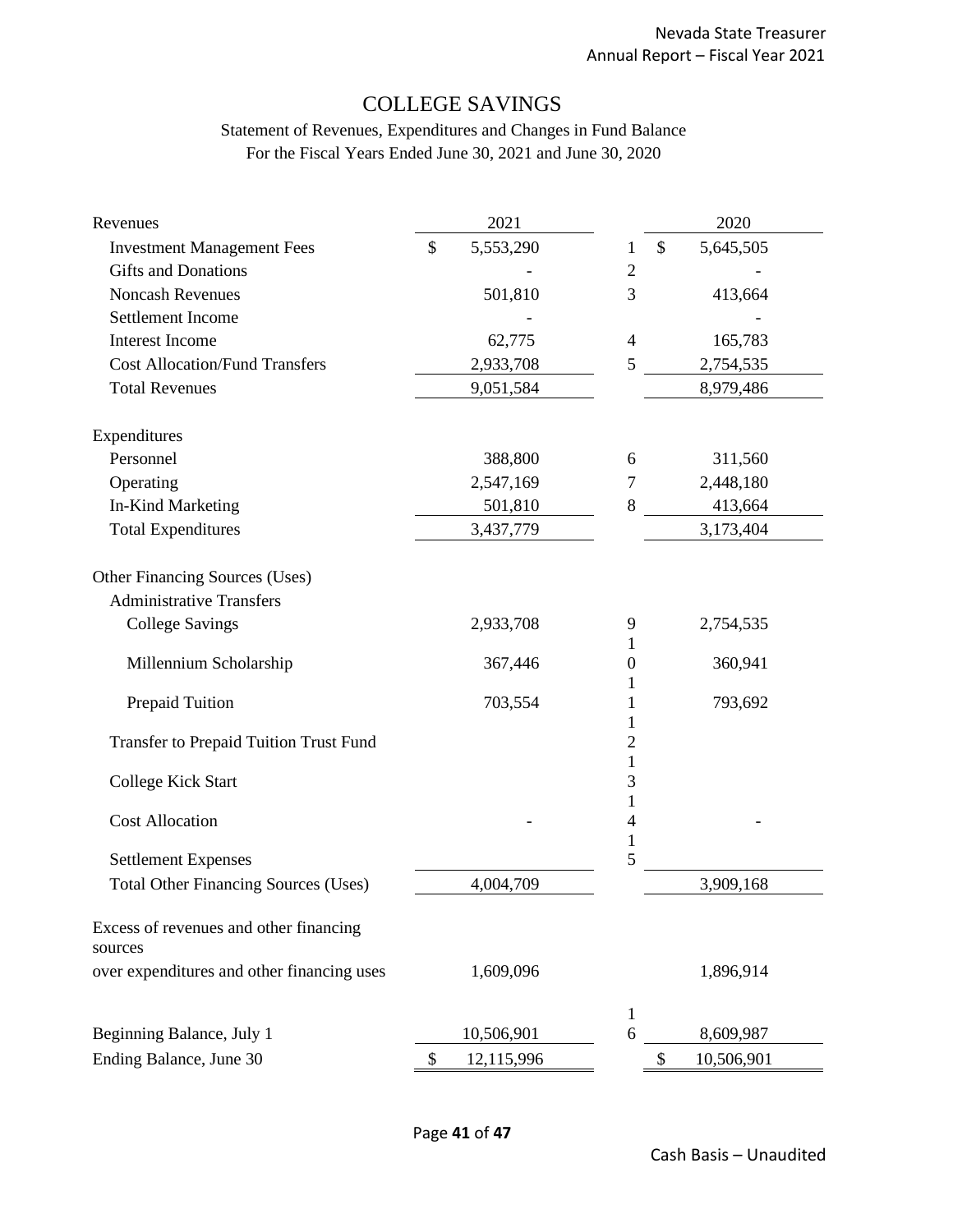#### CONSOLIDATED BOND INTEREST & REDEMPTION FUND

| Revenues     |                                                                                                           |             |                |             |
|--------------|-----------------------------------------------------------------------------------------------------------|-------------|----------------|-------------|
|              | Taxes                                                                                                     | 2021        |                | 2020        |
|              | <b>Real Property</b>                                                                                      | 160,694,183 | $\mathbf{1}$   | 147,554,779 |
|              | <b>Personal Property</b>                                                                                  | 18,752,969  | $\mathbf{1}$   | 18,021,973  |
|              | <b>Centrally Assessed Property</b>                                                                        | 13,455,161  | $\mathbf{1}$   | 10,869,776  |
|              |                                                                                                           | 192,902,313 |                | 176,446,528 |
|              | Other                                                                                                     |             |                |             |
|              | Lease Purchase Building Rent                                                                              | 6,838,514   | $\mathbf{2}$   | 6,835,984   |
|              | Interest Income                                                                                           | 1,012,387   | $\mathfrak{Z}$ | 3,323,907   |
|              | <b>Excess Escrow Funds</b>                                                                                |             | $\overline{4}$ |             |
|              |                                                                                                           | 7,850,901   |                | 10,159,891  |
|              | <b>Total Revenues</b>                                                                                     | 200,753,214 |                | 186,606,420 |
| Expenditures |                                                                                                           |             |                |             |
|              | Personnel                                                                                                 | 341,726     | $\sqrt{5}$     | 323,543     |
|              | Statewide Cost Allocation (SWCAP)                                                                         | 3,069       | 16             | 21,897      |
|              | Operating                                                                                                 |             | 6              |             |
|              | Professional Services<br><b>CIP Construction Contracts</b><br><b>COP</b> Projects<br>Refunds<br>Arbitrage | 1,016,028   | 17             | 637,767     |
|              | Insurance                                                                                                 |             |                |             |
|              | <b>Trust Agent Fees</b>                                                                                   | 24,722      | $\overline{7}$ | 24,822      |
|              | Debt Service                                                                                              | 1,385,545   |                | 1,008,030   |
|              | <b>Bond Principal Redemption</b>                                                                          | 148,124,000 | $8\,$          | 132,940,000 |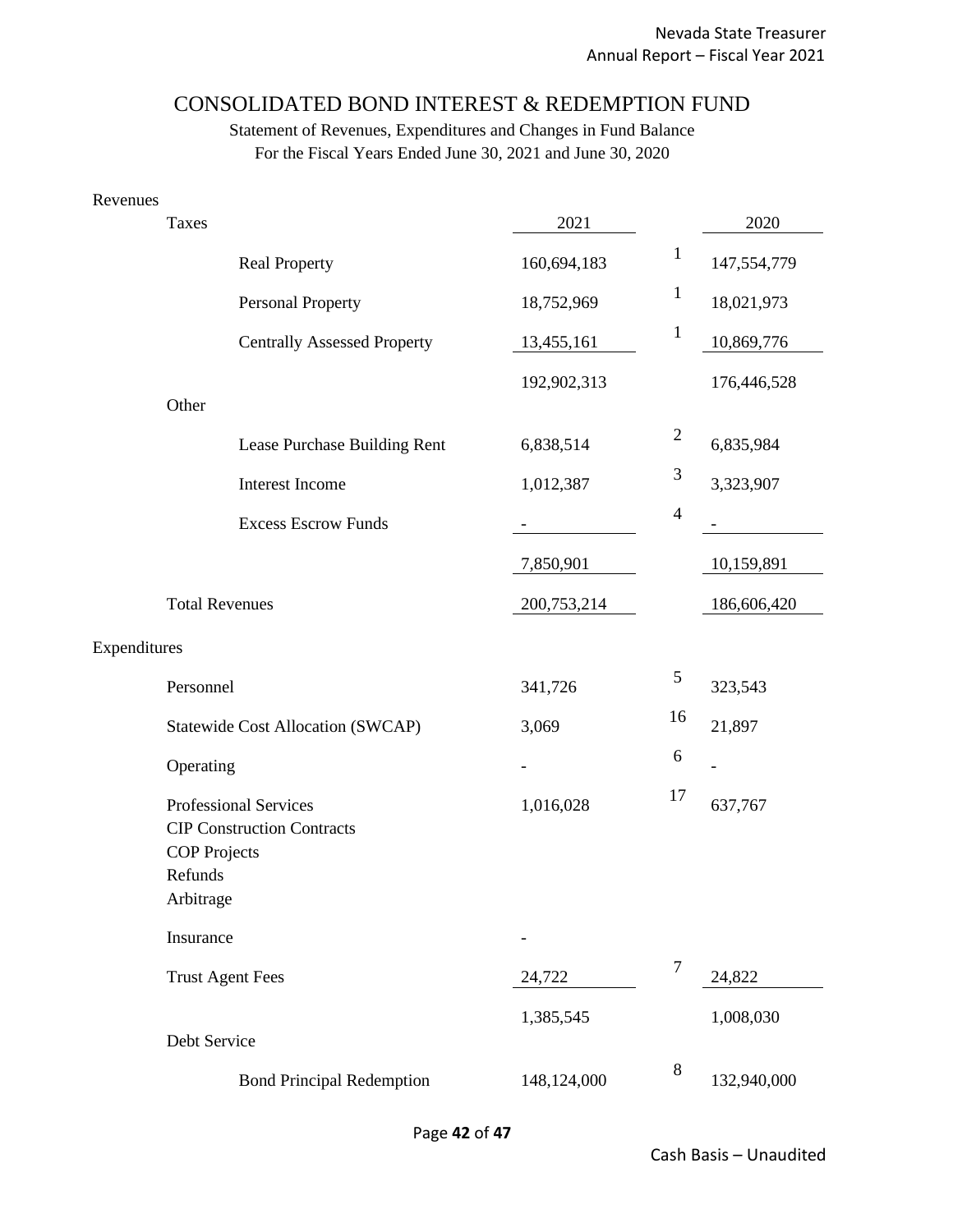Nevada State Treasurer Annual Report – Fiscal Year 2021

| <b>Bond Interest Expense</b>                                                              | 54,423,655  | 9  | 57,305,899  |
|-------------------------------------------------------------------------------------------|-------------|----|-------------|
|                                                                                           | 202,547,655 |    | 190,245,899 |
| <b>Total Expenditures</b>                                                                 | 203,933,200 |    | 191,253,929 |
| Other Financing Sources (Uses)                                                            |             |    |             |
| <b>Transfers from State Agencies</b>                                                      | 13,232,372  | 10 | 14,347,740  |
| Special Higher Ed Capital                                                                 | 6,519,075   |    | 6,520,075   |
| <b>University System</b>                                                                  |             |    |             |
| <b>Wildlife Division</b>                                                                  | 1,225,225   |    | 1,226,375   |
| Capital Projects Fund                                                                     |             |    |             |
| <b>DCNR-Conservation</b>                                                                  | 53,743      |    |             |
| <b>NDOT</b>                                                                               | 4,149,468   |    | 4,148,190   |
| <b>Colorado River Commission</b>                                                          |             |    | 1,218,416   |
| <b>Environmental Protection</b><br>Department of Information<br>Technology<br>Corrections | 665,357     |    | 665,357     |
| General Fund                                                                              |             |    |             |
| <b>CRF</b>                                                                                | 50,189      |    |             |
| <b>DMV</b>                                                                                | 563,020     |    | 562,851     |
| Combined Receipts from many<br>agencies<br>Dept of Cons. & Natural Res. - Arbitrage       | 6,296       |    | 6,475       |
| US Treasury - Build America Bonds Subsidy                                                 |             | 11 | 635,587     |
| <b>State Treasurer's Assessment</b>                                                       |             | 12 | 191,355     |
| Transfers-out                                                                             | 250,055     |    |             |
| Transfer to UCCSN<br><b>Transfer to Local Government</b>                                  |             | 13 |             |
| <b>Transfer to Public Works Board</b><br>Net Proceeds from Refunding                      |             | 14 |             |
| Net Prior Year Refunds/Expenditures                                                       |             | 15 |             |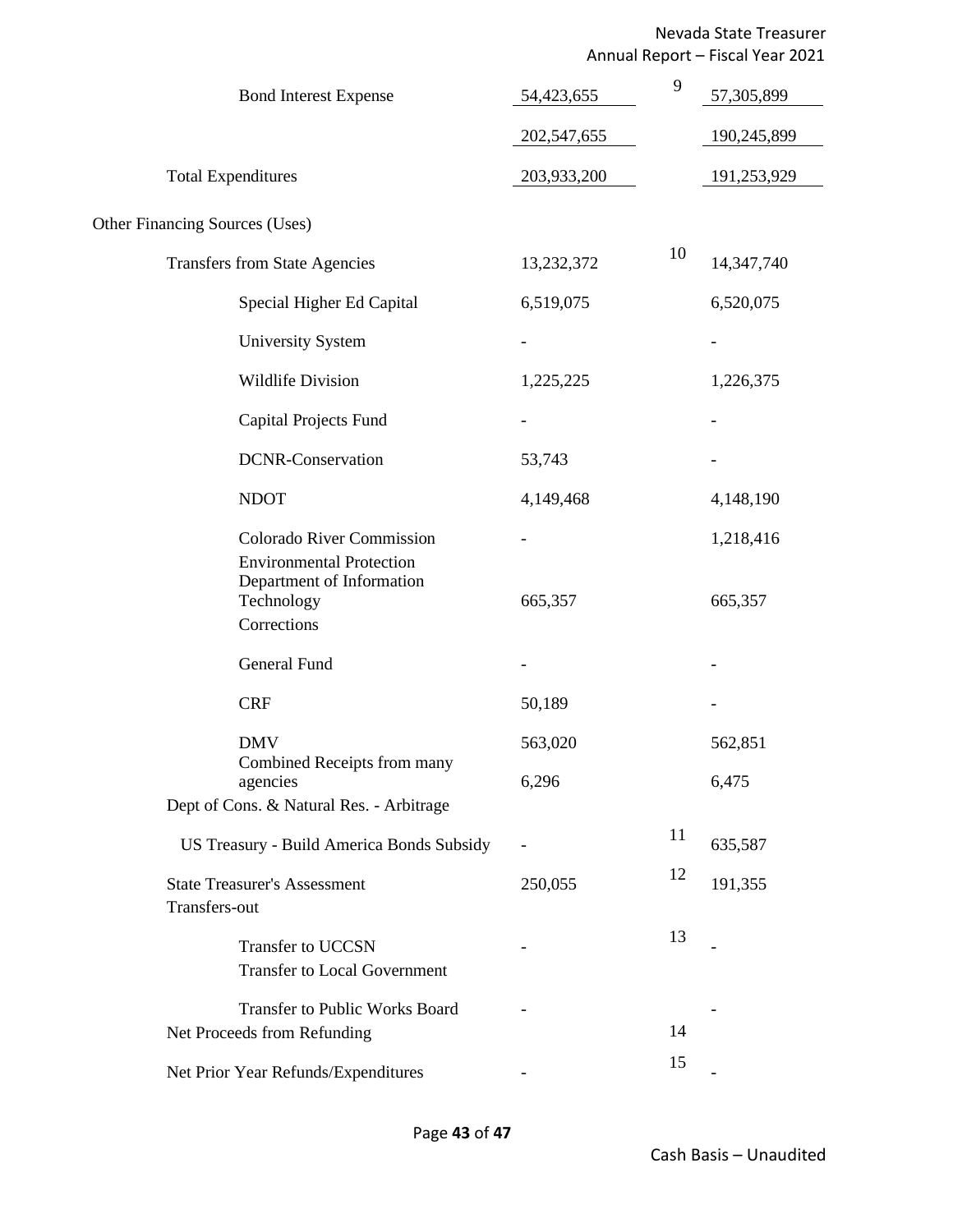#### Nevada State Treasurer Annual Report – Fiscal Year 2021

| <b>Bond Proceeds for Cost of Issuance</b><br>Transfer to GF (AB3)- Budget Reduction | 944,302<br>(9,000,000) | 18<br>19        | 620,222           |
|-------------------------------------------------------------------------------------|------------------------|-----------------|-------------------|
| <b>Total Other Financing Sources (Uses)</b>                                         | 5,426,729              |                 | 15,794,904        |
| Excess of revenues and other financing sources                                      |                        |                 |                   |
| over expenditures and other financing uses                                          | 2,246,744              |                 | 11,147,395        |
| Beginning Balance, July 1                                                           | 155,840,505            | 108<br>2<br>999 | 144,693,110       |
| Balance Forward Prior Year from other accounts<br>Prior Period<br>Adjustment        |                        | 9               |                   |
| Ending Balance, June 30                                                             | 158,087,248            |                 | \$<br>155,840,505 |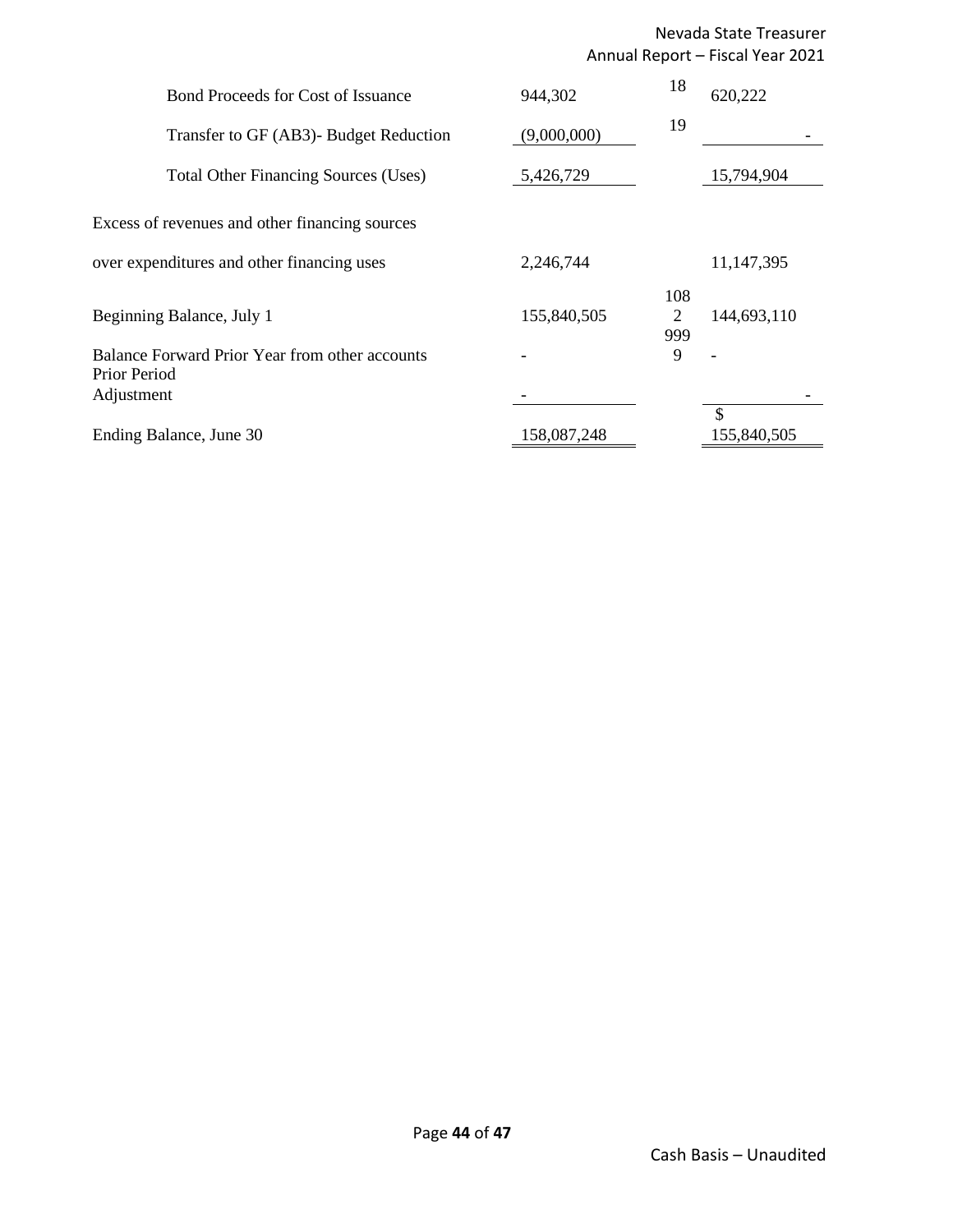#### MUNICIPAL BOND BANK BOND INTEREST & REDEMPTION FUND

Statement of Revenues, Expenditures and Changes in Fund Balance For the Fiscal Years Ended June 30, 2021 and June 30, 2020

|                                                | 2021            |                | 2020 |           |
|------------------------------------------------|-----------------|----------------|------|-----------|
| Revenues                                       |                 |                |      |           |
| Receipts from municipalities-Interest          | \$<br>3,047,237 | 1              | \$   | 3,256,787 |
| Receipts from municipalities-Principal         | 4,615,000       | 9              |      | 4,405,000 |
| Other                                          |                 |                |      |           |
| <b>Interest Income</b>                         | 2,208           | $\overline{2}$ |      | 6,666     |
| Reimbursement of Expenses                      |                 | 3              |      |           |
| <b>Total Revenues</b>                          | 7,664,445       |                |      | 7,668,453 |
| Expenditures                                   |                 |                |      |           |
| <b>Administrative Costs</b>                    |                 | 4              |      |           |
| <b>Transfer to Administration</b>              | 8,874           | 8              |      |           |
| <b>Trust Agent Fees</b>                        |                 | 5              |      |           |
|                                                | 8,874           |                |      |           |
| Debt Service                                   |                 |                |      |           |
| <b>Bond Principal Redemption</b>               | 4,615,000       | 6              |      | 4,405,000 |
| <b>Bond Interest Expense</b>                   | 3,047,237       | $\overline{7}$ |      | 3,256,787 |
|                                                | 7,662,237       |                |      | 7,661,787 |
| <b>Total Expenditures</b>                      | 7,671,110.99    |                |      | 7,661,787 |
| Other Financing Sources (Uses)                 |                 |                |      |           |
| <b>Reversion to General Fund</b>               |                 |                |      |           |
| <b>Total Other Financing Sources (Uses)</b>    |                 |                |      |           |
| Excess of revenues and other financing sources |                 |                |      |           |
| over expenditures and other financing uses     | (6,666)         |                |      | 6,666     |
| Beginning Balance, July 1                      | 6,666           |                |      |           |
| Ending Balance, June 30                        | \$              |                | \$   | 6,666     |

odd # years balance reverts to General Fund

even # years balances forward to the following year or pursuant to NRS 350A.190 2(d) money reverted to General Fund and closed with zero balance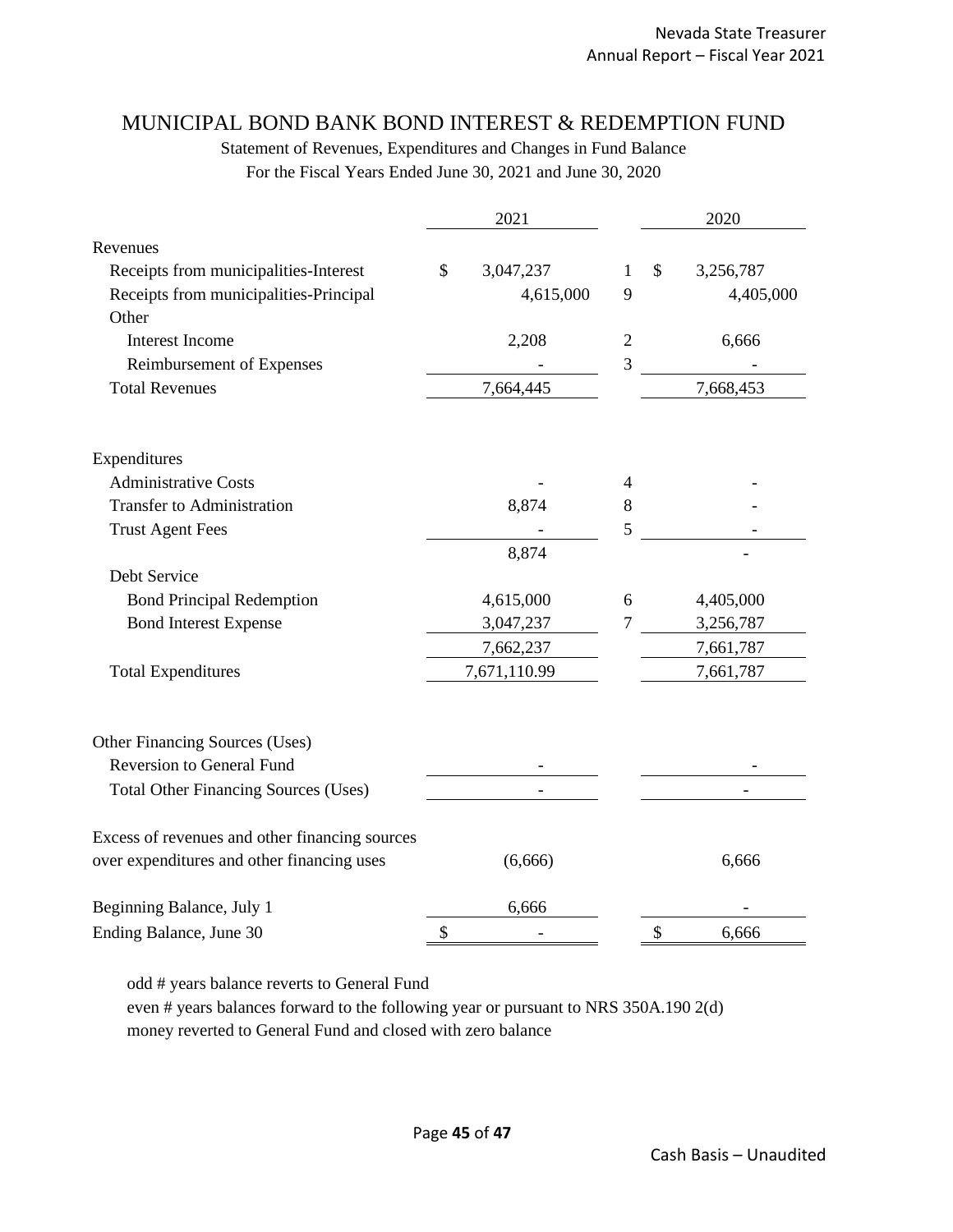# FUND FOR HEALTHY NEVADA

| Revenues                                                                              |                                | 2021                     |                | 2020         |
|---------------------------------------------------------------------------------------|--------------------------------|--------------------------|----------------|--------------|
| <b>Tobacco Settlement Income</b>                                                      |                                | \$25,897,978             | $\mathbf{1}$   | \$23,040,778 |
| Interest Income                                                                       |                                | 181,228                  | $\overline{2}$ | 668,663      |
| Appropriations                                                                        |                                |                          |                |              |
| Refund of Unused Grant Money                                                          |                                | 13,633                   | $\mathfrak{Z}$ | 2,514        |
| <b>Transfer From Health Division</b>                                                  |                                | 1,900,903                | 18             | 1,089,517    |
| <b>Total Revenues</b>                                                                 |                                | 27,993,741               |                | 24,801,472   |
|                                                                                       |                                |                          |                |              |
| Expenditures                                                                          |                                |                          |                |              |
| Operating                                                                             |                                | 58,748                   | 4              | 62,820       |
| <b>Total Expenditures</b>                                                             |                                | 58,748                   |                | 62,820       |
| Other Financing Sources (Uses)<br>Transfer to Department of Health and Human Services |                                |                          |                |              |
|                                                                                       | <b>Administrative Services</b> | 660,968                  | 19             | 669,565      |
|                                                                                       | <b>ADSD RX Program</b>         | 375,482                  | $\mathfrak{S}$ | 1,133,139    |
|                                                                                       | Children & Disabled Persons    | 6,498,891                | $6\,$          | 6,410,046    |
|                                                                                       | <b>Aging Services</b>          | 5,404,471                | $\tau$         | 5,855,473    |
|                                                                                       | Disability RX                  | $\overline{\phantom{a}}$ | $\,8\,$        |              |
|                                                                                       | <b>Differential Response</b>   | 1,263,559                | $\overline{9}$ | 1,260,275    |
|                                                                                       | Child & Adolescent Services *  | 2,302,918                | 10             | 2,302,918    |
|                                                                                       | Autism                         | 1,049,576                | 11             | 2,870,000    |
|                                                                                       | <b>Family Resource Center</b>  | 1,608,089                | 12             | 1,669,664    |